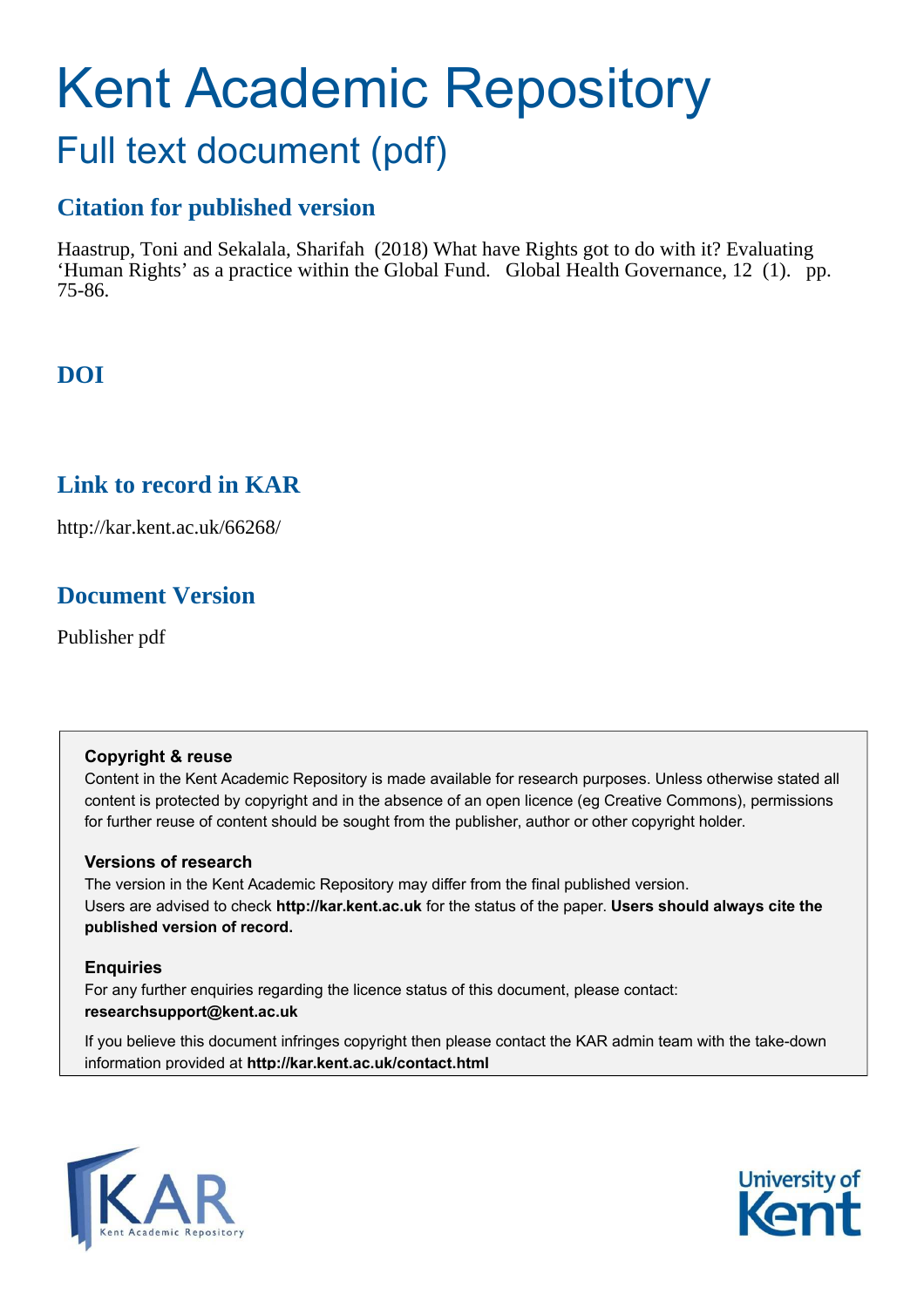## **What Have Rights Got To Do With It? Evaluating 'Human Rights' As A Practice Within the Global Fund**

Sharifah Sekalala and Toni Haastrup

#### **INTRODUCTION**

New Global Health initiatives, such as the Global Fund to fight AIDS, Tuberculosis and Malaria (GFATM), Global Alliance on Vaccines and Immunisations (GAVI), UNITAID, J oint United Nations Program on HIV/ AIDS (UNAIDS), and foundations such as the Bill and Melinda Gates Foundation, have been critical to the increase in global health financing. From 2000 to 2010, global health financing grew by 11.4 percent annually. Although this growth slowed from 2010 to 2015, global health financing is still high, with US\$ 36.5 billion of financing disbursed in 2015. Some of the largest providers have been the US and UK governments (US\$ 13.1 billion and US\$ 4.1 billion, respectively) and the Gates Foundation  $(US\$  2.9 billion).<sup>1</sup>

The bulk of health financing is administered through global health organizations, making them formidable players in the field of global health.<sup>2</sup> Much of the previous focus on these initiatives and organizations has been on their efficacy, but, as the editors of this Special Issue argue, the contribution of these global health organizations to advancing other normative areas, such as human rights, has been overlooked. This is particularly important, because we generally know that international organizations can shape important normative practices of actors, including states, at the domestic level.<sup>3</sup>

In this article, we focus on the inclusion of human rights within the remit of the GFATM. The GFATM is a global health governance organization, which was established in 2002 to disburse funds to developing countries to enable them to fight AIDS, tuberculosis, and malaria. Human rights have always been integral to this, as using a rights approach at the national level can tackle discrimination, which helps people to overcome barriers to contracting these diseases domestically, and enables states to create better access to services. Additionally, human rights approaches not only help to fight against discrimination and stigma but they can also contribute to improvements of social determinants of health, such as food, water, sanitation, housing, and education, all of which are essential in creating effective responses to these diseases. Consequently, the GFATM has sought to integrate human rights within its financing.

Most states that receive GFATM funding are already signatories to numerous human rights treaties, which illustrates some willingness to integrate human rights norms within their health governance practices. However, evidence suggests that there is a still a lack of "sustained behaviour and… practices that conform to … international human rights norms."<sup>4</sup>

In this article, we want to understand the relationship between states and global health financing organizations and how they seek to advance human rights in their grant programs. We therefore ask: to what extent can global financing institutions shape human rights practices at the domestic level? The article uses the case study of the GFATM's experience of adopting human rights as an institutional norm and analyzes the implications for the institution's new role as a human rights actor within states. In particular, we argue that the institutional design of the institution impacts on the ability of the GFATM to substantively enhance human rights agendas within local health governance contexts.

The article will proceed as follows: we first present a short history of the GFATM and its processes of integrating human rights concerns within its work. Through the application of sociological institutionalism in the following section, the article elaborates on the motivations and implications of the GFATM's practices. The sociological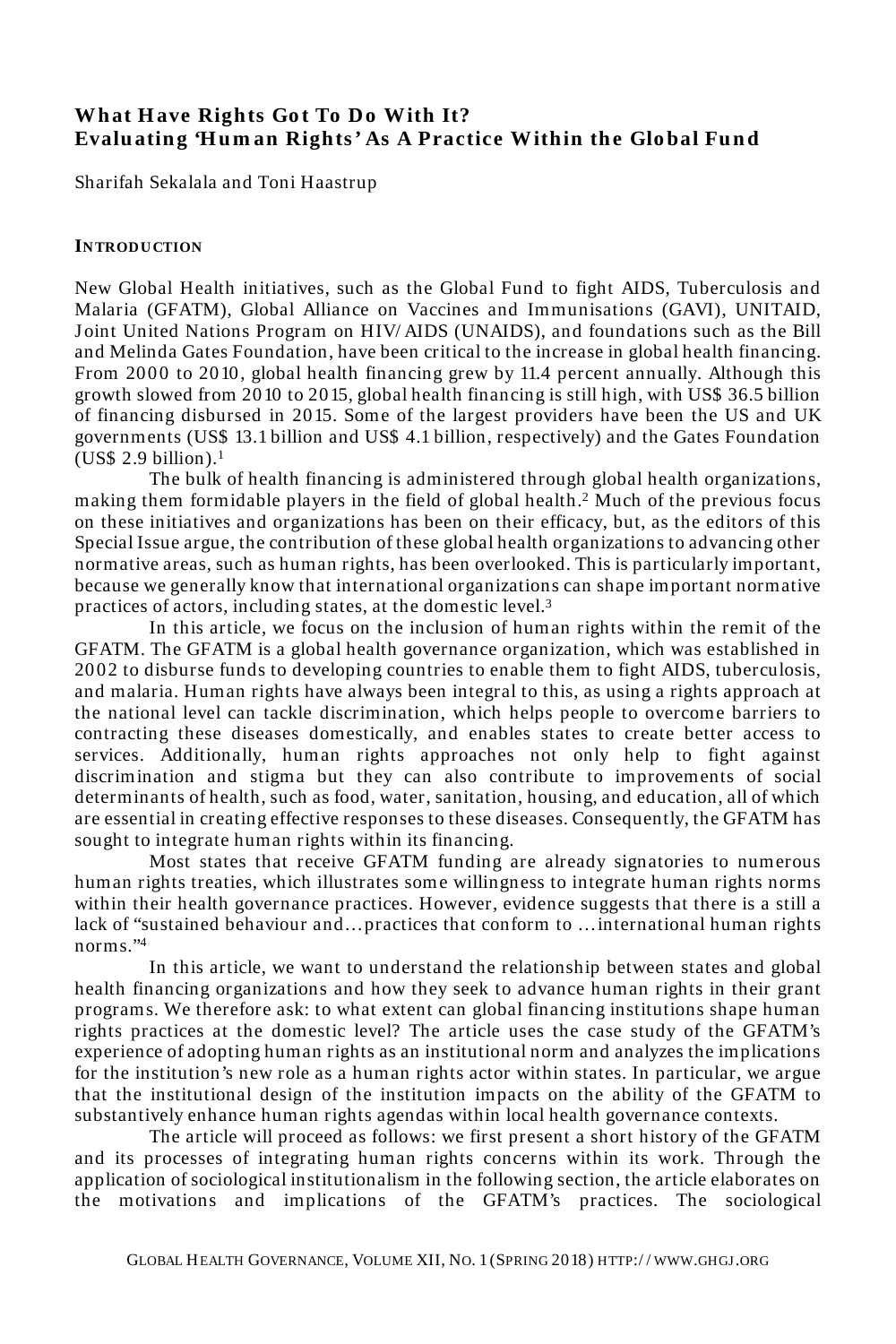institutionalism framework can give us a better understanding of the implications of including new norms within global health governance institutions. The final section highlights the tensions between the primary aims of the GFATM as a funding agency, its obligations as a human rights norm entrepreneur, and how it has adapted in these situations. Thus, we argue that the GFATM has had to adapt its institutional system in order to meaningfully promote a human rights agenda in global health governance, particularly at the domestic level. In the conclusion, we underscore the importance of institutional context for understanding the constraints and opportunities for attaining health-related human rights.

#### **ADOPTING HUMAN RIGH TS IN TH E GFATM: MOTIVATION AND MECH ANISMS**

The GFATM is a public private partnership (PPP) and not a traditional international organization. PPPs are defined as "voluntary and collaborative relationships between various parties both State and non-State in which all participants agree to work together to achieve a common purpose or undertake a specific task and to share risks, responsibilities and benefits."<sup>5</sup> As a PPP, the GFATM relies on several UN agencies, which have specific expertise to help in the grant implementation process. These include three ex officio members without voting rights: UNAIDS, the World Health Organization (WHO), and the World Bank, which acts as a trustee to the GFATM. Other organizations—including the United Nations Children's Fund (UNICEF), the United Nations Development Program (UNDP), the United Nations Population Fund (UNFPA), the United Nations' Refugee Agency (UNHCR), and the World Food Program (WFP)—all play distinct roles in ensuring health services are delivered to domestic contexts. These UN agencies have human rights obligations under international law and must bear some responsibility for human rights violations on GFATM funded programs.<sup>6</sup>

As a PPP, the legal personality of the GFATM is ambiguous under international law. When international organizations have legal personality, they can conclude treaties, bring claims under international law, and be held responsible for violations of this law (including human rights violations). There is nothing in the GFATM bylaws, however, that indicates that its founders ever intended to give it these powers.<sup>7</sup>

In this context, it is not party to the International Covenant on Economic Social and Cultural Rights (ICESCR), which enshrines the right to health. There is, however, a positive duty under *General Com m ent No 14* for international organizations to cooperate effectively with States in order to realize the legal obligations that would enable them to maintain a right to health.<sup>8</sup> This was the view taken in 2012 by the Special Rapporteur on the right to health, who argued that, international funders should ensure that their financial assistance enables countries to achieve the right to health. This is a positive duty and the onus still remains on the state to fulfill any human rights obligations.

Benjamin Mason Meier noted the new era of normativity in global health that allows for consideration of human rights in how the GFATM works with states.<sup>9</sup> This is manifested through the ways in which global health actors instigate new normative frameworks with the aim of transforming global health governance. Human rights norms are particularly attractive for these global actors because of their universal nature, as most countries have signed the nine core human rights treaties.

From the GFATM's inception in 2002, it was clear that it espoused human rights values of non-discrimination in its foundational documents.<sup>10</sup> In 2008, the GFATM introduced a Gender Equality Strategy, and in 2009, it approved a Sexual Orientation and Gender Identities Strategy as part of its burgeoning human rights strategies. These strategies demand that countries applying for financing illustrate how the grant attempts to address some of the human rights challenges of women and sexual minorities to create better responses to AIDS, malaria, and tuberculosis.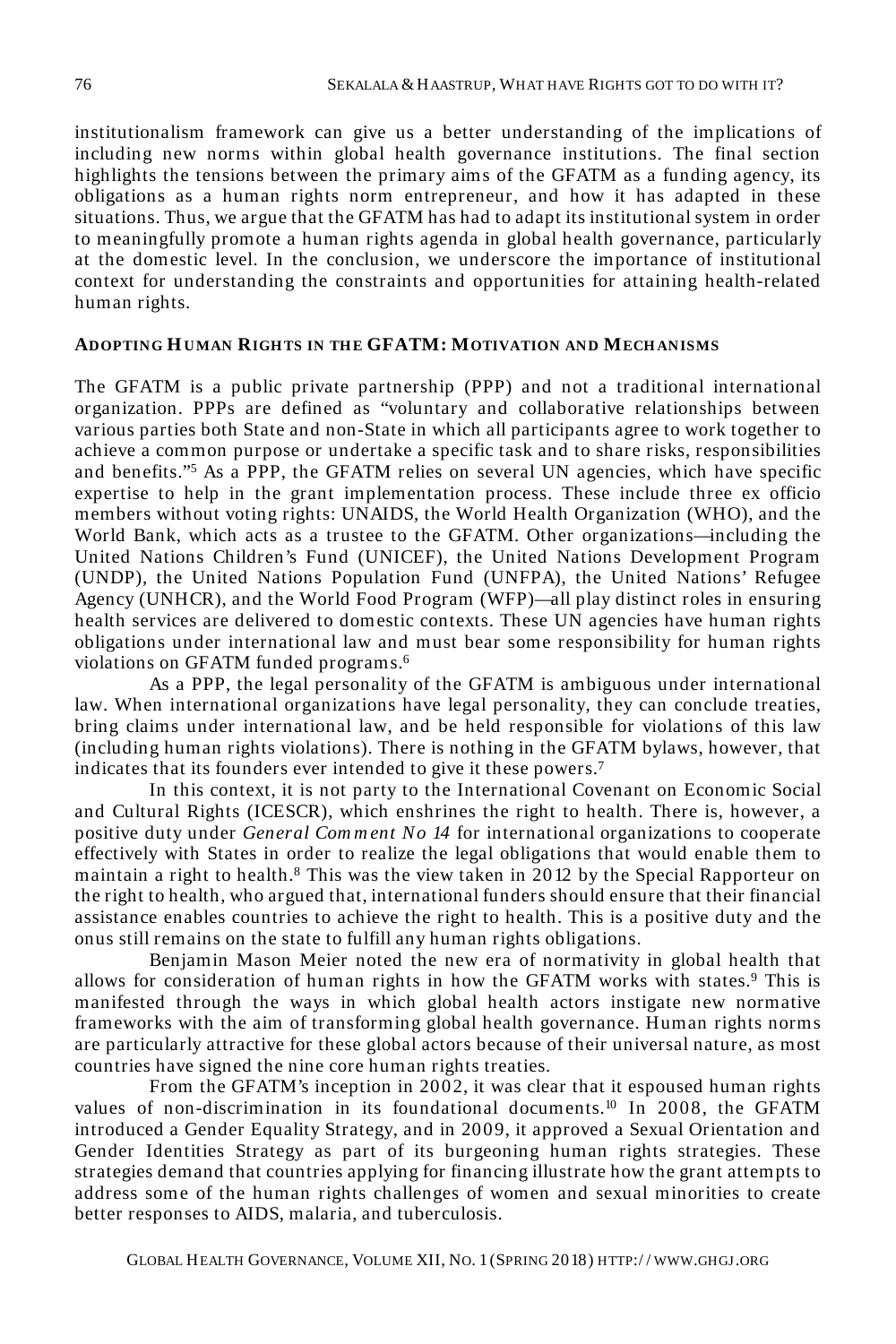For any of this to work, it is worth examining how the GFATM understands its own role within the global health governance arena that it seeks to operate. In order to be eligible for grants, countries applying for GFATM programs submit proposals, which are reviewed by a panel of independent experts known as the Technical Review Panel (TRP) and are considered for approval by the GFATM Board. The TRP is a board of independent experts who assess the proposal for things, including potential for impact and soundness of approach. They look at human rights implications of the proposal as part of this process.<sup>11</sup>

When the GFATM restructured its funding mechanism to include human rights, its aim was to ensure better human rights outcomes in funded projects and create more accountable forms of funding for health outcomes. This would include new stakeholders at the domestic level. These new stakeholders, Key Affected Populations (KAPs), are a central component of the new funding mechanism. As part of the new procedure for applying for funding, each country is given a fixed allocation of resources. The Country Coordinating Mechanism (CCM), which should have a wider number of participants from KAPs, is then tasked with engaging in a country dialogue process. This deliberative process aims to consider the epidemiological data, national health strategic plans and the past performance of health programs in order to draft a concept note and budget. These are then submitted to the GFATM for consideration.<sup>12</sup> The TRP reviews each country submission and may recommend that the country make changes to areas of the concept note in order to prioritize better the needs of the KAPs.<sup>13</sup>

The GFATM has also hired evaluators who are conversant in human rights practice to ensure that members of the KAPs can meaningfully participate in the design, implementation, and monitoring of GFATM-funded programs. To make this possible, the GFATM Board provided US\$ 15 million to support broader inclusion through greater representation when making concept notes. Furthermore, the GFATM tightened its rules, stating that greater participation of civil society and community groups as primary and sub recipients of grants would be essential to better service delivery and implementation of grants.

The broadening of participation has been successful in some countries. For instance, in Morocco, the CCM now has a selection of 5 voting members (out of 33) to represent vulnerable and most-at-risk populations (the other two represent people living with HIV and affected by tuberculosis). Creating broader participation was particularly tricky in a country where there were no existing associations representing these groups, because homosexuality, prostitution, and drug use are all illegal. The successful incorporation of these groups was due to civil society involvement. <sup>14</sup>

The GFATM also stipulated minimum requirements human rights standards in Global Funded programs, particularly non-discriminatory access to services; respecting and protecting informed consent; confidentiality and the right to testing and treatment; the use of only scientifically sound and approved medicines and medical practices; not employing methods that constitute torture or cruel, inhuman, or degrading treatment; and the use of medical detention only as a last resort. Furthermore, the GFATM also created more stringent mechanisms for reporting human rights violations.<sup>15</sup> By creating these human rights strategies, and making it fundamental to its routinized practices, the GFATM has been pushing a human rights agenda within health funding for HIV/ AIDS, malaria, and tuberculosis.

Yet, despite these many commitments, the PPP structure of the GFATM means that it is not an implementing organization, so it relies on the principle on country ownership, which transfers the role of implementation to domestic actors. This means that countries are supposed to drive the process of deciding their domestic health priorities, with the GFATM acting merely as a financing agent. This aims to make programs more sustainable. Many stakeholders, including donors, activists, and scholars, were critical of the fact that some countries who had received GFATM funding for HIV/ AIDS were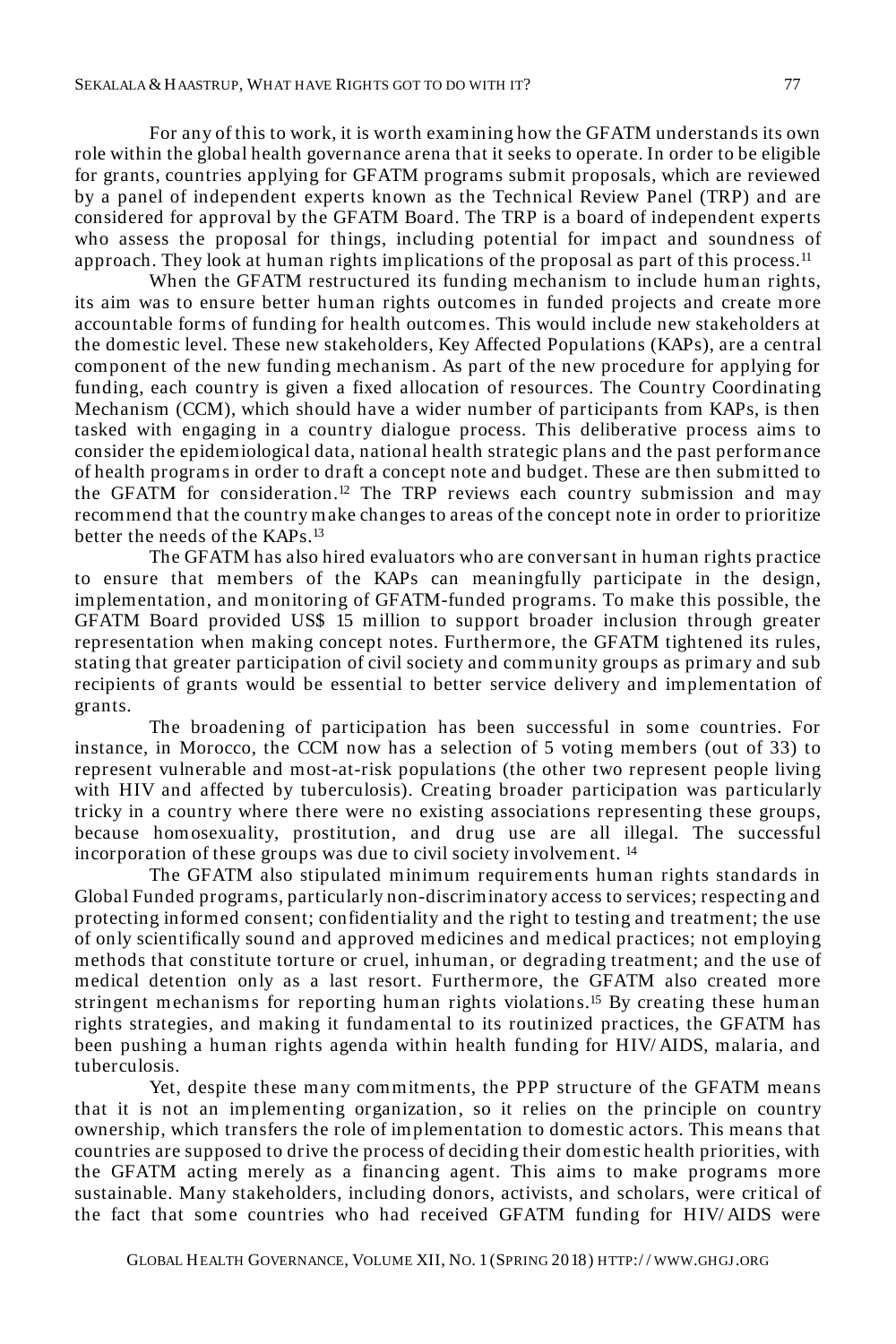persisting with discriminatory laws and policies, which jeopardized AIDS-related programs. There were also serious concerns regarding the long-term sustainability of GFATM funding in countries where human rights were being routinely violated.

So why has the human rights implementation been difficult in the context of this global health institutional configuration? In the following section, we consider the institutional contexts, and especially constraints, in institutional design that impact on the GFATM's ability to influence domestic actors who also function within the global health institution.

#### **ADOPTING HUMAN RIGH TS: INSIGH TS FROM SOCIOLOGICAL INSTITUTIONALISM**

New institutionalist theory understands institutions to be formal and informal "sets of *m utual expectations* between people, that have become more or less *enduring*, and that have crystalized into *rule sy stem s*."<sup>16</sup> The practices that determine the outcome of a particular institution's policies are therefore determined by the routinized behaviors and actions that have been embedded as part of the design of the institution – this is, its core identity.<sup>17</sup>

Taking this definition of institutions for granted, the global health institution under consideration includes the GFATM, its funders, and the recipient states it funds.

At the time of institutional design, the founders of the GFATM were mainly concerned with efficient financing mechanisms to recipient countries. Human rights were an additional consideration with regards to the efficiency and sustainability of this new mode of funding. If there was a normative element to the establishment of the GFATM, it was simply to establish the standards through which other global health organizations and initiatives could fund pressing health problems. There was an idea that it needed to deal with notions of discrimination, but the onus was really on other actors and states to achieve this. As part of institutional set up, the GFATM relied on CCMs for implementation and as the means to achieving local ownership. CCMs include a wide range of stakeholders that prepare the funding application to the GFATM.<sup>18</sup> The CCM is intended to ensure local ownership by designing health initiatives that are most suited to local needs.<sup>19</sup>

Health financing and local ownership may be considered the GFATM's core organizational norms, since they serve as "standards of appropriate behaviour"<sup>20</sup> endogenously and exogenously in its relationship with states. Human rights are central to delivering this financing. In adding on this new norm, however, the GFATM is attempting to renegotiate the standards of appropriate behavior for actors within global health governance structures. In so doing, there is a direct attempt to change states' behavior "through both instrumental choice and social learning to adhere to these new values." $2<sup>1</sup>$ Further, this adoption of human rights norms raises expectations on the part of the states about the remit of the funder.

Sociological institutionalism suggests that the way through which new norms become transposed is through institutional isomorphism. Institutional isomorphism is the process whereby institutions adopt new practices because it is seen as the right thing to do. Given the proactive discourse around the right to health in the ICESCR and in General Comment 14, the GFATM arguably had a moral obligation, as a health-related agency, to consider what human rights means for its own area of global health governance. However, as an international funder, how far should the GFATM go in assuming responsibility for human rights violations in its funded programs?

While the introduction of new norms like human rights within the GFATM introduced new rules of appropriate behavior, there was no guarantee that other stakeholders would accept them, and we see some evidence of this later when we show how states challenged these norms through half-hearted compliance. In other words, it is possible to deviate from the intended rules, as the ultimate duty-bearer of human rights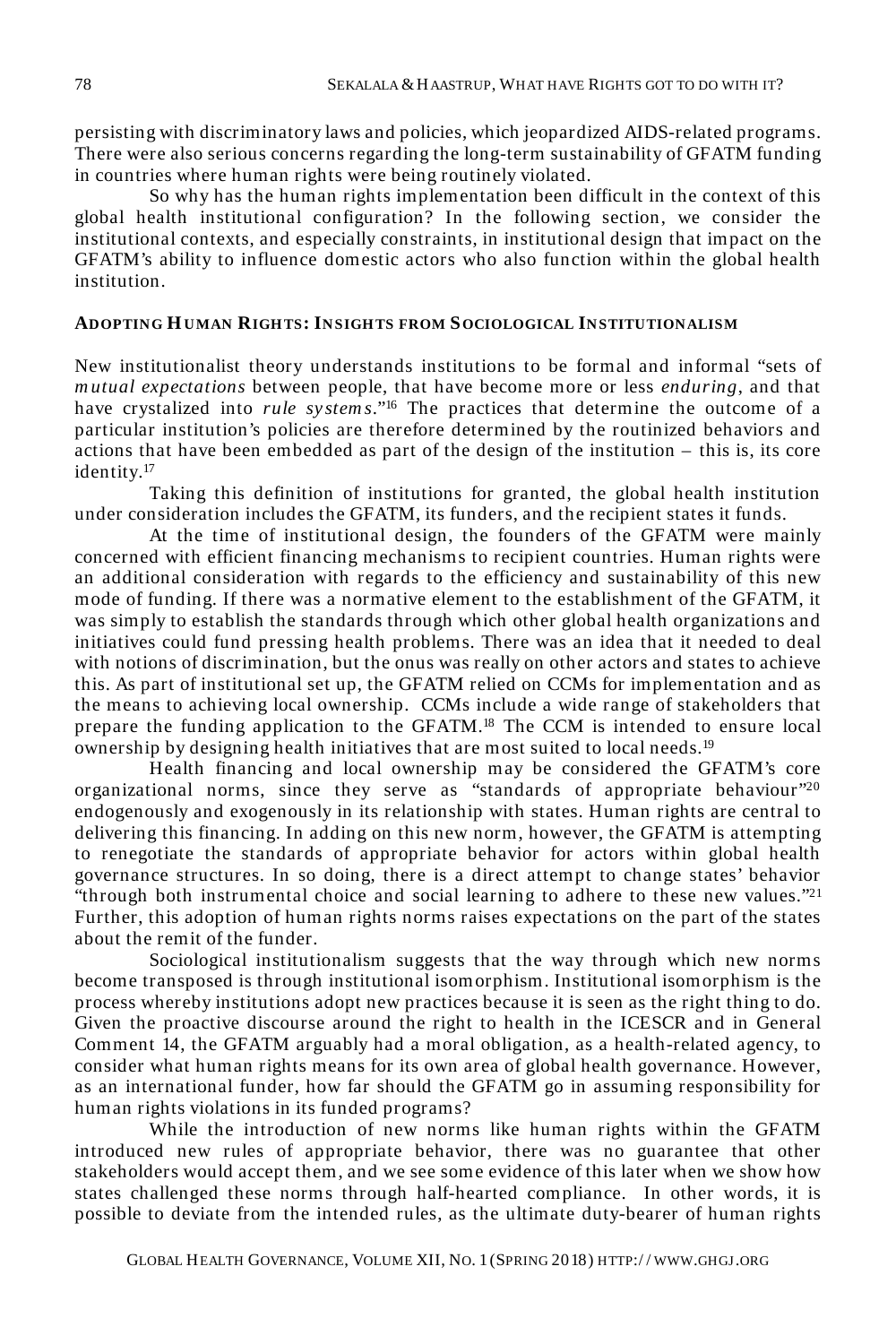obligations remains the state party. For the GFATM's aims to work, they needed to be fully accepted by the CCMs (in principle these are more inclusive than state parties, creating problems in implementation). Consequently, despite the efforts of certain actors (or agents) within the GFATM, there were gaps between norm commitment and compliance.

In the past, this lack of compliance by states that receive global funding manifested itself through domestic human rights failures in implementing GFATM grants. For instance, despite several attempts to try and make the CCMs representative, in order to ensure that the grants included suitable human rights initiatives for these groups, a 2010 survey of all the GFATM grants revealed that only eight percent of representatives on the CCMs came from people living with HIV/ AIDS.<sup>22</sup> This failure was acknowledged by the then head of the GFATM, Michel Kazatchkine, who argued that, "the lack of support for programs that protect and promote human rights is one of the failures in the response to AIDS."<sup>23</sup>

The mismatch between the priorities of the actors within this institution, the GFATM, on the one hand, and the states on the other, can be explained by the actors within that institution. It is assumed that:

actors may be 'rule makers' but take existing rules as a starting point for defining their own identities and interests. Conversely, actors may also be 'rule takers', but nonetheless modify or even overturn those rules from time to time.<sup>24</sup>

Institutionalization is a dynamic process that demands an understanding of the perspectives of all actors involved. In response to these failures that were critical to achieving effective grant implementation, the GFATM changed its grant model, explicitly committing to human rights in its  $2012-2016$  strategy.<sup>25</sup> As a result, the GFATM now aims to i) integrate human rights considerations through the grant cycle, ii) increase investments in programs that address human rights-related barriers to access, and iii) ensure that the GFATM does not support programs that infringe upon human rights.<sup>26</sup>. By explicitly asking for the inclusion of human rights considerations within its programs, the GFATM was also demanding that its recipient states take human rights seriously. Increasingly, therefore, we see the role of the GFATM changing to that of a "gatekeeper," creating a series of human rights safeguards, such as greater participation of key minority groups, or efforts to deal with discriminatory laws and policies, before it will allocate funding.

The GFATM inclusion of human rights processes and procedures into the core of what the institution does can be thought of as institutional layering. Institutional layering refers to a process where new elements are attached to old processes, not with the intention of replacing the core elements of an institution but in addition to it.<sup>27</sup> In this sense, whereas the GFATM is a funding initiative whose core aim is to fund and promote local ownership, it also champions the inclusion of human rights aimed at transforming the global health governance institution. In other words, it promotes human rights consciousness from states in order to enhance local participation.

According to Van der Heijden, layering is motivated by the desire to close the gap between intentions and outcomes.<sup>28</sup> In the GFATM's case, there are huge reputational costs for grants that are not complaint with human rights norms even though the obligation may be on the state party. Thus, the adding of extra human rights obligations on state parties enables the GFATM to realize its core aims and retain its legitimacy**.** In doing so, the GFATM has contended with several challenges. In the next section, we explore the limitations and adaptations that the GFATM has engaged in as a means to promote human rights.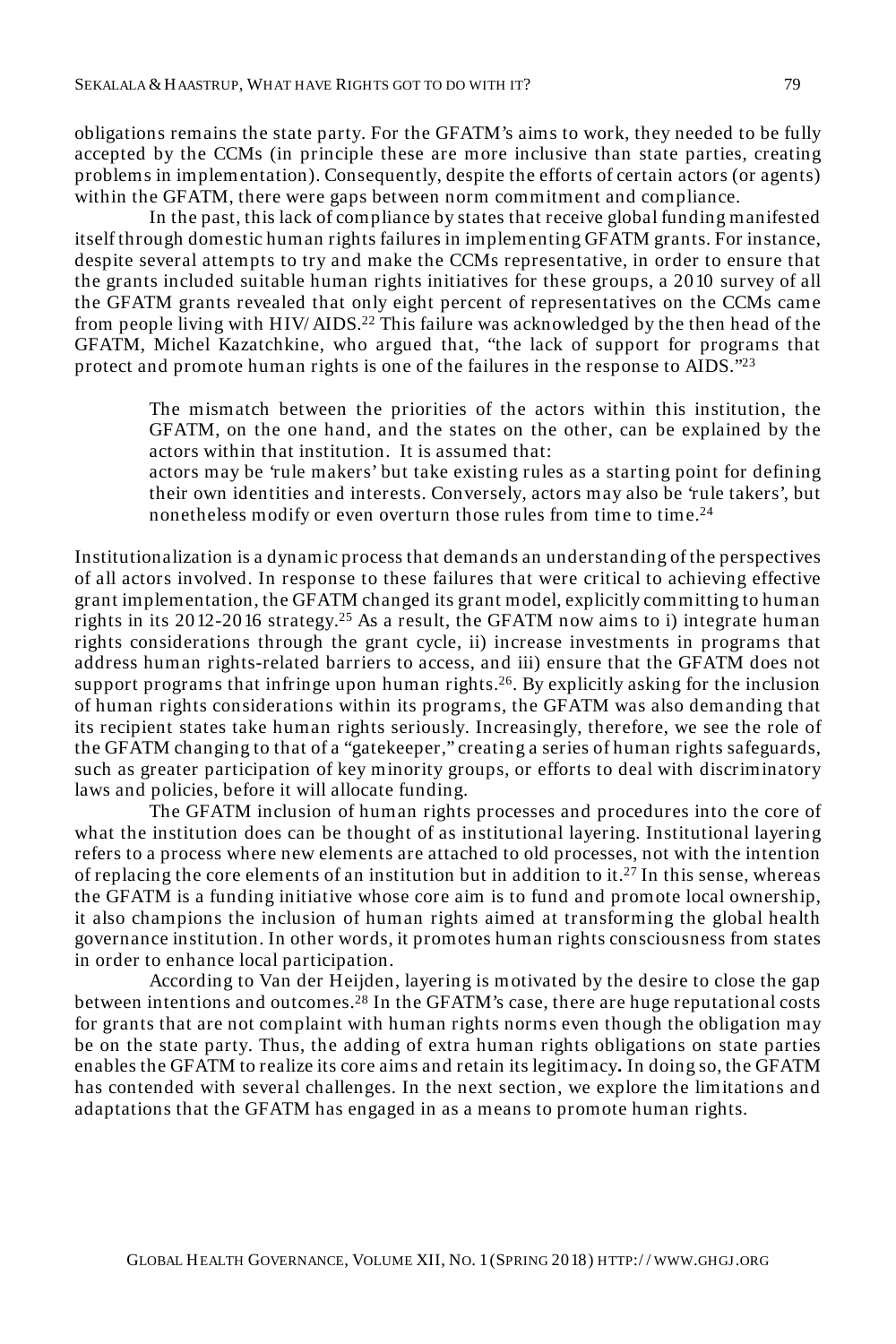#### **TH E CH ALLENGES OF ADOPTING HUMAN RIGH TS BY A GLOBAL INSTITUTION**

Although it has achieved a lot in terms of human rights, there are a number of constraints within the institution that make it difficult for the GFATM to achieve all its aims. First, organizations like the GFATM have often faced challenging institutional contexts, due to their reliance on donors and other UN agencies, which can have an impact on institutional capabilities. Second, the organization's focus on local (country) ownership as a model of governance has made it difficult to implement human rights in practice. Third, the organization had to contend with the amorphous nature of human rights, which is at odds with its performance-based funding model. Last, we argue that human rights are holistic, which means that it is hard for an organization to fund some rights at the expense of others.

#### *Challenging Institutional Context*

As we discussed above, the institutional design of the GFATM means that it not an implementing agency, relying on its donors to finance it adequately and state parties and other UN organizations to implement grants, which distances it from human rights obligations. All the partners have different agendas, which can make it difficult to prioritize human rights norms sufficiently. However, as an organization, the GFATM bears huge reputational costs if there are human rights violations on any of its grants.

For instance, in 2012, when human rights were introduced as an explicit norm of the GFATM, the institution also undertook a major restructuring, aimed at cutting costs, in order to try to appease its donors. This led to the departure of the executive director, Michel Kazatchkine. His departure precipitated the departure of many key personnel with human rights expertise and who had developed the gender and sexual minorities programmes.<sup>29</sup> This upheaval inevitably harmed implementation in many countries. Subsequently, the GFATM recruited new staff with longstanding expertise in human rights and introduced a Staff Human Rights Task Force.<sup>30</sup> The reality of being a funding agency as opposed to an implementation agency means that staff lack the resources necessary to police human rights behavior in all 140 countries at the same time.<sup>31</sup> To counter this, the GFATM has now given the Office of the Inspector General power to investigate human rights violations.<sup>32</sup> In instances where the Inspector General cannot investigate, the GFATM can share information with the relevant UN agencies that may have a normative institutional mandate to investigate.<sup>33</sup>

#### *Reliance on Dom estic Partners*

The ability of an institution to implement human rights norms depends on states buying into the process. However, these states also must deal with competing interests from different stakeholders at the ground level, which makes it hard to use human rights to address inequality, as this approach often involves some redistribution of resources. A human rights focus that sticks to recognizing these vulnerabilities at the domestic level would be particularly problematic in countries where minorities, such as women in largely patriarchal societies, gay and lesbian groups, and drug users, are seeking rights that are currently enjoyed by the majority of citizens, as this often involves redistributing resources from the entrenched majority to minority groups.

Because of these considerations, states often refuse to prioritize human rights considerations when applying for grants from the GFATM. Data from UNAIDS' Fast-Track modeling illustrates that, in many instances, countries are simply not requesting funding for human rights interventions.<sup>34</sup> Tinashe Mundawarara, who is with Zimbabwe Lawyers for Human Rights, explained the rationale behind this within the South African context,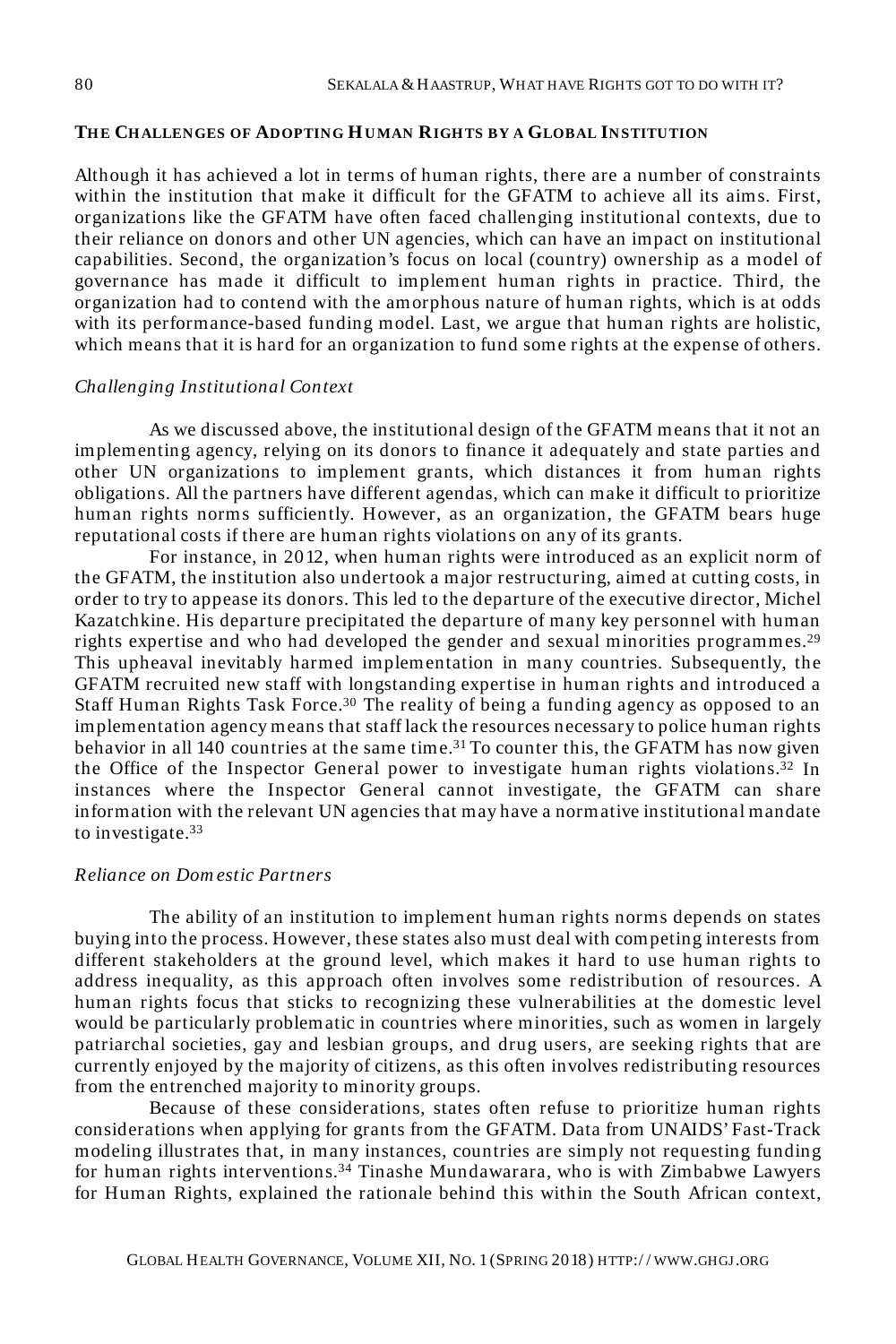arguing that "there is less appreciation of the need to cultivate human rights-based responses in Southern Africa and, hence, less inclination to include them in proposals."<sup>35</sup>

The GFATM has, for instance, always tried to get the voices of minority groups in the application process of the grant, so that the human rights approaches countries apply are those that are most useful to communities. However, this process has sometimes been unsuccessful, and, even in those cases where the institution was able to attract more participants, this did not always translate to the prioritization of programs that focused on the specific human rights needs of people from KAPs. 36

Moreover, greater participation does not necessarily translate into greater human rights protection, especially in health. Human rights participants and health professionals may have different agendas, and different human rights groups may also have different priorities for resource allocation.<sup>37</sup> Human rights advocacy groups are not homogenous. To use an example, a women's rights group may not automatically support the rights of female sex workers. Because the HIV/ AIDS epidemic affects women who contracted AIDS, often from their husbands, sex workers may be perceived as part of the problem. There is thus no incentive to work toward the same outcomes, and they may even work at cross-purposes.<sup>38</sup> This raises questions about the practicalities of effecting changes in the context of existing domestic practice. In response, the GFATM is increasingly funding programs to enable traditionally vulnerable groups to access information, health services, and treatment.<sup>39</sup>

The GFATM has also tried to address the issue of repressive environments by creating spaces for these groups. For instance, the GFATM has arranged to fly representatives belonging to criminalized groups out of their home countries in order to give them the space to consult on human rights issues. This consultation period has been useful in raising awareness about the human rights issues of the LGBT population<sup>40</sup> in some countries.<sup>41</sup>

Other efforts to encourage participation include the introduction of alternative funding and targeted schemes to encourage participation of human rights groups. This includes funding for regional groupings, which has tended to focus primarily on issues affecting KAPs. For instance, in 2016, 15 Regional concept notes were submitted to the GFATM, which dealt with a diverse range of interventions, such as harm reduction for people who inject drugs, and the removal of legal barriers and supportive services for people with disabilities, and community system strengthening.<sup>42</sup>

In these cases, the GFATM has also used its public role to reaffirm that the commitment to human rights is contingent upon improving legal, policy, and social environments that hinder the scale-up of effective responses to HIV/ AIDS, malaria, and tuberculosis. For instance, when Uganda passed its 2014 law on homosexuality, the GFATM was a vocal critique of these anti-discriminatory laws. The GFATM decried the new legislation for providing "significantly tough[er] punishments against gay people" with "grave implications for public health".<sup>43</sup> This kind of signaling is important in the promotion of human rights, as it adds to the universal understanding of what protections are necessary for minority groups in order to make the most of GFATM programs.

#### *The Problem of Measuring Hum an Rights Effectiveness*

As a funding organization, the GFATM prides itself on its "results-based model". This means that it only finances health initiatives whose results it can measure. This focus on accountability by focusing on performance has been integral to its success as an organization. Its website proudly proclaims that the institution can measure impact in many ways, through the number of lives that are saved and the rate of decline in HIV/ AIDS, tuberculosis, and malaria. Under the new funding guidelines, the GFATM wants to see what it calls "smart programming that creates the strongest impact," which refers to programs that reach the most affected populations.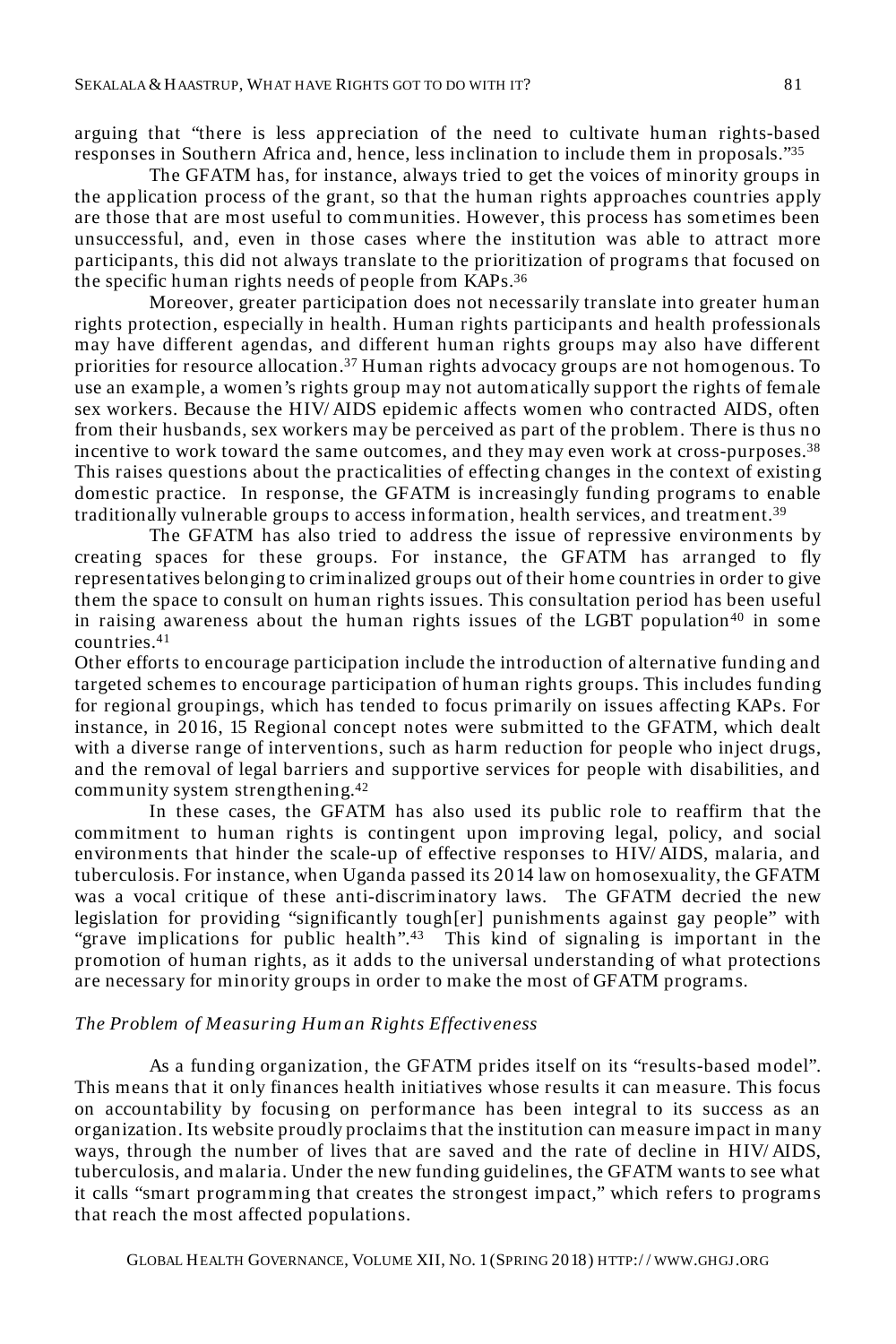When the institution approves a grant proposal, countries receive their disbursements in installments. Only when they have illustrated that they have performed adequately can they access the next disbursement.<sup>44</sup>

Previously the GFATM relied on indicators that were not specific to human rights; rather, the focus was on measuring whether interventions worked.<sup>45</sup> These were known as Key Performance Indicators (KPIs). Unfortunately, these indicators took about 15 months to take effect. When finally approved in mid-2013, the KPIs of the GFATM consisted of 19 indicators, three of them were strategic and 13 were activity-based, and these helped to assess the GFATM's grants against the 2012-2016 Strategy.<sup>46</sup> The Secretariat reported to the Board against these indicators twice a year. The most closely related strategic objective on human rights was number 4, on promotion and protection of human rights. In response to this, the GFATM measured this criteria against its human rights investments.

Some of the KPIs were criticized for not reflecting the challenges posed by the Fund's strategy or not allowing corrective action when it was found necessary. For instance, strategic action 4.3 on integrating human rights considerations throughout the grant cycle was not measured with a KPI.<sup>47</sup> Although a report of the Office of the Inspector General found that data collection on KPIs was generally good, even then, they were found by the OIG to be poorly designed, and not a good measure of the impact the Fund was having in the countries it supports.<sup>48</sup>

In response to these concerns, on June 15, 2017, the GFATM board launched the 2017-2022 Strategic Key Performance Indicator Framework. A number of these indicators focus on human rights in relation to the Strategy. KPI 5 tracks coverage of services for key populations, KPI 6 and 7 deal with resilient and sustainable health systems, and KPI 8 and 9 deal with gender and age disparities and human rights barriers to access.<sup>49</sup> Apart from 12 KPIs that will measure the Fund against its strategic objectives, "the new implementation KPIs will track specific inputs, outputs and outcomes needed to meet those objectives; and the thematic reporting will provide results across the full results chain, drawing on financial, procurement, and programmatic data."<sup>50</sup>

#### *The Realities of Funding a Lim ited Num ber of Rights*

As a funding institution, the GFATM's focus is not extensive. Due to increasingly limited resources, it has a clear mandate about what it must fund. This in effect focuses on a narrow range of rights. However, it is difficult to separate human rights from the underlying determinants of health. For instance, to ensure that women get tested for HIV/ AIDS or malaria during antenatal health visits to counter discrimination, it is necessary to invest in health centers, community awareness to enhance knowledge about services, labor protections that compel employers to give them adequate time off for antenatal visits, and transport services to easily access the health centers. Doing all this is, of course, expensive, and consequently unattainable as a practice of GFATM, despite its obvious benefits. Giving this link between the underlying determinants of health and the ability to shape human rights practice, some scholars have suggested that the GFATM would have to broaden from just three diseases and move toward becoming a "Global Health Fund."<sup>51</sup> The GFATM has tried to address this through the establishment of its new KPIs, which will move beyond focusing on specific projects to a more holistic approach, aimed at ending the three epidemics. Furthermore, the notion of "thematic reporting" will also help the GFATM to measure sector-wide progress, which includes other global health actors who are working toward similar aims at the country level.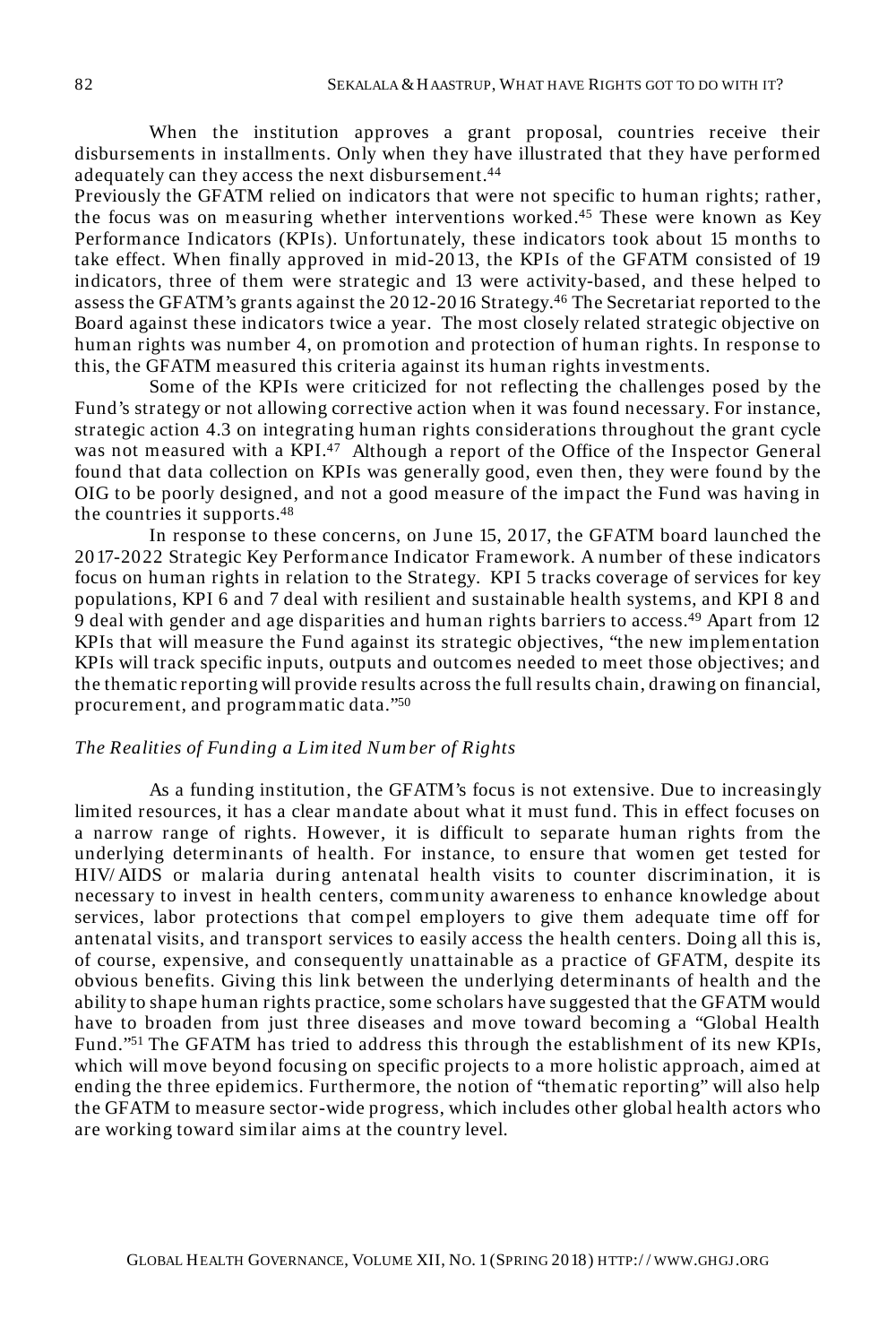#### **CONCLUSION**

In this article, we have assessed the uptake of human rights as a norm of the GFATM. Although present in the founding documents of the GFATM, human rights have developed as only a secondary norm of the GFATM. As the analysis shows, the secondary nature of human rights within the GFATM initially created challenges in the transposition of human rights norms within domestic contexts. Through the application of the sociological institutionalist framework of "layering," we illustrated how the GFATM is countering states' deviation from human rights norms by strengthening the conditional nature of its funding against much stricter human rights criteria that it wants to see in its grant applications. Furthermore, the GFATM now signs agreements with countries that include five minimum standards for human rights. Anyone who witnesses a human rights violation can report to the Office of the Inspector General, who has an obligation to investigate. These safeguards create much more stringent human rights standards that are prudent for the long-term survival of the GFATM, because the increased accountability embedded in its institutional design exposes it to increased scrutiny. The success of these new norms remains to be seen in practice.

However, the low percentage of resources spent on human rights against total GFATM funding still illustrates the secondary nature of the human rights norm. In 2016, the GFATM was spending approximately 2.3 percent of AIDS funding on human rights initiatives.<sup>52</sup> This is still very low, and in order to be more effective, this would need to rise substantially. Arguably, this will be a tough sell for its donors, especially in an environment where there is a push back against global responses to health problems. However, human rights remain a normative good, and so cannot be discarded. Indeed, the work of the GFATM will remain crucial to ensuring that human rights is mainstreamed as part of health governance in its recipient countries.

*Sha r ifa h Seka la la is an Assistant Professor in the School of Law at the University of W arw ick. She does research on Global Health Law and Governance w ith a particular*  focus on the development of norms within global health institutions. Corresponding *address: Sharifah.Sekalala@w arw ick.ac.uk*

*To n i H a a s t r up is a Lecturer in International Security at the University of Kent. She does research on regional governance structures and the diffusion of norm s and m echanism s in global-regional contexts draw ing on fem inist analyses*

<sup>3</sup>Finnemore, Martha. "International Organisations as teachers of Norms: The United Nations Educational, Scientific and Cultural Organisation and Science Policy," *International Organization,* 47 no. 4 (1993): 565- 97; Finnemore, Martha and Sikkink, Kathryn, "International Norm Dynamics and Political Change" In *Exploration and Contestation in W orld Politics,* edited by Peter J . Katzenstein, Robert O. Keohane and Stephen D. Krasner Cambridge MIT Press, 1998, 247-77.

<sup>1</sup>Institute of Health Metrics. *Financing Global Health 2016*. University of Washington, 2016. http:/ / www.healthdata.org/ sites/ default/ files/ files/ infographics/ Infographic\_ FGH2016.pdf. <sup>2</sup>The Global Fund to fight AIDS tuberculosis and malaria for instance disburses 9.9 percent of all development health assistance. See Institute of Health Metrics. *Financing Global Health 2016: Developm ent Assistance, Public and Private Health Spending for the Pursuit of Universal Health Coverage*. University of Washington, 2016, 12.

http:/ / www.healthdata.org/ sites/ default/ files/ files/ policy\_ report/ FGH/ 2017/ IHME\_ FGH2016\_ Tec hnical-Report.pdf.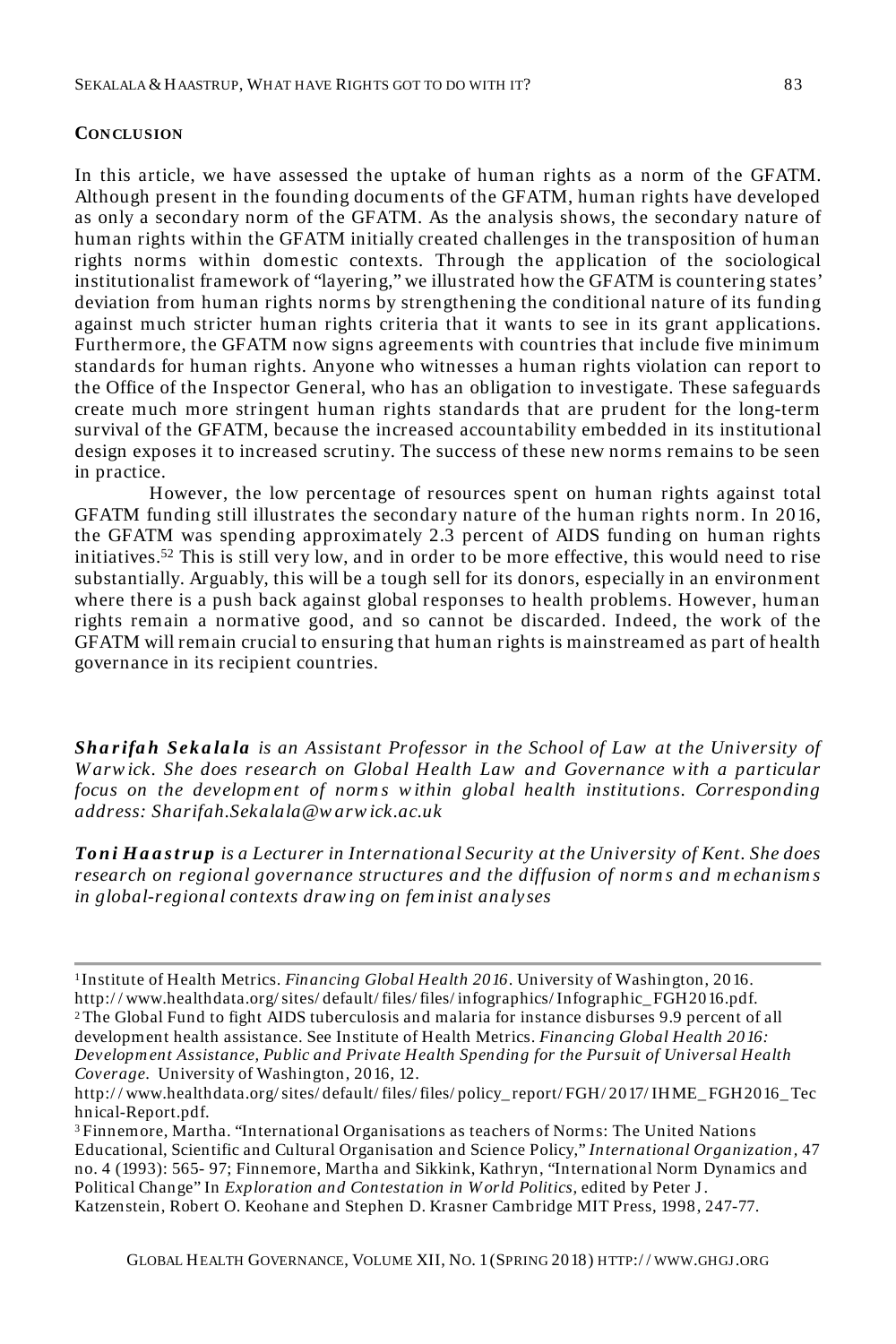<sup>4</sup>Finnemore, Martha. "International Organisations as teachers of Norms: The United Nations Educational, Scientific and Cultural Organisation and Science Policy," *International Organization,* 47 no. 4 (1993): 565-97.

<sup>5</sup>UN General Assembly, 60th Session. *Enhanced Cooperation betw een the United Nations and all Relevant Partners, in Particular the Private Sector – Report of the Secretary General*. UN Doc A/ 60/ 214, August 10 2005, para 8.

<sup>6</sup>In General Comment No 2, the Economic and Social Cultural Rights Committee argues that the specialized UN agencies should have an active role in the promotion of human rights particularly in the case of economic social and cultural rights. These duties are based on respect and not violating human rights and would vary considerably depending on the purpose of the international organization. Thus, if we argue that IO's have a duty to promote international human rights law then these organizations have a duty to ensure that their activities in implementing GFATM grants are compliant with human rights. See also Meier, Benjamin Mason and Gostin, Lawrence, O. "Introduction: Responding to the Public Health Harms of a Globalizing World through Human Rights in Global Governance" In *Hum an Rights in Global Health Rights-Based Governance for a* 

*Globalizing W orld* edited by Benjamin Mason Meier and Lawrence O Gostin. New York, NY: Oxford University Press, 2018, 1-18.

<sup>7</sup>Global Fund. *Bylaw s of the Global Fund to Fight AIDS, Tuberculosis, and Malaria.* https:/ / www.theglobalfund.org/ media/ 6007/ core\_ globalfund\_ bylaws\_ en.pdf?u=636486807150000 000.

<sup>8</sup>General Comment No 14 provides a normative understanding for the obligations of parties under the right to health.

<sup>9</sup>Meier, Benjamin Mason. "Global Health takes a normative turn: The expanding purview of international health law and global health policy to meet the public health challenges of the 21st century." *The Global Health Com m unity Yearbook of International Law and Jurisprudence,* 1 (2011): 86, 98.

<sup>10</sup>The third founding principle of the Global Fund stated that it aimed to support proposals for funding that aimed, 'to eliminate stigmatization of and discrimination against those infected and affected by HIV/ AIDS especially for women, children and vulnerable groups.'

 $11$ Human Rights is considered by the TRP when looking at soundness of approach and the body is requested to analyse, "whether a proposal addresses issues of human rights and gender equality…" <sup>12</sup>This was part of a much wider restructuring process, which introduced a new model that was supposed to streamline the process of health financing in order to make it more flexible and ensure that there was better alignment with country budgeting processes. See Global Fund. "Funding Model."

Accessed November 23 2016. http:/ / www.theglobalfund.org/ en/ fundingmodel/ .

<sup>13</sup>Davis, Sara L.M. "Measuring the impact of human rights on health in global health financing," *Health and Hum an Rights Journal* 17 no. 2 (2015): 1-16.

<sup>14</sup>Bourgoing, Robert. "Morocco's quiet revolution over AIDS and human rights," *AIDSPAN,*  September 29, 2014. http:/ / www.aidspan.org/ gfo\_ article/ moroccos-quiet-revolution-over-aids-andhuman-rights.

<sup>15</sup>Global Fund, "Global Fund launches human rights complaints procedure," *Global Fund Press Release*, April 27, 2015. http:/ / www.theglobalfund.org/ en/ mediacenter/ newsreleases/ 2015-04- 27\_ Global\_ Fund\_ Launches\_ Human\_ Rights\_ Complaints\_ Procedure.

16 Berglund, Sara, Ieva Gange, and Frans van Waarden. "Mass Production of Law. Routinization in the Transposition of European Directives: A Sociological- Institutionalist Account." *Journal of European Public Policy* 13, no. 5 (2006): 692-716.

<sup>17</sup>Hall, Peter A. and Rosemary C. R. Taylor. "Political Science and the Three New Institutionalisms." *Political Studies* 44, no. 5 (1996): 936-957.

<sup>18</sup>CCMs typically include a cross-section of representatives ranging from health professionals, NGOs, representatives of people living with HIV/ AIDS, representatives of vulnerable affected populations private sector, to government representatives and representatives of International development organisations.

<sup>19</sup>GFATM. "What We Do." Accessed May 3, 2017. http:/ / www.theglobalfund.org/ .

<sup>20</sup>Finnemore Martha and Kathryn Sikkink. "International Norm Dynamics and Political Change*" International Organization* 52 no. 4 (1998): 891

<sup>21</sup>Checkel, J effrey T. "Why Comply? Social Learning and European Identity Change." *International Organization* 55, no. 3 (2001): 553-588.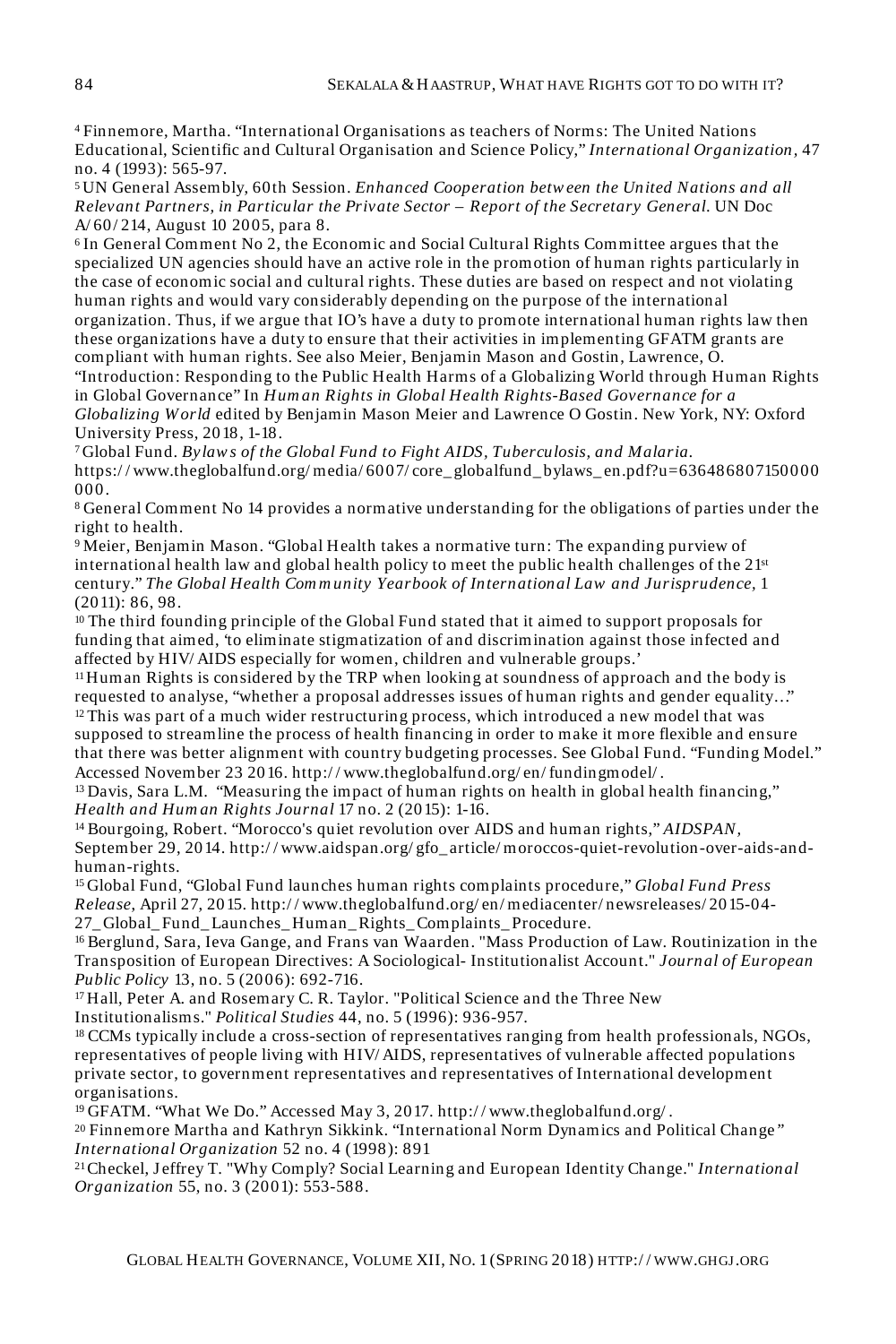<sup>22</sup> The Global Fund. *Country coordinating m echanism governance and civil society participation.*  Geneva: the Global Fund, 2008.

<sup>23</sup>The Global Fund. "Funding Model." Accessed November 22, 2016.

https:/ / www.theglobalfund.org/ en/ funding-model/ .

<sup>24</sup>J ackson, Gregory. "Actors and Institutions" In *Oxford Handbook of Com parative Institutional Analysis* edited by Glenn Morgan, J ohn Campbell, Colin Crouch, Ove Pedersen, Peer H. Christensen, and Richard Whitley. Oxford: Oxford University Press, 2010.

<sup>25</sup> The Global Fund. "The Global Fund Strategy 2012-2016: Investing for Impact."

http://www.theglobalfund.org/documents/core/strategies/Core\_ GlobalFund\_Strategy\_en/. See also Hanefeld J ohanna and Anuj Kapilshrami."The Global Fund's New Funding Model - Missed

Opportunities for Human Rights?" *Health and Hum an Rights Journal*, July 18, 2013.

http:/ / www.hhrjournal.org/ 2013/ 07/ 18/ the-global-funds-new-funding-model-missed-opportunitiesfor-human-rights/ .

<sup>26</sup>The Global Fund. "Funding Model." Accessed November 22, 2016.

http:/ / www.theglobalfund.org/ en/ fundingmodel.

<sup>27</sup>Thelen, Kathleen. *How Institutions Evolve: The Political Econom y of Skills in Germ any, Britain, the United States and Japan*. New York: Cambridge University Press, 2004.

<sup>28</sup>Van der Heijden, J . "Institutional Layering: A Review of the Use of the Concept." *Politics*, 31 no. (2011): 9– 18

<sup>29</sup> McNiell, D. Jr. "Global Fund sees Change, Not all of them welcomed," *New York Times* November 15, 2002.

<sup>30</sup>Davis, Sara L.M. S "Human rights and the Global Fund to fight AIDS, tuberculosis and Malaria," *Health and Hum an Rights Journal* 16 no. 1 (2014): 138 – 139.

<sup>31</sup>Davis, Sara L.M. "Measuring the impact of human rights on health in global health financing," *Health and Hum an Rights Journal* 17 no. 2 (2015): 1-16.

<sup>32</sup>The Office of the Inspector General was created in 2005 to ensure that the Global Fund invests the world's money in the most effective way possible in the response to AIDS, TB and malaria.

<sup>33</sup>The Global Fund. *The Global Fund Hum an Rights Com plaints Procedure: Responding to Com m unity Concerns*. The Global Fund, n.d.

https:/ / www.theglobalfund.org/ media/ 1216/ humanrights\_ 2015-

complaintsprocedure\_ brochure\_ en.pdf?u=636486807200000000.

<sup>34</sup>Oberth Gemma. "Tracking Global Fund investments in human rights programs," *AIDSPAN*, July 13, 2016. http:/ / www.aidspan.org/ gfo\_ article/ tracking-global-fund-investments-human-rightsprograms.

 $35$  Ibid.

<sup>36</sup>Global Fund. *Report of the Technical Review Panel on the concept notes subm itted in the third and fourth w indow s of the funding m odel*. Geneva: Global Fund, 2015.

<sup>37</sup>Sekalala Sharifah Rahma. "Who gets to sit at the table? Interrogating the failure of participatory approaches within a right to health framework," International J ournal of Human Rights 21, no. 7 (2017): 976-1001

<sup>38</sup>Ibid.

<sup>39</sup>International Council of AIDS Service Organizations (ICASO) and the International treatment preparedness coalition (ITPC). *Global Fund Country Coordinating Mechanism s: A Prescription for Change in a Tim e of Prom ise… and Peril.* ICASO, 2012, 5

<sup>40</sup>LGBT stands for lesbian, gay, bisexual, and transgender

<sup>41</sup>This was particularly successful in Cambodia, South Sudan, Uganda and Vietnam. See Davis, Sara L.M. "Measuring the impact of human rights on health in global health financing," *Health and Hum an Rights Journal* 17 no. 2 (2015): 6.

<sup>42</sup> These are some of the initiatives that were approved for Sub Saharan Africa. For more information see Baran, Charlie. "Update on the second wave of regional concept notes." *AIDSPAN*, June 7, 2016. http:/ / www.aidspan.org/ gfo\_ article/ update-second-wave-regional-concept-notes.

<sup>43</sup>The GFATM stated that excluding marginalised groups would compromise efforts to stop the spread of AIDS in Uganda where 5.4 percent of the adult population is infected with HIV. See "Global Fund Deeply Concerned over Anti-Gay Law in Uganda" *Reliefw eb,* Febraury 26, 2014.

https:/ / reliefweb.int/ report/ uganda/ global-fund-deeply-concerned-over-anti-gay-law-uganda.

<sup>44</sup>The Global Fund. "Performance-based Funding," Accessed May 2, 2015.

http:/ / www.theglobalfund.org/ en/ about/ grantmanagement/ pbf/ .

45 The GFATM has introduced a Key Performance indicator for human rights.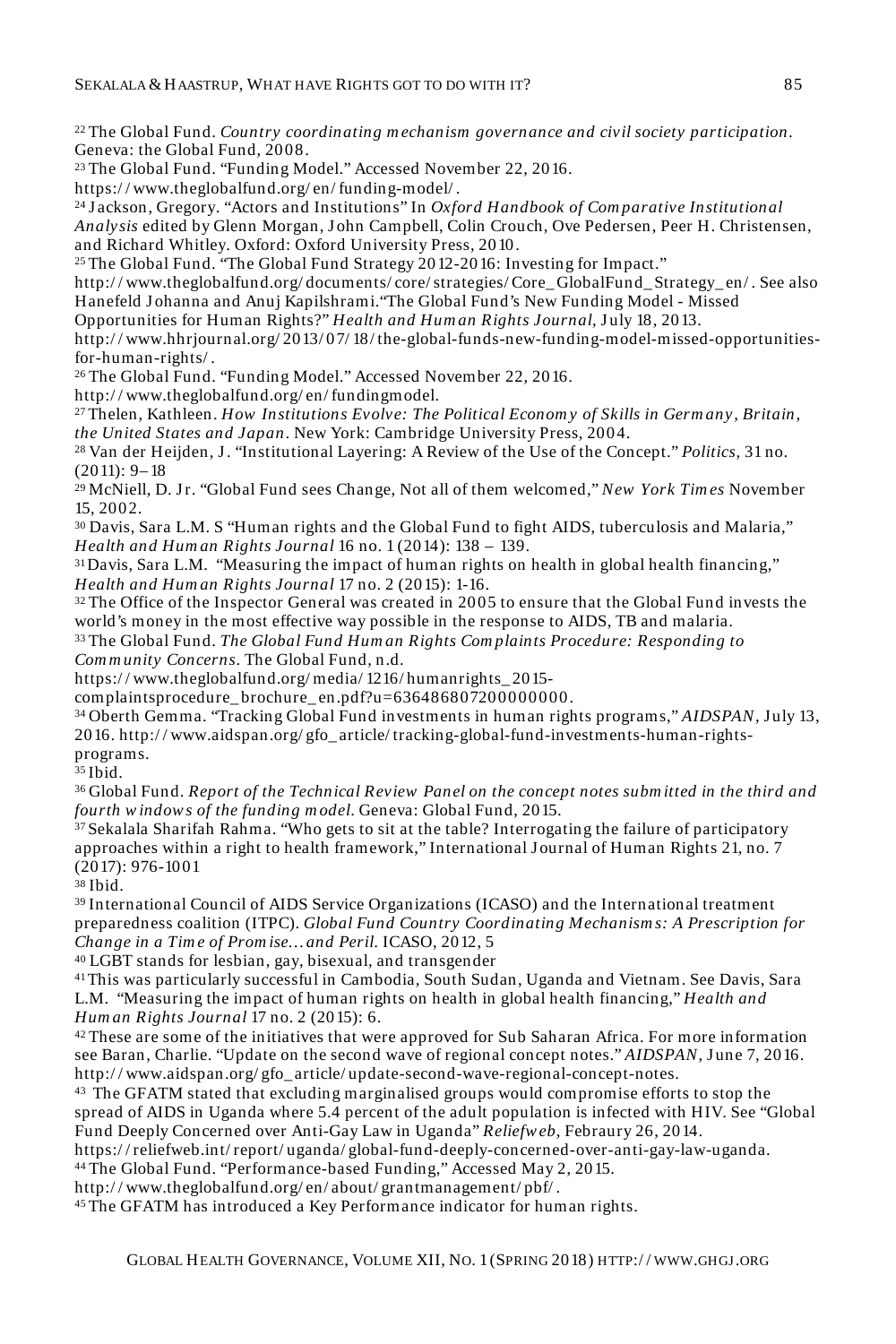<sup>46</sup>The Global Fund Corporate KPI Framework for 2014-2016, as approved by the Global Fund Board in November 2013.

<sup>47</sup>The Global Fund, Office of the Inspector General. *The Global Fund Key Perform ance Indicator Fram ew ork*. Doc. GF-OIG-16-009, March 29, 2016.

https:/ / www.theglobalfund.org/ media/ 2650/ oig\_ gf-oig-16-

009 report en.pdf?u=636488964540000000.

48 Lloyd, Mary. "Global Fund Board approves new framework to monitor the Fund's performance," *AIDSPAN*, June 21, 2016. http:/ / www.aidspan.org/ gfo\_ article/ global-fund-board-approves-newframework-monitor-fund%E2%80%99s-performance.

<sup>49</sup>The Global Fund, 35th Board Member Meeting. *2017-2022 Strategic Key Perform ance Indicator Fram ew ork*. Doc. GF/ B35/ 07A, April 26-27, 2016.

https:/ / www.theglobalfund.org/ media/ 4230/ bm35\_ 07a-2017-

2022keyperformanceindicatorframeworknarrative\_ report\_ en.pdf?u=636488964120000000.

<sup>50</sup>Lloyd, Mary. "Global Fund Board approves new framework to monitor the Fund's performance," *AIDSPAN*, June 21, 2016. http:/ / www.aidspan.org/ gfo\_ article/ global-fund-board-approves-newframework-monitor-fund%E2%80%99s-performance.

<sup>51</sup>However, they realize that this is contingent on increased donor funding. Ooms, Gorik, Wim Van Damme, Brook K. Baker, Paul Zeitz, and Ted Schrecker. "The 'Diagonal' Approach to Global Fund Financing: A Cure for the Broader Malaise of Health Systems?" *Globalization and Health* 4, no. 1  $(2008): 6-6.$ 

<sup>52</sup>Oberth Gemma. "Tracking Global Fund investments in human rights programs," *AIDSPAN*, July 13, 2016. http:/ / www.aidspan.org/ gfo\_ article/ tracking-global-fund-investments-human-rightsprograms.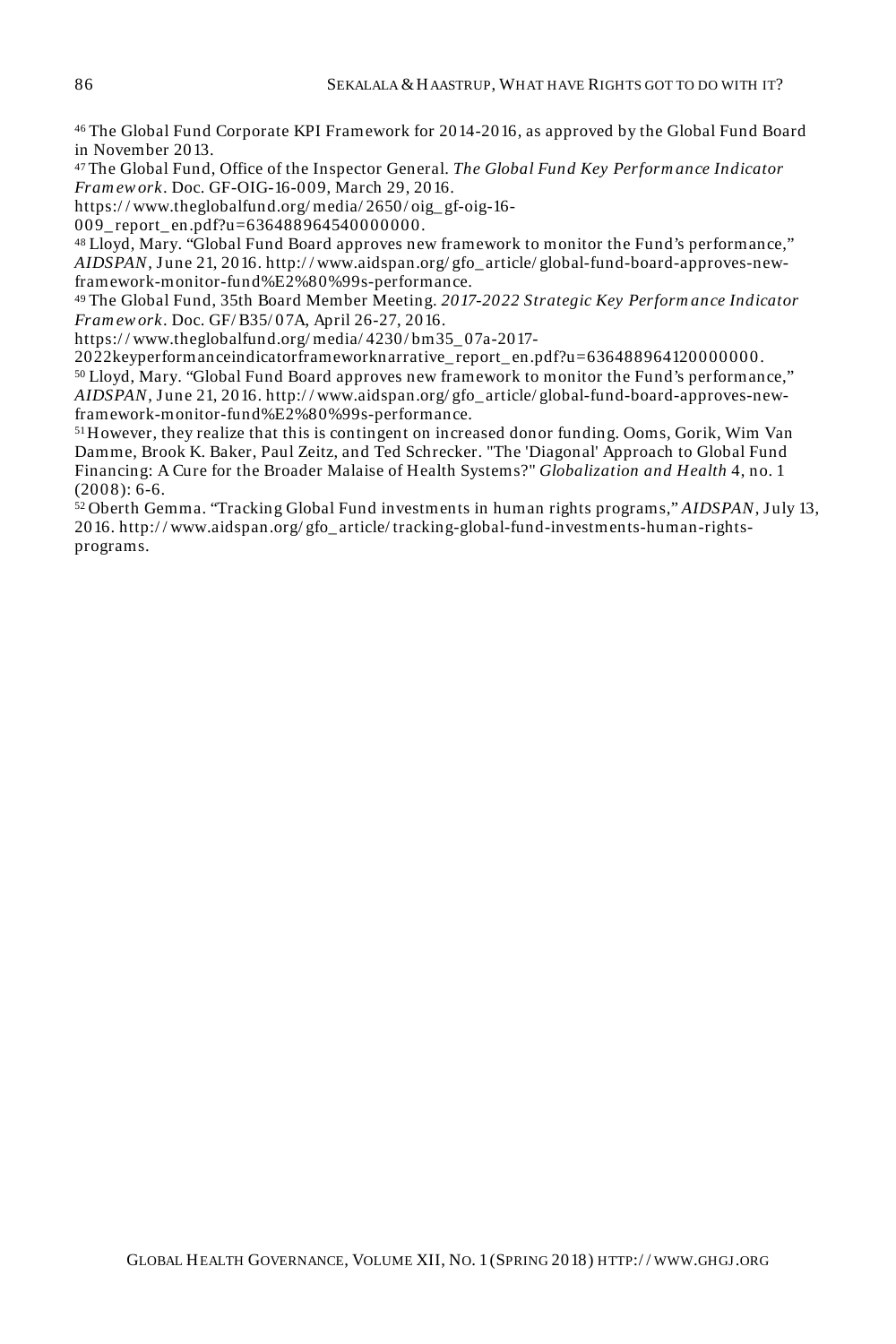## **The World Bank and The Right to Health:** A Study of the Institution's Rights-Based Discourse

Yusra Ribhi Shawar and Jennifer Prah Ruger

*W hile the W orld Bank has integrated rights-based principles in the im plem entation of som e health program s that it finances, it continues to deny a form al legal obligation for hum an rights. Em ploy ing them atic and discourse analy ses, this study analyzes the w ays in w hich rights-based approaches are incorporated into W orld Bank health developm ent discourse, examining achievements, obstacles, and opportunities. We describe the evolution of hum an rights discourses in the W orld Bank's health engagem ent, beginning at the tim e of its establishm ent before it w as form ally involved in health sector lending. W e find five key institutional factors that challenge the advancem ent of rights-based approaches in the W orld Bank's health w ork: unresolved legal obligations stem m ing from the institution's founding docum ents, the W orld Bank's econom ist-dom inated culture, its staff's lack of know ledge about hum an rights application and policy, opposition by som e country stakeholders, and com petition w ith em erging developm ent banks. Despite this, there are three opportunities for integrating right to health approaches w ithin the W orld Bank: internal research activity supporting hum an rights com m itm ents in developm ent, pressure exerted by NGOs and civil society through their m onitoring of the institution, and the establishm ent of the Nordic Trust Fund, w hich serves to increase staff aw areness of hum an rights and its application to their w ork. Given the W orld Bank's historical legal resistance to a rights-based approach, w e end by arguing for an ethical dem and for health equity, w hich m ay be effectuated by a policy fram ework rather than a legal "right to health" approach.* 

#### **INTRODUCTION**

Over the last several decades, the World Bank has played a central role in global health development lending and practice and is increasingly recognized as a prominent global health governance leader.<sup>1</sup> While the Bank has had an impact on the health of those residing in low and middle-income countries (LMICs),<sup>2</sup> it is also critiqued for its human rights record. Philip Alston, the United Nations Special Rapporteur on extreme poverty and human rights, has proclaimed the World Bank to be a "human rights free zone";<sup>3</sup> an estimated 3.4 million people were economically or physically displaced by Bank-funded projects between 2004 and 2013;<sup>4</sup> and individuals affected by Bank-funded interventions report not feeling safe to ask questions or express their feelings about the impacts that World Bank projects have on their well-being.<sup>5</sup>

The Bank's human rights discourse, however, is neither clear-cut nor well understood. There are instances where World Bank health programming and policies are perceived as fundamentally supporting or detracting from a rights-based approach. On one hand, the Bank is committed to improving the wellbeing and health of the poor in LMICs, given its pledge to help countries achieve universal health coverage and as reflected in its "twin goals" of ending extreme poverty and promoting shared prosperity, which contribute to the realization of social and economic rights. On the other hand, the Bank is historically resistant to adopting a formal rights-based framework due to guidelines laid out in the institution's founding documents, which explicitly prohibit the institution from meddling in a state's internal political affairs.

We examine the Bank's rights-based discourse in its engagement with global health over time. While the World Bank was absent in global health efforts in the first several decades following its establishment, it presently manages an active Health, Nutrition, and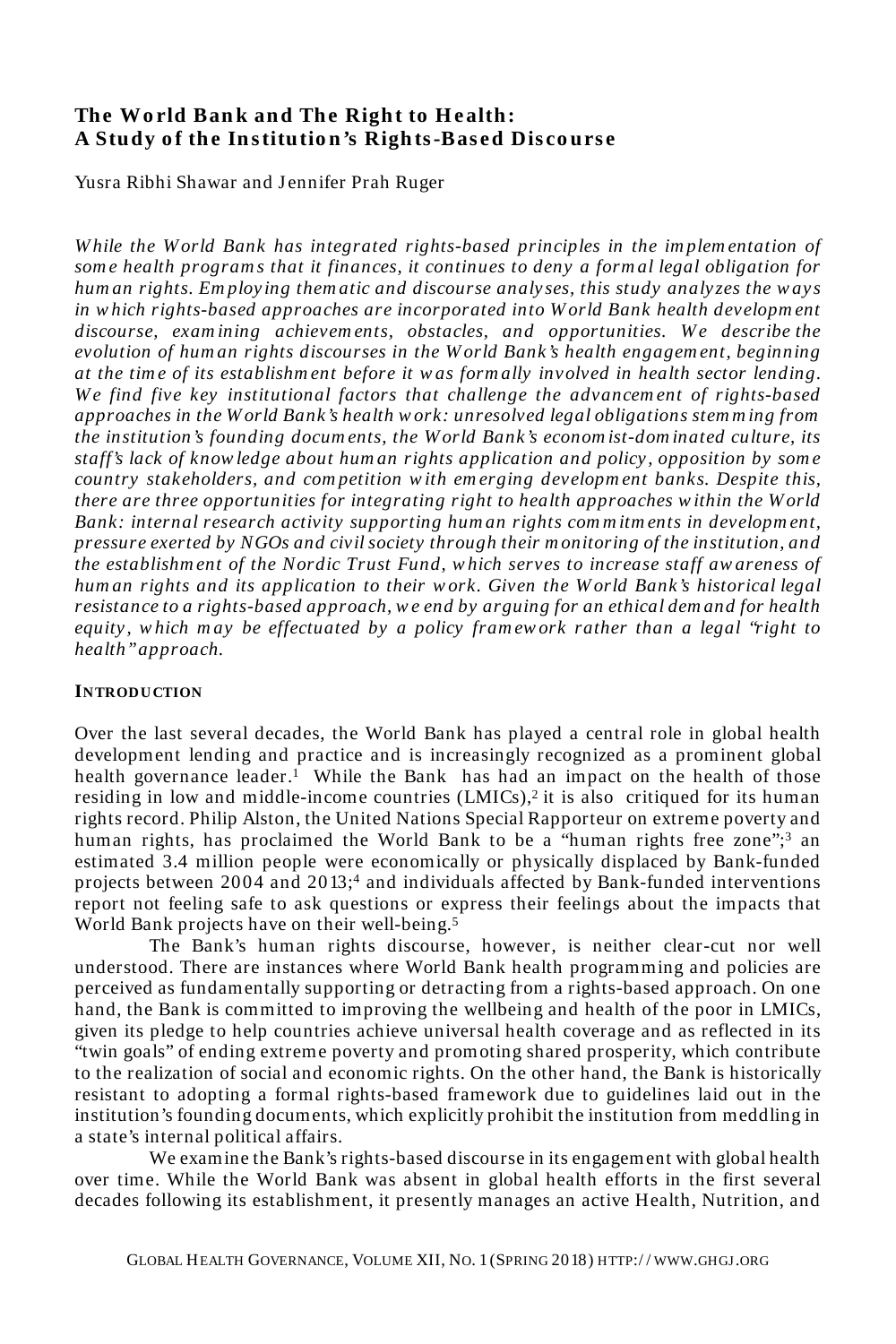Population (HNP) portfolio of  $$11.5$  billon, has been the world's leading funder of programming and policies that address HIV/AIDS,<sup>7</sup> and plays one of the most significant roles in global health cooperation.<sup>8</sup> An understanding of the Bank's "right to health" discourse is critical given its pivotal role in the global governance of health and in its determination of health investments, institutional developments and policies of LMICs, and the broader global health agenda.

We begin by discussing the origins and meaning of a "rights-based" approach, considering the implications that a commitment to a "right to health" might have in practice for the World Bank before describing the methodology employed in this study. We then describe the evolution of right-based approaches in the Bank's health discourse and analyze the factors that present opportunities for advancing rights-based approaches in the Bank, as well as those that have historically challenged its institutional advancement. We conclude by arguing that the World Bank's embrace of an ethical demand for health equity, rather than the pursuit of a rights-based discourse, will better enable the Bank to deliver improved health development outcomes, given that such a reconceptualization transcends the identified challenges that persistently impede institutional advancement of rights-based approaches.

#### **METH ODOLOGY**

#### *Fram ew ork for Understanding the "Right to Health"*

The "right to health"—enshrined in the Constitution of the World Health Organization (1946), the International Covenant on Economic, Social and Cultural Rights (1976), and the Declaration of Alma-Ata (1978), among other formal documents—is understood as "the right of everyone to the enjoyment of the highest attainable standard of physical and mental health."<sup>9</sup> It is both a freestanding right and constitutive of other rights, given that its realization is a precondition to the enjoyment or definition of rights related to various types of economic, political, social, cultural, and civil rights.<sup>10</sup> Practically, a rightsbased approach to development seeks to ensure that human rights criteria (i.e., affordability, accessibility, acceptability, quality, and availability) and principles (i.e., accountability, participation, non-discrimination, sustainability, and access to information) are accounted for during the course of development.<sup>11</sup> In addition, rights-based approaches support rights-holder capacity to claim their human rights and duty-bearer ability to meet their responsibilities. <sup>12</sup> We accounted for these criteria, principles, and obligations in our analysis of the World Bank's "right to health" discourse.

#### *Data and Analysis*

We adopted a two-level case study methodology of the World Bank and its HNP Department. Unlike quantitative methodologies, the case study method is ideal for this research question given that we seek to study a complex social phenomena, have no possibility of controlling the events that unfolded, and are interested in answering "how" and "why" questions.<sup>13</sup> In order to minimize bias and increase the validity of our findings, we triangulated across various sources of data that were drawn from different sources and at different times.<sup>14</sup> This included archival data, World Bank strategies and reports, peerreviewed literature, as well as relevant reports and statements from the media, NGOs, other international organizations, and civil society monitoring World Bank activity. We also conducted semi-structured interviews with key-informants within the World Bank: from the Legal Department, Nordic Trust Fund, and the HNP Department.

Employing thematic and discourse analyses, this study analyzed the ways in which rights-based approaches are incorporated into World Bank health development discourse,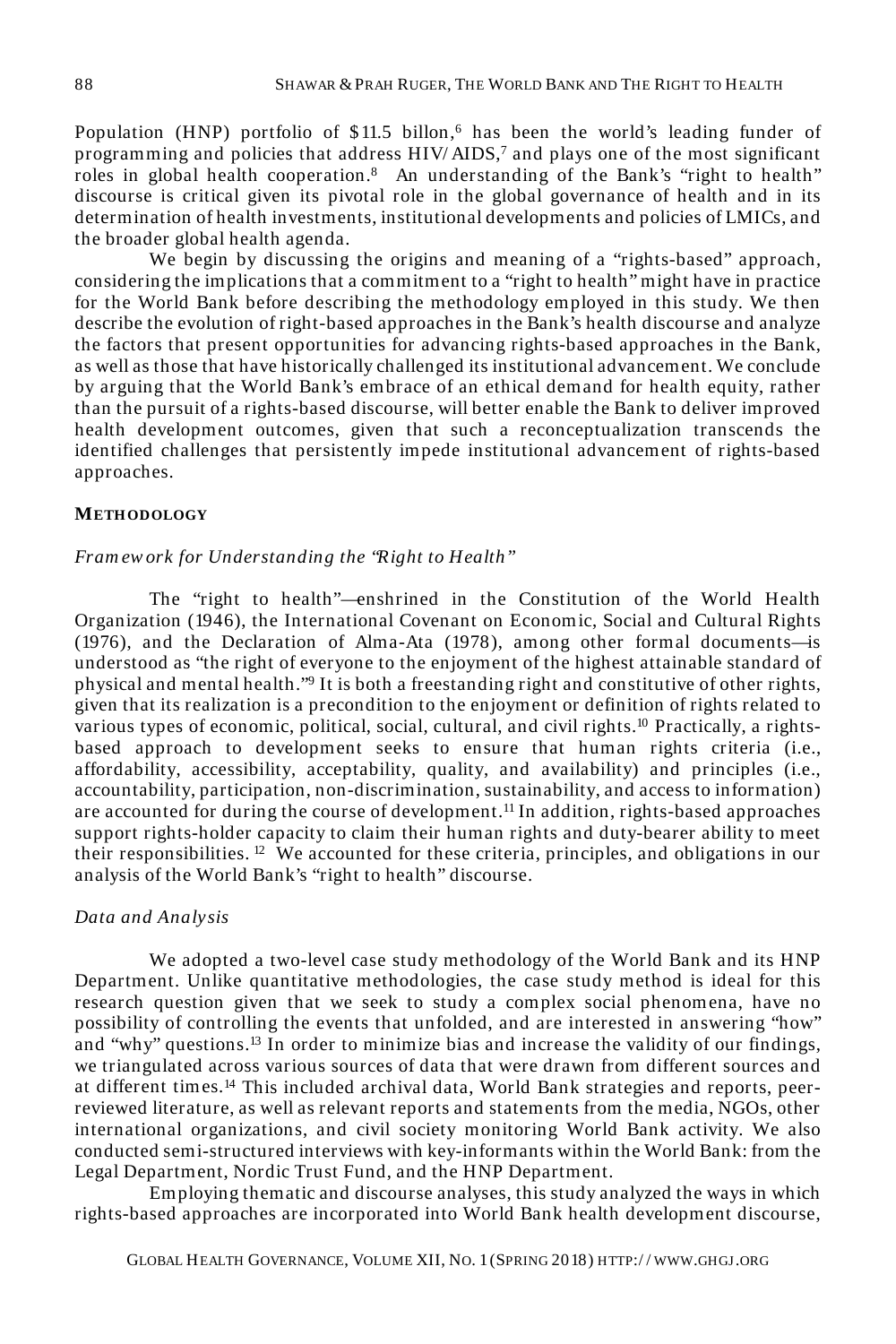examining achievements, obstacles, and opportunities. We constructed a historical narrative of key events and conducted a discourse analysis<sup>15</sup> of relevant Bank statements and formal strategies by analyzing the conscious and unconscious agendas and meanings of selected texts. We also undertook a thematic analysis<sup>16</sup> of the collected data. We used an iterative process in developing the codes,<sup>17</sup> with the coding evolving as additional data were collected. Initial codes for analyzing global health discourse at the World Bank were based on the identified human rights criteria (affordability, accessibility, acceptability, quality, and availability) and principles (accountability, participation, non-discrimination, sustainability, and access to information). This enabled us to examine how discourse derived from World Bank publications, speeches, and decisions reflected the Bank's rightsbased actions and policy decisions (or lack thereof) in its health policies and programming. Initial codes for analyzing the factors shaping the opportunities and challenges for the Bank's rights-based progress were based on a policy determinant framework,<sup>18</sup> which describes five general types of factors that are hypothesized or have been found to influence implementation outcomes: 1) characteristics of the implementation object (in this case, human rights); 2) characteristics of the user/adopter (the history, internal policies, and culture of the World Bank); 3) characteristics of the end users (the nation states and populations affected by World Bank intervention); 4) characteristics of the context (the global political and policy environment, including the actions, policies, and strategies of other international financial institutions, international organizations, and NGOs); and 5) the characteristics of the strategy or other means of facilitating implementation (the research conducted, legal opinions crafted, and entities/ policies constructed internally by the World Bank that are relevant to human rights).

#### **TH E EVOLUTION OF RIGH TS-BASED APPROACH ES IN WORLD BANK DISCOURSE**

#### *The W orld Bank's Governance, Establishm ent, and Early Years (1945-1960s)*

An understanding of the World Bank's rights-based discourse in health requires an examination of the institution's governance and establishment, well before its engagement in health lending. Established in J uly 1944 and beginning operations in 1946, the World Bank's original goal was to finance the post-war European country economy, focusing on large physical capital and infrastructure projects. A specialized agency of the UN, the World Bank Group is composed of five "member institutions". The largest of these institutions are the International Bank for Reconstruction (IBRD), which offers loans to middle-income countries, and the International Development Association (IDA), which offers concessional loans and grants to the world's poorest developing countries. Both institutions share the same leadership and staff and have a mandate to assist development efforts in their member states. The World Bank's 189 country shareholders are represented by a Board of Governors, which is composed of member countries' ministers of finance or ministers of development.<sup>19</sup> These governors delegate specific duties to the Bank's Board of 25 Executive Directors (ED), who are responsible for selecting the President for a five-year, renewable term and approving all institutional loans and policies.<sup>20</sup> ED designations are based on member state financial contributions (e.g., the United States is represented by one ED, while forty-seven sub-Saharan African countries are collectively represented by only two EDs).<sup>21</sup>

At its establishment and over the first couple decades of its existence, the World Bank was explicitly resistant to considering human rights. As stipulated in its Articles of Agreement, the institution's founding documents, the World Bank saw itself as an economic development agency and clearly forbid the institution from intervening in any country's internal political affairs or engaging in decision-making based on political considerations.<sup>22</sup> Article VIII, Section 5(f) of the Articles of Agreement states that: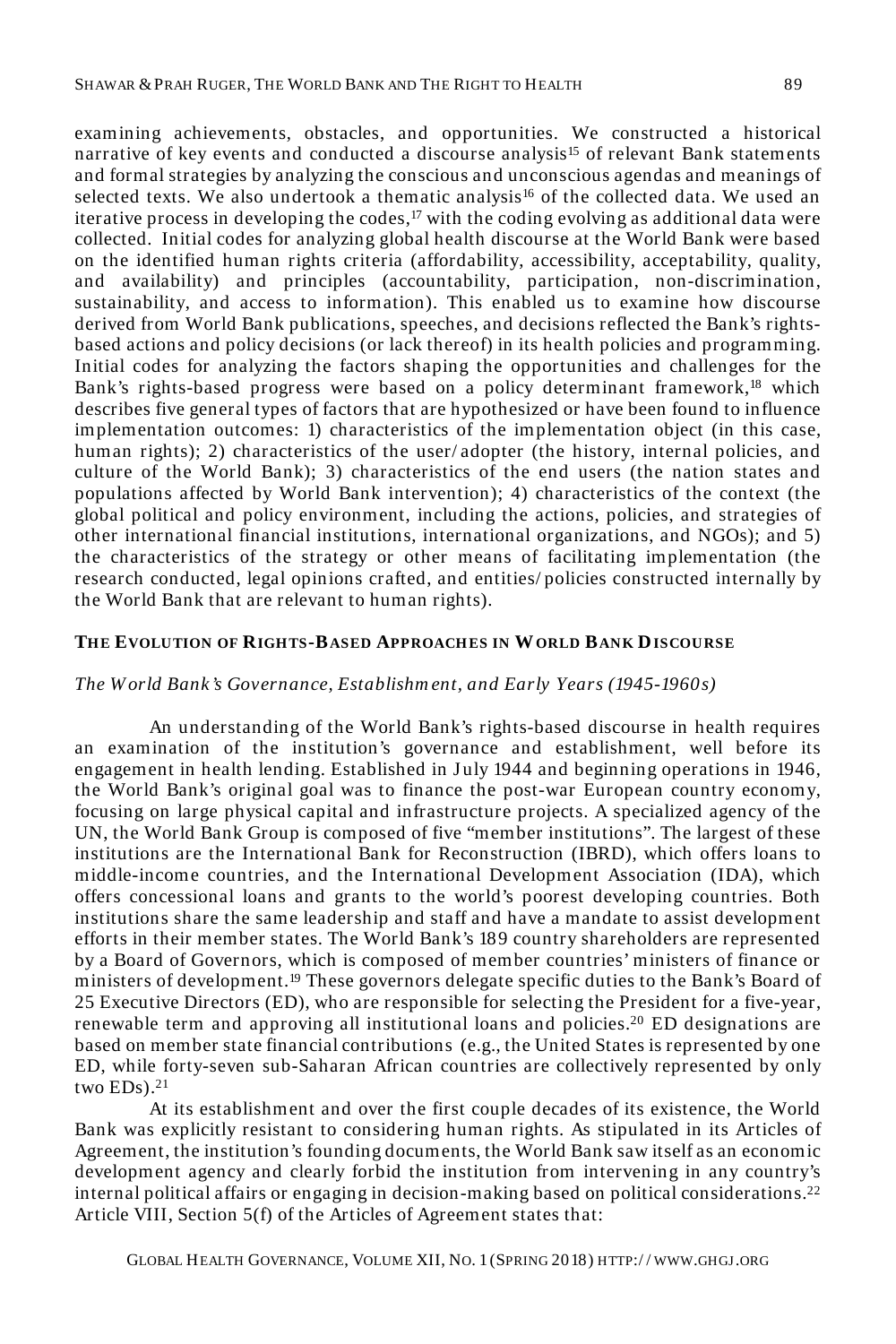The Bank, its President, officers and staff shall not interfere in the political affairs of any member, nor shall they be influenced in their decisions by the political character of the member concerned. Only economic considerations shall be relevant to their decisions. Such considerations shall be weighed impartially in order to achieve and carry out the purpose and functions of the Bank.<sup>23</sup>

The World Bank's unwillingness to uphold principles of human rights in its policies and lending practices became particularly evident in the 1960 s, when the institution decided to – in defiance of a series of UN resolutions – approve several loans to Portugal and South Africa, despite their respective colonial and apartheid policies.<sup>24</sup> The World Bank overlooked the human rights violations occurring in these countries and cited its apolitical character for its decision to move forward with its loan support.<sup>25</sup>

#### *The W orld Bank's Increasing Engagem ent in Politics and Interest in Health (1970s)*

Robert McNamara's presidency (1968-81) marked several unprecedented shifts in World Bank policy – having direct implications on its health and human rights discourses. Under his leadership, the Bank moved from project to policy-based lending,<sup>26</sup> began venturing into areas of social development that aimed to improve the health and well-being of LMIC populations, and became centrally engaged in areas of national politics and law that historically were understood to be outside of the scope of its Articles of Agreement (i.e., the promotion of "good governance" as critical to development), $27$  recognizing that such "political" efforts were fundamental to ensuring the success and sustainability of development initiatives. Despite these transformations, the World Bank resisted acknowledging a formal link between political and civil rights, economic development, and good governance.<sup>28</sup>

Two policy areas and one approach – population, environment, and basic needs respectively – emerged during this time and served as precursors to the World Bank's involvement in health. We examine how developments in each of these areas reflected and shaped the institution's right to health discourse.

The World Bank's Population Projects Department (PNP) began operations in September 1969 and provided the Bank's first population loan to Jamaica in 1970.<sup>29</sup> As noted by Dr. Kanagaratnam, PNP's first director, the Bank decided to enter the population field primarily because "it became convinced that the attempt to raise living standards in a great many developing countries was being seriously undermined by population growth."<sup>30</sup> Instead of advancing a population agenda because of a concern for the intrinsic sexual and reproductive rights of women in LMICs, the Bank's involvement in this area was largely instrumental: seeking to "achieve fertility decline in the quickest and most effective way consistent with the realization of national socio-economic development objectives."<sup>31</sup>

The Bank's interest in the environment also developed during the 1970s. The relationship between the Bank's development initiatives, the environment, and the health and well-being of the populations that were impacted was of particular concern to the appointed environmental advisor, Dr. James Lee. $32$  He drew attention to the traumatic effects that Bank supported projects were having on indigenous populations in LMICs. Dr. Lee's concern and outside NGO pressure to address the situation ultimately led the Bank to develop a tribal policy and practical handbook, which member countries resisted because it infringed upon their sovereign rights regarding their people.<sup>33</sup>

In 1976, the basic needs approach (BNA) in development emerged, introduced by the International Labor Organization's World Employment Conference,<sup>34</sup> and was rapidly taken up by the World Bank because historical policy approaches that focused on maximizing GNP per capita were not facilitating the automatic "trickle down" of economic growth to the poor.<sup>35</sup> BNA, which promotes the satisfaction of basic material needs for food,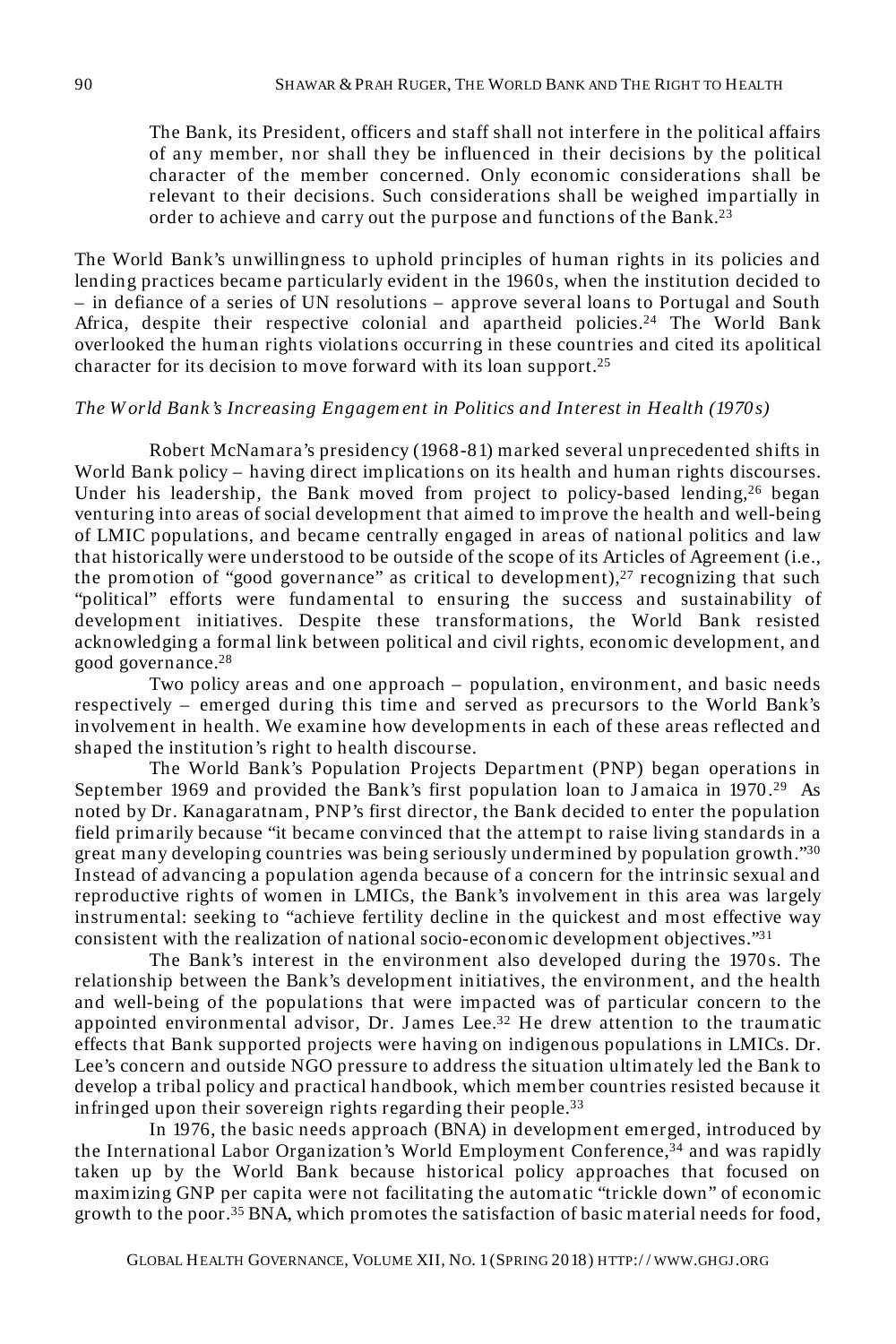material, health, shelter, etc. before moving on to other "higher" needs, was seen as a means of directly addressing poverty reduction among the most vulnerable populations.<sup>36</sup> An approach that continues to dominate development discourse, some scholars characterize BNA as a forerunner to the human rights approach (HRA). However, there are several fundamental differences: BNA focuses on inputs and meeting needs, while HRA focuses on processes, outcomes, and realizing rights; BNA addresses proximate causes of problems, while HRA addresses structural causes; and in a BNA, individuals are "objects of development interventions" and "deserve assistance," while in HRA, individuals are "empowered to claim their rights" and are "entitled to assistance."<sup>37</sup>

#### *Establishm ent of the Health, Nutrition, and Population Departm ent (1980 s – m id-1990s)*

Health became a formal area of institutional focus in October 1979 with the establishment of the Population, Health, and Nutrition Department, which was ultimately renamed as the Health, Nutrition, and Population (HNP) Department.<sup>38</sup> A background paper for the 1980 World Development Report<sup>39</sup> identified five factors that led to the World Bank's increased interest in and commitment to health, one of which was a concern for human rights and meeting the basic needs of the poor that arose in the mid-1970s.<sup>40</sup> In fact, the World Bank's lending in health and the social sector broadly and also its incorporation of poverty reduction strategies are cited in Bank publications as major contributions to advancing social and economic rights in LMICs.<sup>41</sup>

However, the Bank's motivation for health lending was also largely instrumental. As described by the World Bank's Independent Evaluation Group, its involvement in health was expressed as a means to an end, rather than an end itself (e.g., an intrinsic concern for population rights), given that the institution sought to improve HNP outcomes in order to increase poor productivity and national economic growth.<sup>42</sup> Furthermore, HNP's establishment and early years coincided with the advancement of three Bank-wide policies that represented a fundamental derogation from a rights-based discourse: the promotion of structural adjustment lending, user fees, and privatization.

Throughout the 1980s and 1990s, the Bank compelled countries to implement structural adjustment policies. $43$  At the time, the Bank believed that structural adjustment would lead to poverty reduction through trade liberalization, increased competition from the private sector, and devaluing of overvalued currencies.<sup>44</sup> In reality, between 1980 and 1992, world debt rose from \$0.5 trillion to \$1.2 trillion, with many of the countries adopting structural adjustment policies shouldering the greatest debt.<sup>45</sup> Moreover, the policy led to growing health inequalities and disrespect for the human rights of LMIC populations,<sup>46</sup> resulting in half a million young children dying over a one year period.<sup>47</sup>

At around the same time, the World Bank highlighted user fees, which involves levying a fee for using public sector health services, as an instrument for mobilizing resources.<sup>48</sup> Research concerning user fees has since revealed that the policy resulted in a decline of service utilization, especially among women and socioeconomically deprived populations.<sup>49</sup> Despite the World Bank claiming that it does not support user fees in its 1997 sector strategy,<sup>50</sup> many NGOs and health experts continue to blame the World Bank for its introduction, advancement, and failure to put out a policy that rejects its use.<sup>51</sup>

Finally, privatization in World Bank policies began growing during this time. Loans with privatization as a condition tripled between 1990 and 2002, despite the World Bank advancing that it does not force privatization on the poor.<sup>52</sup> Critics expressed concern about the negative effects that the institution's backing of privatization was having on LMIC health,<sup>53</sup> since successfully working through private-sector providers necessitates intricate health information systems and administrative capabilities that a majority of LMICs typically lack.<sup>54</sup> Privatization also promotes the fragmentation of the health system, which makes a state's implementation responsibilities more difficult and "complicates oversight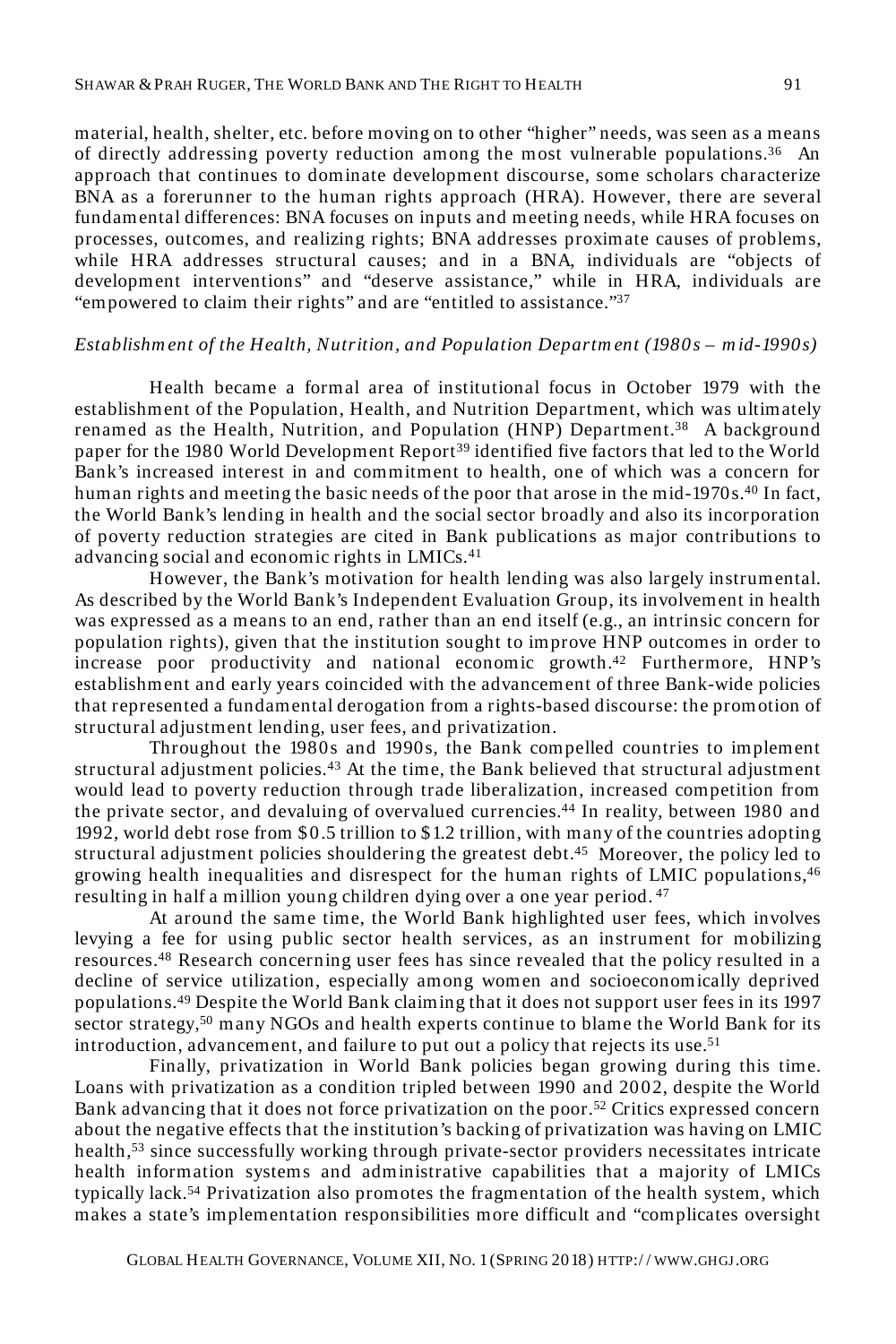and the promotion of a rights-based approach to health.<sup>755</sup> In fact, private healthcare institution aims often diverge considerably from human rights principles.<sup>56</sup>

#### *The W olfensohn Era: A Shift in Hum an Rights Discourse (m id-1990s – m id-2000s)*

Under the leadership of President James Wolfensohn (1995-2005), the World Bank increasingly became one of the world's largest global HNP financiers, with annual commitments of \$1.3 billion in 1999.<sup>57</sup> Despite making significant contributions to health services and policies across the world and becoming a central actor in global health policy debates,<sup>58</sup> it was also increasingly critiqued for undermining rights-based principles in its health initiatives. For example, the DALY (disability-adjusted life year), a measure of overall health and life expectancy of different countries, was introduced by the World Bank in 1993,<sup>59</sup> and was widely criticized for violating rights-based principles by discriminating against the disabled, young, and elderly, as well as women and future generations.<sup>60</sup> In addition, the rights-based criteria and principles of quality and accountability were perceived to be undermined, since the World Bank's Operation's Evaluation Department concluded that only 64% of HNP projects were satisfactorily completed between 1975 and 1998, with most of health projects insufficiently "defining and monitoring progress toward HNP development objectives" and accounting for and addressing health determinants generally.<sup>61</sup> Also, the Bank's health work was insufficiently open to outside scrutiny, detracting from rights-based principles of access to information and accountability, given that as of 1998, there had only been two reviews commissioned externally by the Bank of its health activities.<sup>62</sup>

Despite these critiques, Wolfensohn's presidency catalyzed unprecedented discussion on human rights more broadly within the World Bank. For example, his appointment coincided with the early years of the Inspection Panel, established in 1993. The Panel investigates – when prompted – the World Bank's compliance with its own procedures and policies as a means to safeguard people and the environment impacted by its projects.<sup>63</sup> Because it empowers those marginalized by World Bank projects, the Inspection Panel forced the institution for the first time to confront and address cases that raised human rights concerns. Several Panel decisions concerning underlying determinants of health have highlighted instances in which World Bank procedures and policies may necessitate the Bank to account for human rights issues.<sup>64</sup> These cases have directed the institution to: consider the wider consequences of human rights violations, not just when they have a direct economic effect on the project;<sup>65</sup> evaluate a country's general state of human rights and governance when planning and carrying out its projects;<sup>66</sup> and account for the human rights protections covered in a country's constitutions or laws and ensure that institutional funding does not violate a country's international human rights commitments.<sup>67</sup>

A second key development during Wolfensohn's tenure was the legal opinions of General Counsels Ibrahim Shihata (1983-2000) and Roberto Dañino (2003-2006), which created the legal space for the institution's engagement in topics that were once considered too political and recognized the relevance of human rights within the World Bank's development work.<sup>68</sup> Both recognized that the "Articles of Agreement permit, and in some cases require, the Bank to recognize the human rights dimensions of its development policies and activities."<sup>69</sup>

Dañino and Shihata also advanced that the World Bank may help a country realize its own human rights legal obligations (in the instance that it communicates such a desire), given that these commitments "have an economic impact or relevance," and that the Bank should take human rights into consideration when "a country has violated or not fulfilled its obligations" – again in the instance that they have an economic impact.<sup>70</sup> However, Dañino went further in an internal legal opinion that he distributed on his last day as General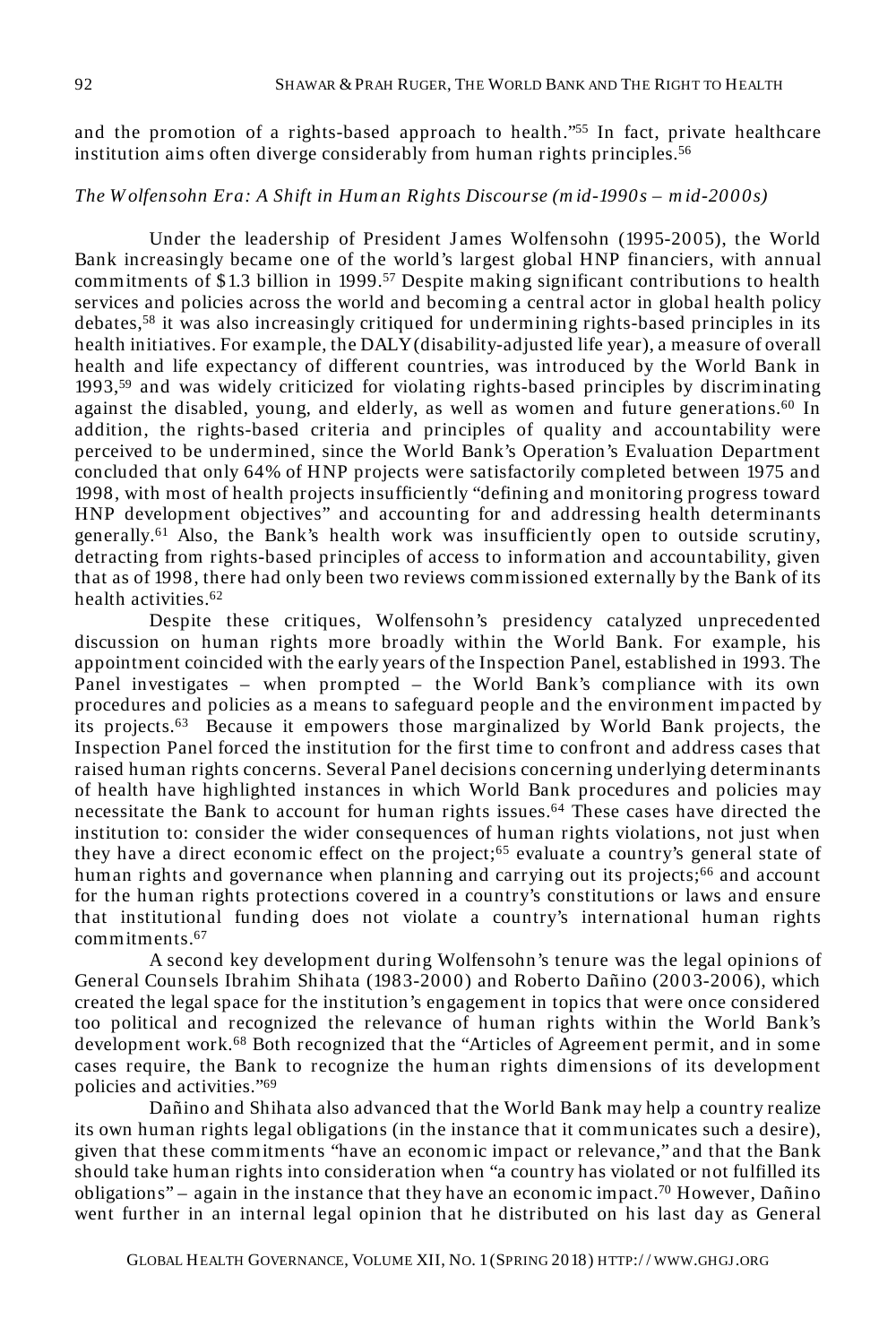Counsel, advancing that the World Bank should disengage in "egregious situations, where extensive violations of human rights reach pervasive proportions" – no longer requiring an economic impact justification.<sup>71</sup> His legal opinion, however, would have little impact. Given long-standing disagreements about human rights among Bank staff and leadership, the opinion was not presented to the Bank's Board of Directors, representatives in the Legal Department were reluctant to discuss it openly among themselves, and the succeeding General Counsel Ana Palacio (2006-2008) interpreted it as permitting but not requiring the Bank to act in relation to human rights.<sup>72</sup>

The World Bank's 1998 publication *Developm ent and Hum an Rights: The Role of the W orld Bank,*<sup>73</sup> which commemorated the fiftieth anniversary of the Universal Declaration of Human Rights, also signaled an increasing institutional recognition of human rights. The report recognized that national growth requires some respect for human rights, human rights progress in the World Bank should be measured by the extent to which economic growth occurs with increased citizen realization of economic and social human rights, and that the institution should support the human rights goals of the United Nations, its parent organization.<sup>74</sup> While human rights advocates considered the report's message to be "good for public relations but devoid of practical effect,"<sup>75</sup> a growing collection of World Bank research emerged subsequent to its publication that advanced a link between the promotion of civil liberties and rights and stronger economic performance.<sup>76</sup> Also, subsequent to the report's publication, Wolfensohn circulated a proposal for a Comprehensive Development Framework to World Bank staff, calling for a "holistic approach to development" that acknowledged the protection of "human and property rights" and a comprehensive framework of laws as critical for equitable development.<sup>77</sup>

#### *The Present: The W orld Bank's "Right to Health" Discourse (m id-2000s – present)*

Over the last decade, there has been renewed optimism, as well as pessimism, concerning the World Bank's progress in advancing rights-based approaches in health as reflected in several recent developments.

One of the greatest points of optimism for the advancement of rights-based approaches in the Bank was the establishment of the Nordic Trust Fund (NTF) in 2009. Originally proposed in 2006, it was created with contributions from Denmark, Iceland, Norway, Finland, Sweden, and Germany as an internal "knowledge and learning initiative" to assist in showing Bank staff how human rights relate to their work and goals.<sup>78</sup> To overcome initial opposition from the Bank's leadership, <sup>79</sup> lawyers working on the trust funds' plan of action strategically advanced an instrumental approach to rights and a focus on pilot projects instead of advocacy for an institution-wide human rights policy.<sup>80</sup> Totaling \$34.8 million, the NTF educates World Bank staff about human rights issues and provides Bank teams, through a grant program, the financial and technical support to examine the role of human rights in their work. Several of the 122 grants supported by the NTF have explicitly sought to advance "right to health" discourse at the Bank by examining the operationalization of gender in health, considering what a human rights approach can offer maternal and reproductive health projects, and producing standards of practice that add a human rights perspective in adolescent sexual and reproductive health projects.<sup>81</sup>

Representing "a break from the Bank's past leadership,"82 J im Kim's appointment as World Bank president in 2012 also created optimism among many global health and human rights advocates. Unlike past Bank leaders that have typically been experts in finance, economics, or politics, $1$  Kim is a clinician and anthropologist, with extensive humanitarian global health experiences as the co-founder of Partners in Health, and was

<u>.</u>

<sup>&</sup>lt;sup>1</sup> James Wolfensohn was another exception; he was a lawyer by training.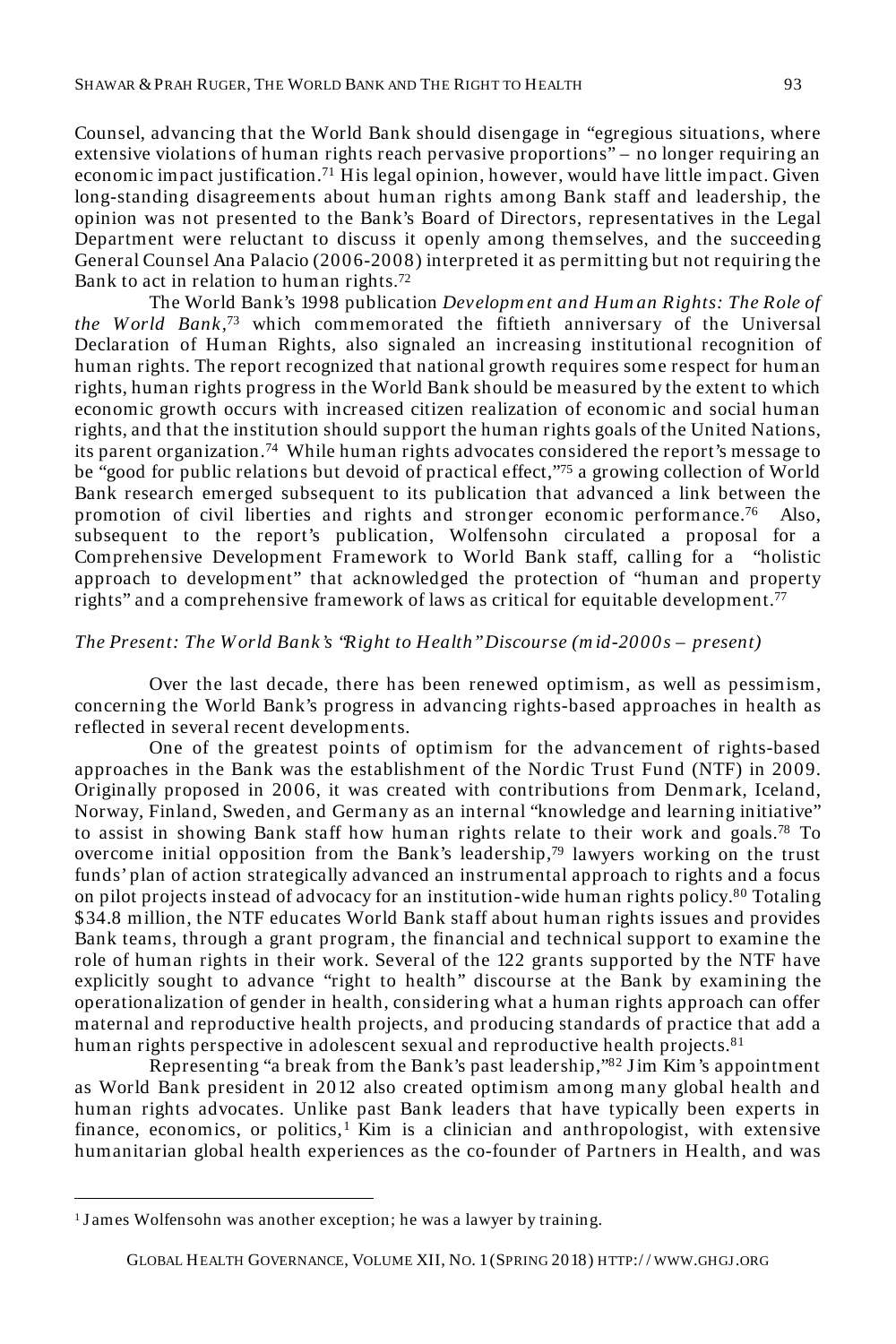previously a major critic of the World Bank.<sup>83</sup> Despite expanding the institutional boundaries of the World Bank's mandate<sup>84</sup> and being outspoken in his rhetoric concerning the "right to health,"<sup>85</sup> human rights proponents argue that Kim's advancement of institutional discourse on human rights has fallen short.<sup>86</sup>

Some of the criticism toward Kim is associated with the World Bank's revision of its safeguard policies, which he oversaw and made official on August 4, 2016. While the newly approved Environmental and Social Framework (ESF)<sup>87</sup> explicitly references human rights in its overarching vision statement, its language presents human rights as aspirational values and is non-binding – excluding any human rights commitments and standards.<sup>88</sup> In addition, the new policy effectively shifts responsibility and liability for harms away from the Bank and onto borrower countries that often lack the political will, as well as the financial and technical ability, to ensure that monitoring and/ or grievance mechanisms operate effectively to protect vulnerable populations.<sup>89</sup> Also, the new ESF shifts much of the World Bank's due diligence on projects until after they are approved.<sup>90</sup> Despite these criticisms, ESF incorporated some important reforms to the previous ad hoc and burdensome policies, such as requiring stakeholder engagement throughout the project lifecycle and placing greater focus on strengthening borrower frameworks and capacity building.<sup>91</sup> In fact, one of the ten Environmental and Social Standards (ESS) explicitly addresses the "health, safety, and security risks and impacts on project-affected communities" (ESS4), with special attention to vulnerable populations.  $92$ 

During the development of the ESF, the World Bank's human rights reputation was significantly tainted by its handling of the Uganda Transport Sector Development Project (UTSDP). In 2015, the Bank initially dismissed problems reported by the community related to community safety, sexual violence, child labor, and insufficient compensation for those who lost land to the project.  $93$  Of particular concern was the sexual abuse and exploitation of women and children in the community by unmonitored project construction workers, resulting in an increase in unintended pregnancies and women contracting HIV/ AIDS. The Inspection Panel ultimately initiated an investigation,<sup>94</sup> prompting the Bank to eventually cancel the project, suspend all new lending to the government of Uganda, and institute remediation measures.<sup>95</sup> Especially concerning to human rights and health advocates were: the Bank's failure to account for the local context and accordingly classify the risk of the project appropriately, its initial denial and slow response to serious allegations raised by the local community, and the Bank's absence of a systematic method for providing support to the individuals impacted by the project.<sup>96</sup>

Finally, the World Bank's recent support of governments to achieve universal health coverage (UHC) is favorable to the advancement of institutional rights-based approaches  $97$  given that UHC may be viewed as rooted in the right to health, as set out in the International Covenant on Economic, Social and Cultural Rights. <sup>98</sup> In support of UHC targets in Sustainable Development Goal (SDG) 3, the World Bank has committed \$15 billion over the next five years to undertakings fundamental to UHC.<sup>99</sup> Despite this commitment to UHC, the World Bank is accused of undermining the human right to universal health care given its promotion of public-private partnerships (PPPs) in health.<sup>100</sup> A 2016 Independent Evaluation Group report on healthcare PPPs found several problems with the ways in which the Bank has implemented PPPs in the health sector. Especially concerning was little evidence demonstrating that PPPs actually helped improve access to health services for poor communities.<sup>101</sup> In addition, human rights advocates are concerned with the Bank's approach to universal healthcare coverag*e*, which involves the creation of health insurance schemes that allow people to access healthcare facilities, but that works through insurance schemes that are typically only available to people working in the formal sector (not the most marginalized individuals in LMICs working in the informal sector).<sup>102</sup> These advocates prefer a policy of universal healthcare provision, which dictates that a government guarantees the provision of healthcare services to all, irrespective of income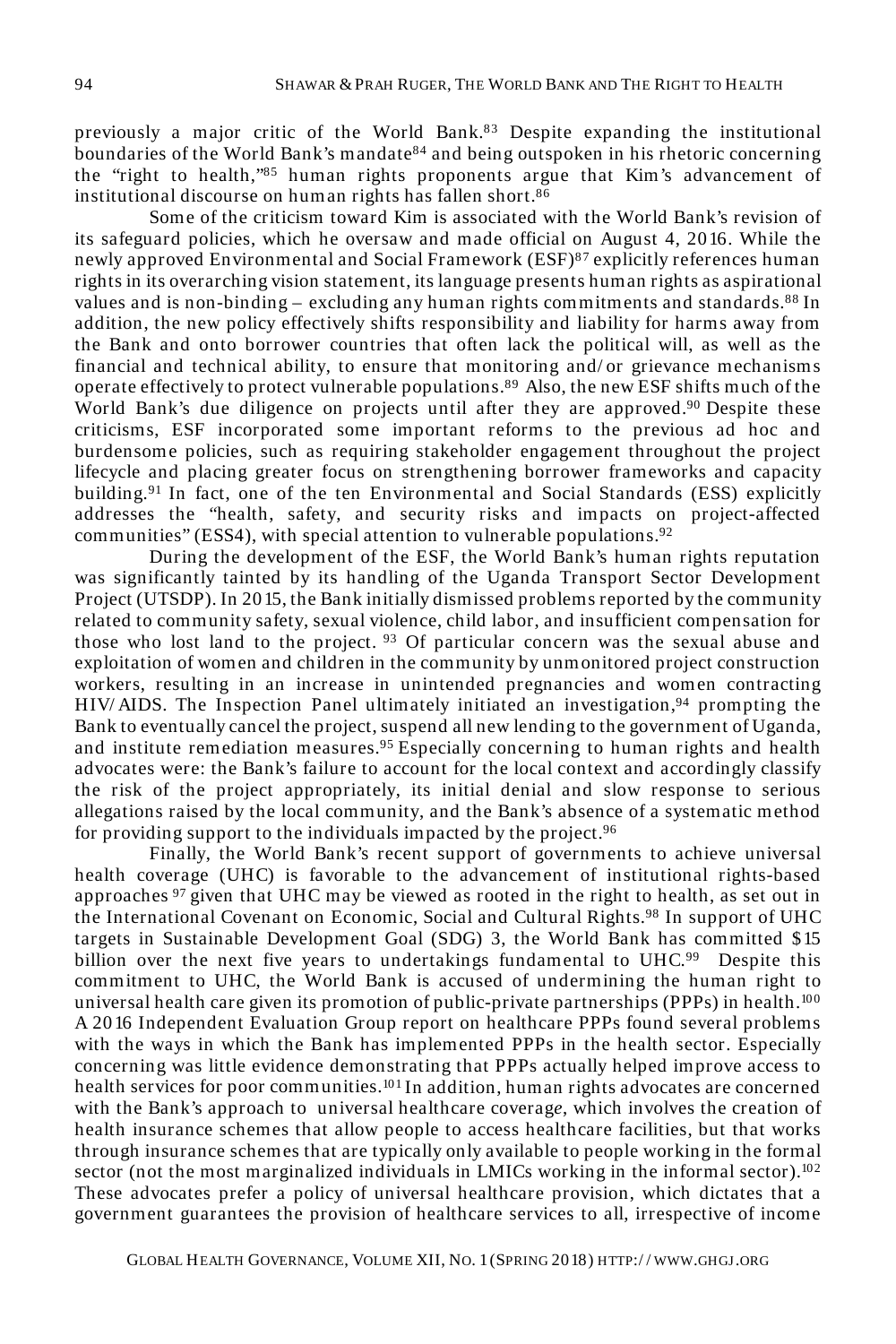and status. Finally, critics raise concerns with the impact that the Bank's blanket promotion of performance-based financing has on advancing UHC, given some emerging evidence that it does not necessarily improve the practice of health workers and the performance of health facilities.<sup>103</sup>

#### **FACTORS SH APING WORLD BANK RIGH TS-BASED DISCOURSE IN HEALTH**

The World Bank's right-based discourse in its global health initiatives is shaped by several institutional factors. Five institutional factors have historically challenged a World Bank commitment to the issue. A principal barrier to human rights integration in the World Bank is the Articles of Agreement. The World Bank's founding member countries purposefully restricted its mandate to economic activities as a means to protect country sovereignty. By explicitly prohibiting the World Bank's engagement in political activity, the Articles of Agreement have historically thwarted the Bank's involvement with human rights, which have been understood as "political considerations." Interpretation of the Articles, which is determined by a majority vote among the Executive Directors, have not altered with respect to engagement with human rights issues even as various legal counsels have taken no issue with the World Bank's engagement with political issues such as governance, corruption, citizen security, justice, and the rule of law.<sup>104</sup> Human rights—of all the political issues that the World Bank engages in—continues to be classified as "political" rather than economic. Furthermore, the human rights taboo continues to be "policed" within discussions in the Executive Board and the broader institution by the Legal Department.<sup>105</sup>

A second factor challenging human rights mainstreaming concerns the World Bank's institutional culture, which is dominated and largely influenced by an economist perspective. Economists occupy most senior management positions and their way of thinking reigns, influencing how institutional goals are crafted and justifications articulated within the institution.<sup>106</sup> From an economist perspective, rights are "perceived as being rigid, anti-market, and overly State-centric."<sup>107</sup> Accordingly, there is an uneasy tension in balancing the World Bank's inherent aim of efficiency (swiftly designing and implementing projects with little obstructions and impediments) and an explicit commitment to human rights (making these projects participatory, transparent, etc.). This institutional culture has challenged incorporation of human rights into the World Bank because doing so "forces employees into a struggle between principles and pragmatism, creating a tension between normative, intangible values and goals, and practical ways to solve problems."<sup>108</sup>

A third factor challenging the World Bank's engagement with human rights is the lack of knowledge that staff have concerning human rights application. As reported by the NTF Progress Report, "World Bank teams…are not well informed about how human rights could be applied in their work…and are uncertain about how human rights can help provide better concrete answers . . . . "<sup>109</sup> Evidence of this lack of knowledge was substantiated in an internal 2009 survey, which revealed that World Bank staff see human rights as relevant to their work but are uncertain how to integrate human rights in their work. Specifically, the survey found a staff knowledge gap around the definitions, laws, institutions, and standards governing human rights.<sup>110</sup> While a 2013 follow-up survey found some improvement in staff knowledge and awareness of human rights,<sup>111</sup> the UN Special Rapporteur on extreme poverty and human rights has noted the persistence of this challenge: "Human rights are not well understood by a great many officials within the Bank. They have a passing acquaintance, but no real sense of the overall picture."<sup>112</sup>

A fourth factor impeding the World Bank's engagement with a rights-based approach is country resistance. While some key World Bank stakeholders are supportive of a formal policy on human rights, other countries such as China strongly oppose it.<sup>113</sup> Some countries oppose the World Bank's engagement in human rights on the grounds that it interferes with state sovereignty, while others resist it because they already face challenges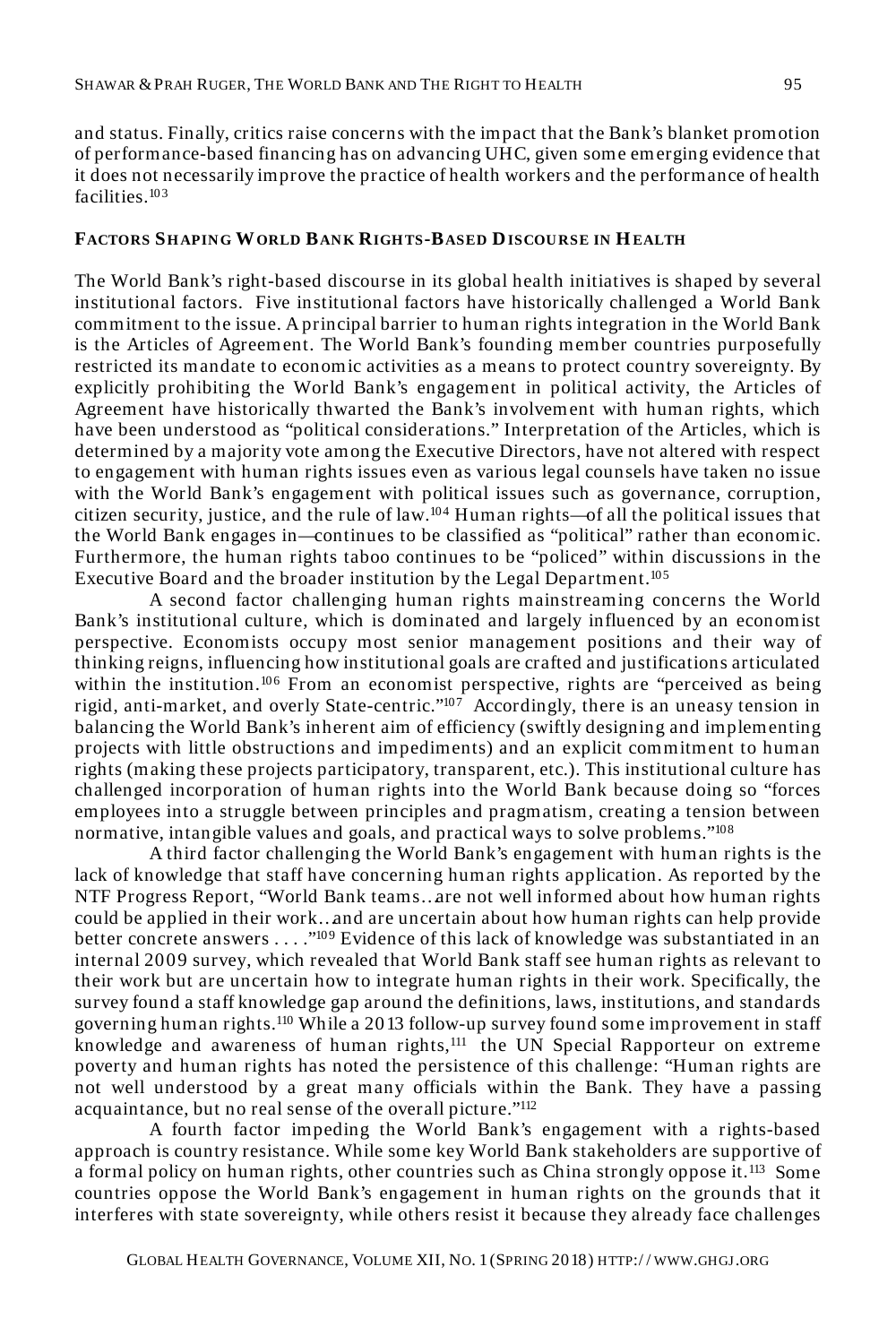with gender equality and/ or accounting for the existing, basic governance indicators required by the World Bank.<sup>114</sup> These countries are concerned that a rights-based approach at the World Bank would expose their human rights records and require them to undertake rigorous assessments as part of the loan process. In addition, some member countries believe that a formal World Bank endorsement of human rights could result in demands for political "democracy" that could threaten non-democratic governments and unnecessarily destabilize states lacking democratic institutions.<sup>115</sup> Relatedly, there are some within the Bank that advance that a human rights discourse needs to be avoided because the World Bank is already viewed as commanding Western values and interests on non-Western countries, and that a human rights discourse would further complicate existing sensitivities.<sup>116</sup>

The final challenge to adopting rights-based principles concerns the World Bank's emergent rivalries from other development banks that are increasingly being supported by its traditional backers.<sup>117</sup> These new multilateral investment banks (e.g., the Asian Infrastructure Investment Bank and the New Development Bank, both launched in 20 14) and emergent national development banks in countries such as Brazil, China, and India currently do not have the same social standards as the World Bank. Accordingly, there are rising suspicions and legitimate fears that the World Bank will increasingly be swayed from integrating human rights requirements in their lending in order to remain competitive and be perceived as the most efficient institution, with the fastest speed of fund disbursement and least project requirements offered to country borrowers.<sup>118</sup>

Despite these challenges, three factors are likely to support the World Bank's future engagement in rights-based approaches in its health initiatives. The first is the work of the NTF, which sidesteps the World Bank's lack of institutional policy on human rights by improving project-level rights protection. Although NTF cannot lobby for official World Bank policy changes, it provides an important platform to increase awareness about human rights and to showcase the application of a rights-based approach in projects within the organization. This can be an important catalyst in expanding acceptance for and operationalization of human rights policy at the World Bank.

A second factor is the continued NGO pressure on the World Bank to engage in human rights principles in its work.<sup>119</sup> The World Bank's development of its initial safeguard policies in the 1980s is largely attributed to the pressure that NGOs applied.<sup>120</sup> Presently, organizations such as Human Rights Watch, the International Consortium of Investigative J ournalists (ICIJ ), the Bretton Woods Project, and the Bank Information Center serve as important accountability mechanisms by monitoring and reporting on the negative impacts that some World Bank projects have on the human rights of certain populations. By uncovering the adverse impacts that some World Bank projects have on human rights, these NGOs not only contribute to improvement of the institution's existing accountability mechanisms (i.e., the Inspection Panel and the safeguard policies), but they also help create the evidence for considering an alternative, more sustainable channel of accountability: an explicit institutional commitment to human rights.

Finally, the growing body of research within the World Bank that concerns human rights represents a potential opportunity for greater World Bank engagement. Some of this research comes out of the World Bank's Development Research Group, which has published studies on the use of legal strategies in bringing about social change and achieving economic and social rights,<sup>121</sup> the determinants of compliance with human rights treaties,<sup>122</sup> the relevance of human rights indicators for development, $123$  and the benefits, risks, and limitations of human rights-based approaches to development.<sup>124</sup> This research builds on studies conducted by the World Bank in the past, which have found large and statistically significant effects of civil liberties on investment project rates of return.<sup>125</sup> Collectively, this work provides important evidence for the institution to consider a stronger commitment to human rights in its operations.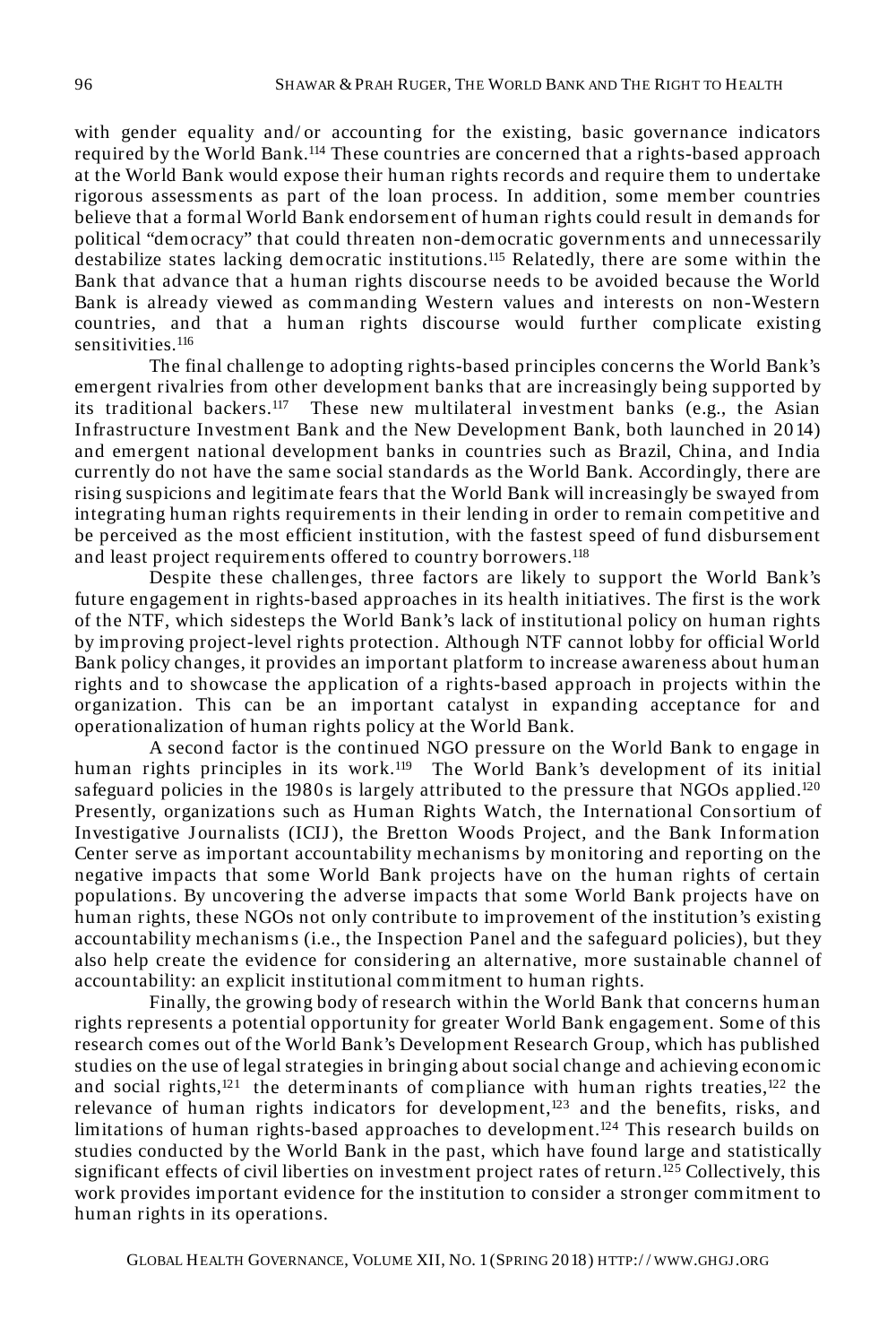#### **DISCUSSION**

Despite growing recognition of the relevance of human rights to its work, the World Bank continues to lack systematic and formal integration of rights-based approaches into its health policies and programming. The World Bank's evolving engagement with rights-based discourse is fundamentally shaped by a deep-seated friction between its legal obligations, as set out in the Articles of Agreement, and its changing practical mandate, as reflected in the goals and type of health work that it pursues. While the institution's NTF, its monitoring by NGOs, and growing research supporting human rights commitments in development are promising for better integrating rights-based approaches in the World Bank's health work, five key institutional factors persist in challenging its advancement: unresolved legal obligations, the institution's economist-dominated culture, its staff's lack of knowledge about human rights application and policy, opposition by some country stakeholders, and competition with emerging development banks.

Given the World Bank's historical *legal* resistance to a rights-based approach, we argue for an *ethical* demand for health equity, which may be effectuated by a policy framework rather than a legal "right to health" approach. A rights-based approach is often understood within a legal framework, with a delineation of responsibilities based on legal commitments and liability for satisfying the rights of individuals through judicial processes.<sup>126</sup> In contrast, an ethical approach demarcates requirements based on moral obligations and accountability for ensuring justice and equity for individuals and populations.

While the judicialization of the right to health has been promoted by some scholars as a means to secure better health outcomes for the most marginalized, $127$  we argue that it is an insufficient and ineffective means to promote health equity at the World Bank. For one, legal right to health approaches are critiqued for regularly not empowering individuals, as intended, and contributing to or reinforcing paternalistic practices.<sup>128</sup> Because human rights are considerably dependent on existing societal power relations, human rights systems have historically benefited those with the most power.<sup>129</sup> In fact, male-dominant understandings of human rights are mainstream, and states ultimately hold legal power over people.<sup>130</sup> Accordingly, powerful actors, including financial institutions such as the World Bank, are prone to reinforce the status quo in their pursuit of "rights-based" approaches,  $^{131}$  especially since the most marginalized communities are either out of reach or lack the power to effectuate legal, rights-based approaches.

Second, and relatedly, legal right to health approaches often may unintentionally deepen existing inequalities for access to healthcare.<sup>132</sup> For example, right to health litigation in Brazil has compromised the advancement of health equity because it disregards resource restraints that can only be supported at the cost of universality. Accordingly, only a small number of individuals are granted this unlimited right to any benefits – over the rest of the population. Furthermore, health inequity is perpetuated where it is often the most privileged communities that are the ones that access the judiciary, an accessibility that marginalized communities (whose health conditions are comparatively worse and who have less than adequate access to other social determinants of health) typically do not possess.<sup>133</sup>

Third, right to health approaches tend to be top-down and one-size-fits-all in nature.<sup>134</sup> In practice, they often pay insufficient attention to circumstantial social, political, and historical conditions and tend to generalize.<sup>135</sup> In fact, right-based approaches are critiqued for often detracting from implementation "when policy making becomes an end in itself and does not follow its operationalization in a culturally sensitive manner."<sup>136</sup>

Accordingly, we contend that an ethical demand for health equity—rather than a legal demand for a right to health—will better enable the Bank to deliver improved health development outcomes, given that it is in line with the Bank's political economy perspective and transcends the identified challenges that have persistently impeded institutional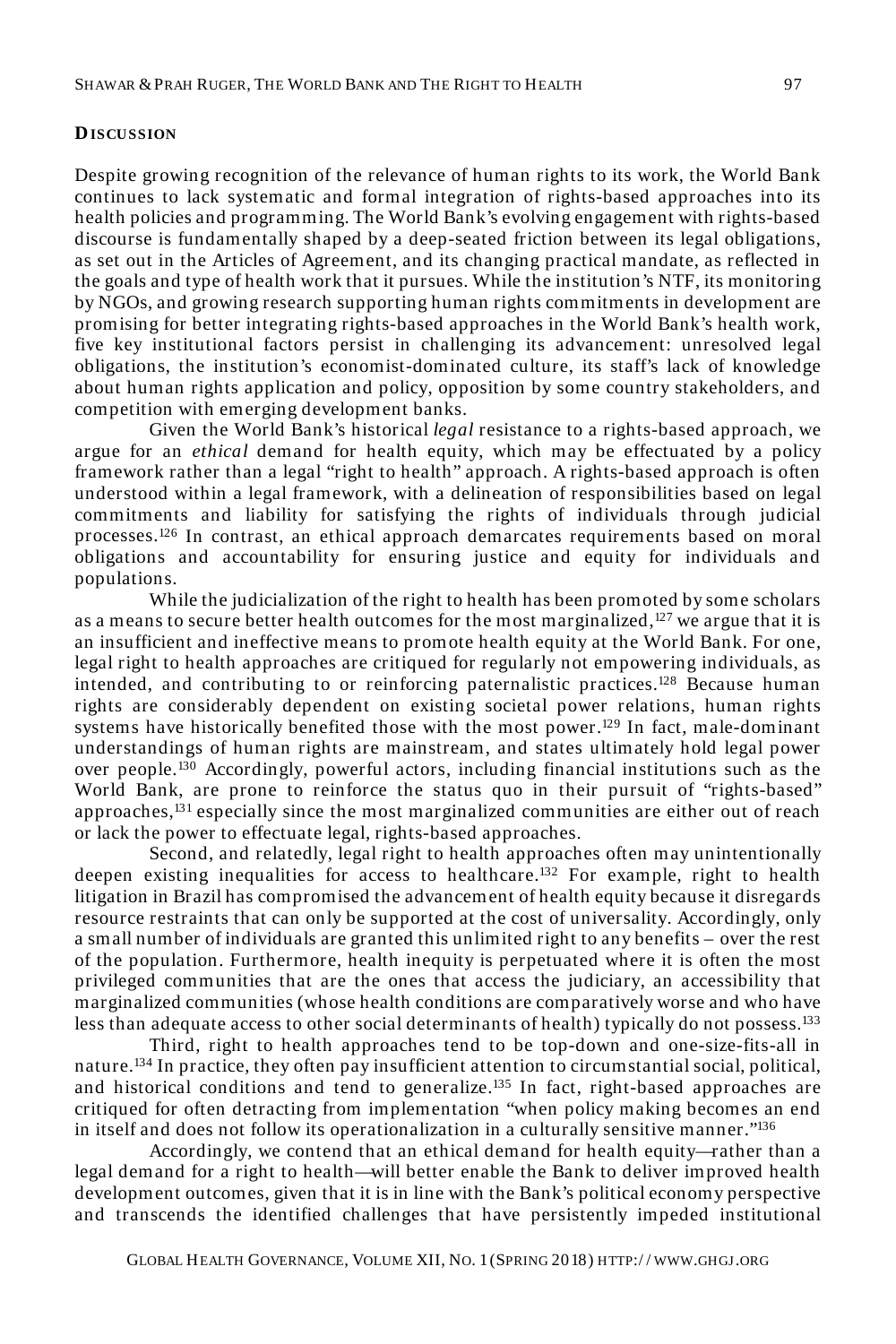advancement of rights-based approaches.<sup>137</sup> In line with its political economy lens, the World Bank is designed to implement structural interventions to advance ethical demands for health equity – interventions that change finances, incentives, and power systems often well beyond the health sector.<sup>138</sup> Furthermore, the World Bank is in the best position to effectuate policy—rather than legal changes—given its significant engagement with and influence on policymakers in LMICs, representing various ministries.<sup>139</sup> Finally, application of an ethical approach to health equity is in accordance with current World Bank reforms and initiatives. This includes the NTF, which is prohibited from advancing legalistic rightbased modifications to Bank policy, but has been instrumental to creating normative change in the institution by building knowledge and best practices around the incorporation of right-based principles in the institution's programming. Relatedly, the World Bank's implementation of its new Social and Economic Framework—a policy, not legal, framework—will be instrumental to advancing ethical, rather than legal, demands for health.

Yusra Ribhi Shaw ar is a health policy researcher and lecturer at American University *in the School of Public Affairs.*

*Jen n ifer Pr a h R ug er is the Am artya Sen Professor of Health Equity , Econom ics, and Policy; Associate Dean for Global Studies; and Faculty Chair of the Center for High Im pact Philanthropy at the University of Pennsylvania.*

**Disclosure**: JPR worked previously at the World Bank as health economist in the Health, Nutrition, and Population Sector and as speechwriter to past bank president James Wolfensohn. She also served on the health and development satellite of former WHO Director-General Gro Harlem Brundtland's transition team.

<sup>2</sup>World Bank. "Health Overview." Accessed March 12, 2017.

http:/ / www.worldbank.org/ en/ topic/ health/ overview# 1.

<sup>3</sup>OHCHR (Office of the High Commissioner for Human Rights). "'The World Bank is a Human Rights-Free Zone' – UN expert on extreme poverty expresses deep concern." Accessed May 1, 2017. http:/ / www.ohchr.org/ EN/ NewsEvents/ Pages/ DisplayNews.aspx?NewsID=16517&LangID=E.

<sup>4</sup>Chavkin, Sasha, Ben Hallman, Michael Hudson, Cecile Schilis-Gallego, and Shane Shiffet. "How the World Bank Broke Its Promise to the Poor," *Huffington Post*, April 15, 2015,

http:/ / projects.huffingtonpost.com/ projects/ worldbank-evicted-abandoned.

<sup>5</sup>Tera, Bernardino Morales, Jamil J unejo, Melania Chiponda, Mohamed Abdl-Azim, Moon Nay Li, Rowena Amon, Sek Sokhunroth, and Sukhgerel Dugersuren. *Back to Developm ent: A Call for What Developm ent Could Be*. International Accountability Project, 2015.

<sup>6</sup>World Bank. "Health Overview." Accessed March 12, 2017.

http:/ / www.worldbank.org/ en/ topic/ health/ overview# 1.

<sup>1</sup>Clinton, Chelsea and Devi Sridhar. "Who pays for cooperation in global health? A comparative analysis of WHO, the World Bank, the Global Fund to Fight HIV/ AIDS, Tuberculosis and Malaria, and Gavi, the Vaccine Alliance," *The Lancet* 390, no. 10091 (2017): 1-9.

<sup>7</sup>Ruger, J ennifer Prah. "The changing role of the World Bank in global health." *Am erican Journal of Public Health* 95, no. 1 (2005): 60-70.

<sup>8</sup>Clinton, Chelsea and Devi Sridhar. "Who pays for cooperation in global health? A comparative analysis of WHO, the World Bank, the Global Fund to Fight HIV/ AIDS, Tuberculosis and Malaria, and Gavi, the Vaccine Alliance," *The Lancet* 390, no. 10091 (2017): 1-9.

<sup>9</sup>UN General Assembly. *International Covenant on Econom ic, Social and Cultural Rights.* Res. 2200A (XXI), December 16, 1966, Article 12.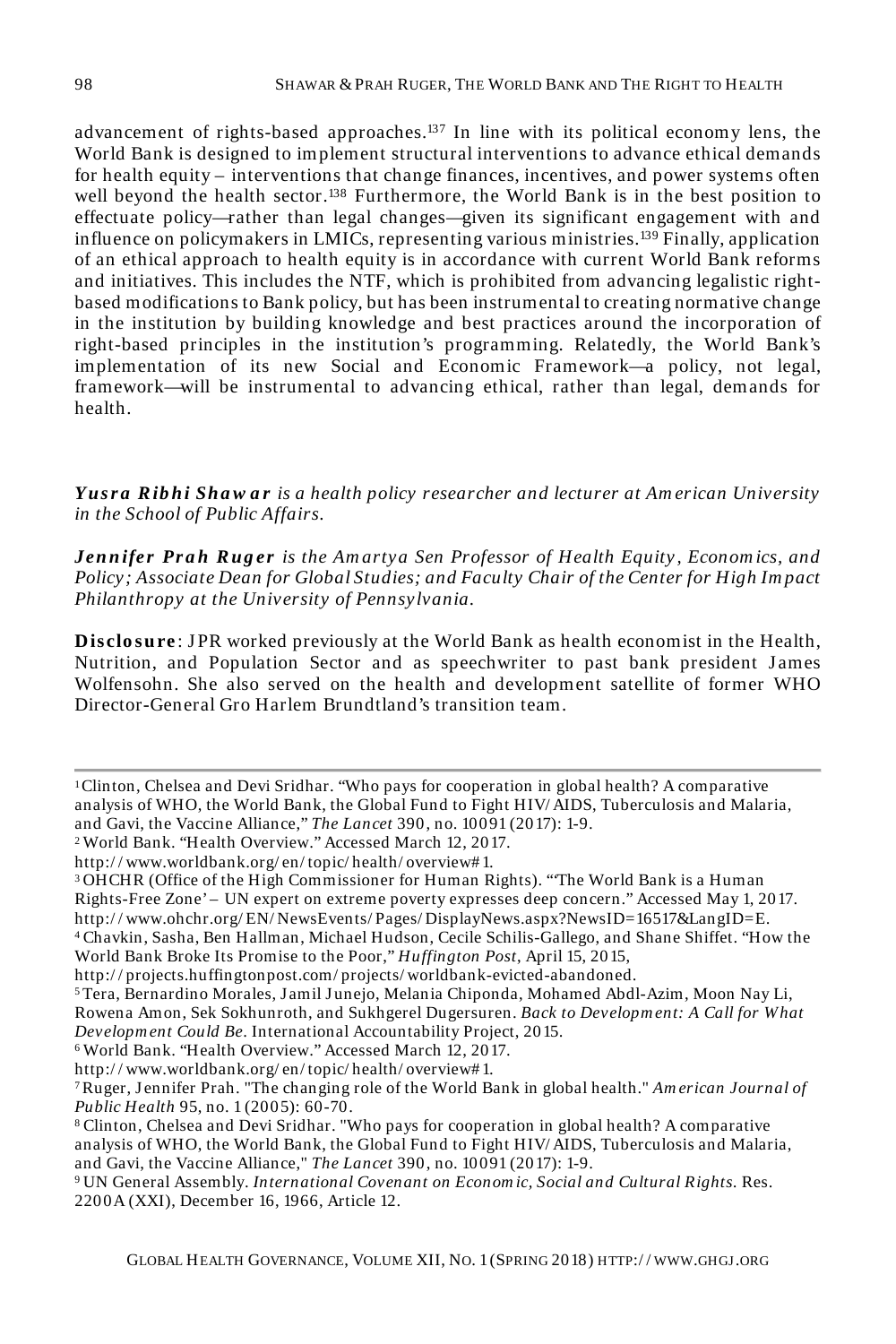<sup>10</sup>Cissé, Hassane, Menon, N. R. Madhava, Cordonier Segger, Marie-Claire,Vincent O. Nmehielle. *The W orld Bank Legal Review , Volum e 5: Fostering Developm ent through Opportunity, Inclusion, and Equity.* Washington, DC: World Bank, 2014.

https:/ / openknowledge.worldbank.org/ handle/ 10986/ 16240 License: CC BY 3.0 IGO.

<sup>11</sup>OHCHR (Office of the High Commissioner for Human Rights). *Realizing the Right to Developm ent.* New York: United Nations, 2013.

 $12$  Ibid.

<sup>13</sup>Yin, Robert K. *Case study research: Design and m ethods*. London: Sage publications, 2013. <sup>14</sup>Flick, Uwe. "Triangulation in qualitative research," In *A com panion to qualitative research*, eds. Uwe Flick, Ernst von Kardorff and Ines Steinke, 178-83. London; Thousand Oaks, CA: Sage Publications, 2004.

<sup>15</sup> Fereday, Jennifer and Eimear Muir-Cochrane. "Demonstrating Rigor using Thematic Analysis: A Hybrid Approach of Inductive and Deductive Coding and Theme Development." *International Journal of Qualitative Methods* 5, no. 1 (2006): 80-92

<sup>16</sup>Hajer, Maarten A. "Doing discourse analysis: coalitions, practices, meaning" In *W ords m atter in policy and planning: discourse theory and m ethod in the social sciences,* eds. Margo van den Brink and Tamara Metze, Utrechet: Netherlands Geographical Studies, 2006.

<sup>17</sup>Weston, Cynthia, Terry Gandell, J acinthe Beauchamp, Lynn McAlpine, Carol Wiseman, and Cathy Beauchamp. "Analyzing Interview Data: The Development and Evolution of a Coding

System." *Qualitative Sociology* 24, no. 3 (2001): 381-400

<sup>18</sup>Nilsen, Per. "Making Sense of Implementation Theories, Models and Frameworks." *Im plem entation Science* 10, no. 1 (2015): 53

<sup>19</sup>World Bank. "Governors." Accessed May 1, 2017.

http:/ / www.worldbank.org/ en/ about/ leadership/ governors.

<sup>20</sup>World Bank. "Leadership." Accessed May 1, 2017. http:/ / www.worldbank.org/ en/ about/ leadership. <sup>21</sup>Bretton Woods Project. "How Does the World Bank Operate?" *Bretton W oods Project*, August 23, 2005, http:/ / www.brettonwoodsproject.org/ 2005/ 08/ art-320865/ .

<sup>22</sup>OECD and The World Bank. *Integrating Hum an Rights into Developm ent, 2nd Edition: Donor Approaches, Experiences and Challenges.* Washington, D.C.: The World Bank, 2013.

<sup>23</sup>World Bank. *International Bank for Reconstruction and Developm ent Articles of Agreem ent.* Washington, D.C.: The World Bank, 1945. Amended February 16, 1989.

http:/ / siteresources.worldbank.org/ EXTABOUTUS/ Resources/ ibrd-articlesofagreement.pdf. <sup>24</sup>Brodnig, Gernot. "The World Bank and Human Rights: Mission Impossible?" *The Fletcher Journal of Developm ent Studies* XVII (2002): 1-15.

<sup>25</sup>Bleicher, Samuel A. "UN v. IBRD: a dilemma of functionalism." *International Organization,* no. 24, 1 (1970): 31-47.

<sup>26</sup>Brodnig, Gernot. "The World Bank and Human Rights: Mission Impossible?" *The Fletcher Journal of Developm ent Studies,* XVII (2002): 1-15.

<sup>27</sup>World Bank. *Sub-Saharan Africa From Crisis to Grow th: A Long-Term Perspective Study*. Washington, DC: World Bank, 1989.

http:/ / documents.worldbank.org/ curated/ en/ 498241468742846138/ From-crisis-to-sustainablegrowth-sub-Saharan-Africa-a-long-term-perspective-study.

<sup>28</sup>Herbertson, Kirk, Kim Thompson, and Robert J A Goodland. *A roadm ap for integrating hum an rights into the World Bank Group*. Washington, D.C.: World Resources Institute, 2010.

http:/ / www.wri.org/ sites/ default/ files/ pdf/ roadmap\_ for\_ integrating\_ human\_ rights.pdf; Brodnig, Gernot. "The World Bank and Human Rights: Mission Impossible?" *The Fletcher Journal of Developm ent Studies,* XVII (2002): 1-15.

<sup>29</sup> Communication from John North to Ingar Bruggeman, March 16, 1987. World Bank, Washington, D.C.

<sup>30</sup>Kanagaratnam, Kandiah. "World Bank's Population Plan" *Mainichi Daily New s*, August 30, 1975, http:/ / pubdocs.worldbank.org/ en/ 81101403285892986/ wbg-archives-1651995.pdf.

<sup>31</sup>World Bank. *Joint m em orandum betw een the Director-General of W HO and the President of W orld Bank on population activities*. Washington D.C.: World Bank, 1973.

http:/ / documents.worldbank.org/ curated/ en/ 529061468158984458/ J oint-memorandum-betweenthe-Director-General-of-WHO-and-the-President-of-World-Bank-on-population-activities.

<sup>32</sup>J ames Lee, interview by Bogomir Chokel, *W orld Bank*, Washington, D.C., April 4, 1985.

http:/ / documents.worldbank.org/ curated/ en/ 337131468340887059/ pdf/ 790710TRN0Lee00erview 0April04001985.pdf.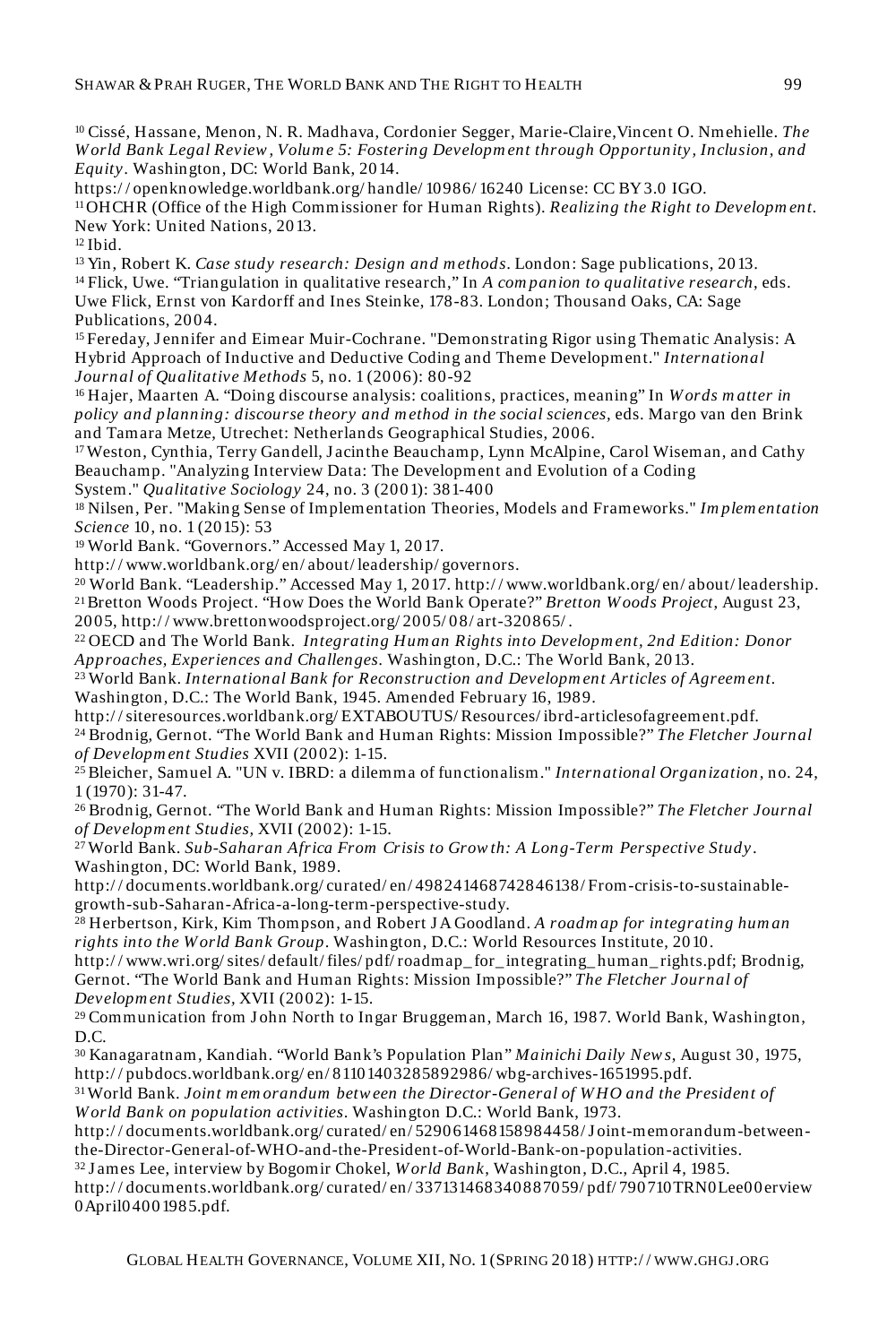<sup>33</sup>Ibid.

<sup>34</sup>J olly, Richard. "The World Employment Conference: The Enthronement of Basic Needs." *Developm ent Policy Review*. A9, no. 2 (October 1976): 31– 44.

<sup>35</sup>Haq, Mahbub ul. *Basic Needs: A Progress Report*. World Bank, August 10, 1977.

<sup>36</sup>Communication from Y.C. Park to S. Denning. "A basic needs approach," September 30, 1977. World Bank, Washington, D.C.

<sup>37</sup>Boesen, Jakob Kirkemann and Tomas Martin. *Applying a Rights-based Approach: An Inspirational Guide for Civil Society.* Copenhagen: Danish Institute for Human Rights, 2007, 10 <sup>38</sup>Communication from Robert S. MacNamara to Halfden. October 16, 1979.

<sup>39</sup>Golladay, Frederick and Bernhard Liese. *Health problem s and polices in developing countries.*

World Bank Staff Working Paper, no. 412. Washington, D.C.: The World Bank, 1980. http:/ / documents.worldbank.org/ curated/ en/ 354801468740181595/ Health-problems-and-policies-

in-the-developing-countries.

 $40$  Ibid.

<sup>41</sup>World Bank. *Developm ent and Hum an Rights: The Role of the World Bank.* Washington, D.C.: The World Bank, 1998.

<sup>42</sup>Independent Evaluation Group (IEG). *Im proving Effectiveness and Outcom es for the Poor in Health, Nutrition, and Population.* Washington, D.C.: The World Bank, 2009.

http:/ / ieg.worldbankgroup.org/ Data/ reports/ hnp\_ full\_ eval.pdf.

<sup>43</sup>Abohard, M. Rodwan, and David L. Cingranelli. "The Human Rights Effects of World Bank Structural Adjustment, 1981– 2000." *International Studies Quarterly* 50, no. 2 (2006): 233– 262. 44 Due, Jean M., and Christina H. Gladwin. "Impacts of structural adjustment programs on African women farmers and female-headed households." *Am erican Journal of Agricultural Econom ics* 73, no. 5 (1991): 1431-1439.

<sup>45</sup>World Bank. *W orld Debt Tables, 1992-3.* Washington, DC: World Bank, 1993.

46 Abouharb, M. Rodwan, and David L. Cingranelli. "The human rights effects of World Bank structural adjustment, 1981– 2000." *International Studies Quarterly* 50, no. 2 (2006): 233-262. <sup>47</sup>UNICEF. *The State of the W orld's Children*. 16– 17. Oxford: Oxford University Press, 1989; Abbasi, Kamran. "Under fire." *British Medical Journal* 318, no. 7189 (1999): 1003-1006.

<sup>48</sup>World Bank. *Financing health services in developing countries: An agenda for reform* . A World Bank policy study. Washington DC ; World Bank, 1988.

http:/ / documents.worldbank.org/ curated/ en/ 468091468137379607/ Financing-health-services-indeveloping-countries-an-agenda-for-reform.

<sup>49</sup>McPake, Barbara. "User charges for health services in developing countries: a review of the economic literature." *Social Science and Medicine*, 39 no. 11 (1994): 1189– 1201; Ridde, Valery. "Feesfor-services, cost recovery, and equity in a district of Burkina Faso operating the Bamako Initiative." *W orld Health Organization Bulletin*, no. 81 (2003): 532-8; Mbugua, J . Karanja, Gerald H. Bloom, and Malcolm M. Segall. "Impact of user charges on vulnerable groups: the case of Kibwezi in rural Kenya." *Social Science & Medicine* 41, no. 6 (1995): 829-835; Moses, Stephen, F. A. Plummer, Firoze Manji, J . E. Bradley, N. J . D. Nagelkerke, and M. A. Malisa. "Impact of user fees on attendance at a referral centre for sexually transmitted diseases in Kenya." *The Lancet* 340, no. 8817 (1992): 463-466. <sup>50</sup>World Bank. *Health, Nutrition & Population Sector Strategy*. Washington, DC : World Bank Group, 1977. http:/ / documents.worldbank.org/ curated/ en/ 997651468779988699/ Health-nutritionpopulation-sector-strategy.

<sup>51</sup>Ruger, J ennifer Prah. "The changing role of the World Bank in global health." *Am erican Journal of Public Health* 95, no. 1 (2005): 60-70.

<sup>52</sup>The International Consortium on Investigative J ournalists. "Promoting Privatization." *The Center for Public Integrity*, February 3, 2003; updated May 19, 2014,

https:/ / www.publicintegrity.org/ 2003/ 02/ 03/ 5708/ promoting-privatization; World Bank.

*Adjustm ent Lending Retrospective: Final Report* Washington DC: World Bank, 2001.

http:/ / siteresources.worldbank.org/ PROJECTS/ Resources/ ALR06\_ 20\_ 01.pdf.

A 2001 World Bank study of adjustment loans supports the ICIJ analysis that over the last decade, privatization has been an increasingly important aspect of bank loan conditions.

<sup>53</sup>Turshen, Meredeth. *Privatizing Health Services in Africa*. New Brunswick, NJ : Rutgers University Press, 1999.

<sup>54</sup>Lister, J ohn. *Health policy reform : Global health versus private profit*. Farington: Libri Publishing, 2013); Chapman, Audrey. "The impact of reliance on private sector health services on the right to health." *Health and hum an rights* 16, no. 1 (2014): 122-133.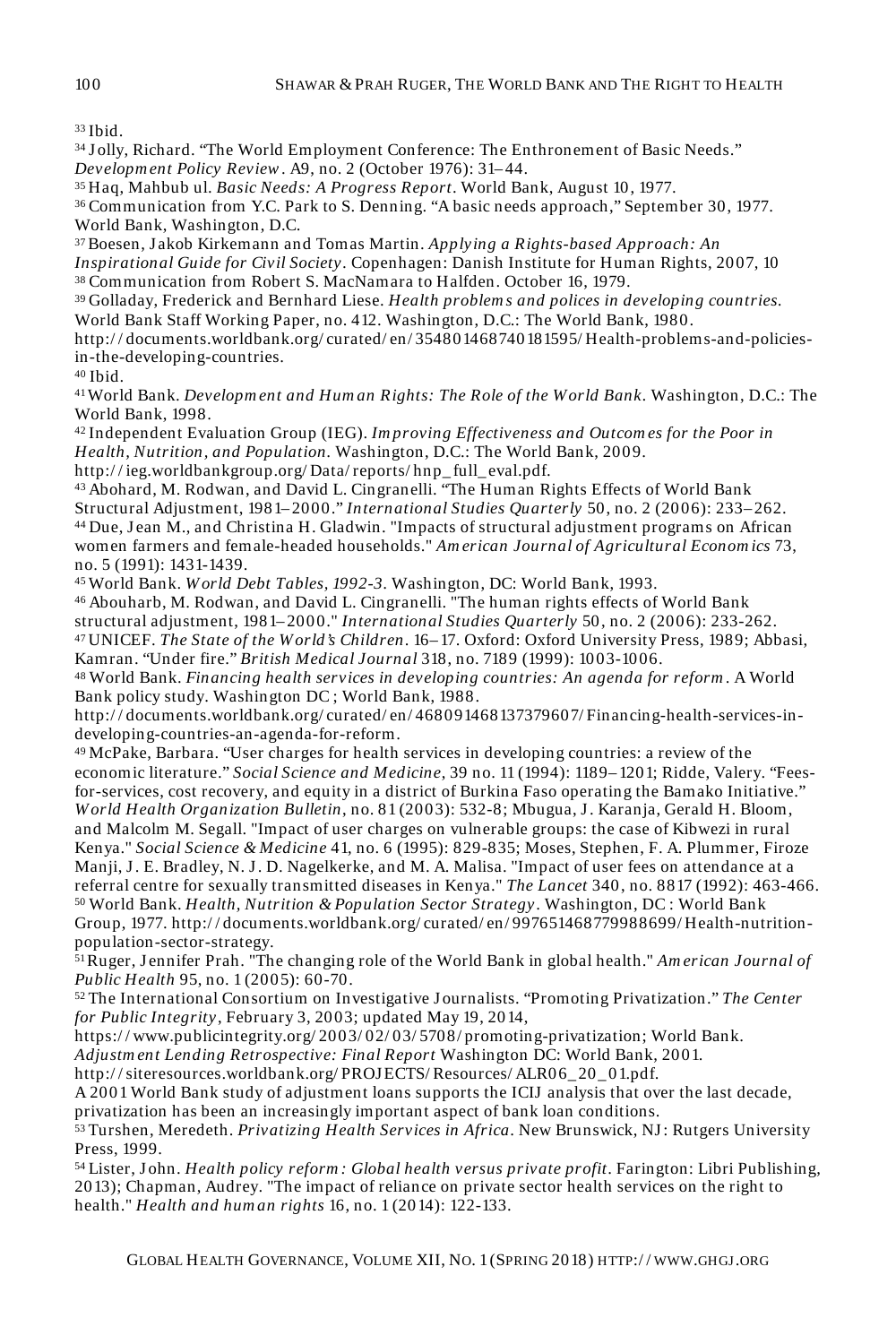<sup>55</sup>Chapman, Audrey. "The impact of reliance on private sector health services on the right to health." *Health and hum an rights* 16, no. 1 (2014): 122-133. <sup>56</sup>Ibid.

<sup>57</sup>Stout, Susan and Timothy J ohnston. *Investing in health: developm ent effectiveness in the health, nutrition, and population sector*. Washington, D.C.: The World Bank: 1999.

https:/ / ieg.worldbankgroup.org/ Data/ reports/ hnp.pdf.

<sup>58</sup>Abbasi, Kamran. "The World Bank and world health: interview with Richard Feachem." *BMJ* 318, no. 7192 (1999): 1206-1208.

<sup>59</sup>World Bank*. W orld Developm ent Report 1993: Investing in Health.* New York: Oxford University Press: 1993. https:/ / openknowledge.worldbank.org/ handle/ 10986/ 5976 License: CC BY 3.0 IGO. <sup>60</sup>Arnesen, Trude M. and Ole Frithjof Norheim. "Disability Adjusted Life Years-possibilities and problems." Lecture, National Institute of Public Health, Oslo, Norway. Accessed J une 1, 2017; Anand, Sudhir and Kara Hanson. "Disability-adjusted life years: a critical review." *Journal of health econom ics* 16, no. 6 (1997): 685-702.

<sup>61</sup>Stout, Susan and Timothy J ohnston. *Investing in health: developm ent effectiveness in the health, nutrition, and population sector*. Washington, D.C.: The World Bank: 1999. https:/ / ieg.worldbankgroup.org/ Data/ reports/ hnp.pdf

<sup>62</sup>Stout, Susan, Alison Evans, Janet Nassim, Laura Raney. *Evaluating health projects: lessons from the literature*. World Bank Discussion Paper no. WDP 356. Washington, D.C.: The World Bank: 1997. http:/ / documents.worldbank.org/ curated/ en/ 163621468739773100/ Evaluating-health-projectslessons-from-the-literature.

<sup>63</sup>World Bank Inspection Panel. "The Inspection Panel." Accessed March 1, 2017. http:/ / ewebapps.worldbank.org/ apps/ ip/ Pages/ AboutUs.aspx

<sup>64</sup>Herz, Steven and Anne Perrulat. *Bringing Hum an Rights Claim s to the W orld Bank Inspection Panel.* Bank Information Center, 2009. http:/ / www.bankinformationcenter.org/ wpcontent/ uploads/ 2013/ 01/ InspectionPanel\_ HumanRights.pdf

<sup>65</sup>World Bank. *Chad - Petroleum Developm ent and Pipeline Project: Investigation Report*. Washington, DC: World Bank, 2002.

http:/ / documents.worldbank.org/ curated/ en/ 740981468768846131/ Chad-Petroleum-Developmentand-Pipeline-Project-Investigation-Report; World Bank Inspection Panel. *Accountability at the W orld Bank: The Inspection Panel at 15 Years.* Washington, DC: World Bank, 2009.

http:/ / ewebapps.worldbank.org/ apps/ ip/ IPPublications/ InspectionPanelAt15yearsEnglish.pdf. <sup>66</sup>World Bank. *China - Gansu and Inner Mongolia Poverty Reduction Project : Qinghai Com ponent - Inspection Panel Investigation Report*. Washington, DC: World Bank, 2000.

http:/ / documents.worldbank.org/ curated/ en/ 396891468770438479/ China-Gansu-and-Inner-Mongolia-Poverty-Reduction-Project-Qinghai-Component-Inspection-Panel-Investigation-Report. <sup>67</sup>World Bank. *Honduras - Land Adm inistration Project: inspection panel investigation report*. Washington, D.C.: World Bank, 2007.

http:/ / documents.worldbank.org/ curated/ en/ 585261468032177524/ Honduras-Land-Administration-Project-inspection-panel-investigation-report.

<sup>68</sup>Shihata, Ibrahim, ed. *The W orld Bank in a Changing W orld: Selected Essays and Lectures*. Vol. 2. Martinus: Nijhoff Publishers, 1995; Shihata, Ibrahim. *The W orld Bank Legal Papers*. Martinus: Nijhoff Publishers, 2000; Shihata, Ibrahim. "Prohibition of Political Activities in the Bank's Work Legal Opinion by the Senior Vice President and General Counsel." *Transnational Dispute Managem ent,* 2003; Sarfaty, Galit A. *Values in translation: Hum an rights and the culture of the W orld Bank*. Stanford: University Press, 2012.

<sup>69</sup>Daniño, Robert. *Legal opinion on hum an rights and the w ork of the World Bank*. Washington, D.C.: World Bank, J anuary 27. 2006.

 $70$  Ibid.

 $71$ Ibid.

 $72$  Sarfaty, Galit A. "Why culture matters in international institutions: the marginality of human rights at the World Bank." *Am erican Journal of International Law* 103 no. 4 (2009): 647-683; Palacio, Ana. Legal empowerment of the poor: an action agenda for the World Bank. Washington, D.C.: The World Bank, 2006.

<sup>73</sup>Anthony Gaeta and Marina Vasilara. *Developm ent and hum an rights: the role of the W orld Bank*. Washington, D.C.: The World Bank, 1998.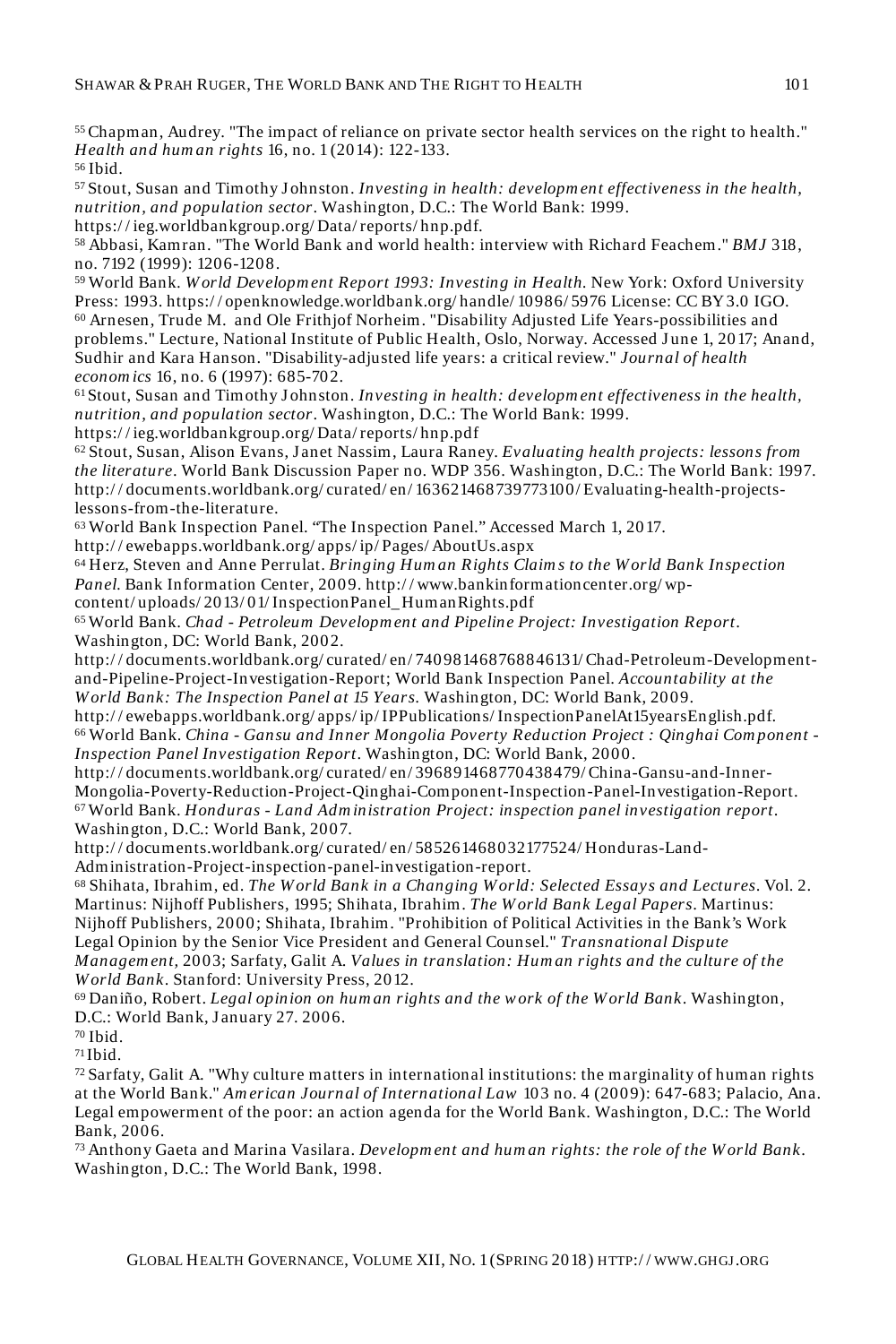<sup>74</sup>Abouharb, M. Rodwan and David Cingranelli. "Respect for human rights promotes economic development," In *Hum an Rights and Structural Adjustm ent,* 29-49. Cambridge: Cambridge University Press, 2007.

<sup>75</sup>"The World Bank and ESC Rights," *University of Minnesota Hum an Rights Library,* Accessed J une 1, 2017. http:/ / hrlibrary.umn.edu/ edumat/ IHRIP/ circle/ modules/ module27.htm# \_ ednref2. <sup>76</sup>Herbertson, Kirk, Kim Thompson, and Robert J A Goodland. *A roadm ap for integrating hum an rights into the World Bank Group*. Washington, D.C.: World Resources Institute, 2010. http:/ / www.wri.org/ sites/ default/ files/ pdf/ roadmap\_ for\_ integrating\_ human\_ rights.pdf; Isham, J onathan, Daniel Kaufmann, and Lant H. Pritchett. "Civil liberties, democracy, and the performance

of government projects." *The W orld Bank Econom ic Review* 11 no. 2 (1997): 219-242; Kaufmann, Daniel, Aart Kraay, and Pablo Zoido-Lobaton. *Governance m atters*. Policy Research Working Paper no. WPS 2196. Washington, D.C.: World Bank, 1999.

http:/ / documents.worldbank.org/ curated/ en/ 665731468739470954/ Governance-matters.  $77$ Abouharb, M. Rodwan and David Cingranelli. "Respect for human rights promotes

economicdevelopment." In *Hum an Rights and Structural Adjustm ent*, 29-49. Cambridge: Cambridge University Press, 2007; Blake, Richard Cameron. "The World Bank's Draft Comprehensive Development Framework and the Micro-Paradigm of Law and Development," *Yale Hum an Rights and Developm ent Journal*, 3 no. 1 (2000). http:/ / digitalcommons.law.yale.edu/ yhrdlj/ vol3/ iss1/ 4. <sup>78</sup>OECD and The World Bank. *Integrating Hum an Rights into Developm ent, 2nd Edition: Donor* 

*Approaches, Experiences and Challenges.* Washington, D.C.: The World Bank, 2013.

<sup>79</sup>MacCuish, Derek. "Efforts to Make Human Rights Matter in World Bank are moving forward, despite reluctance of governments." *The Upstream Journal* (2010).

http:/ / www.upstreamjournal.org/ 2010/ 07/ efforts-to-make-human-rights-matter-in-world-bankare-moving-forward-despite-reluctance-of-governments/ .

<sup>80</sup>Sarfaty, Galit A. "Why culture matters in international institutions: the marginality of human rights at the World Bank." *Am erican Journal of International Law* 103 no. 4 (2009): 647-683. <sup>81</sup>World Bank. "Nordic Trust Fund Grants: July 2015 – June 2017." *W orld Bank,* Accessed March 1, 2017.

<sup>82</sup>Loewenberg, Sam. "The World Bank under Jim Kim." *The Lancet* 386, no. 9991 (2015): 324-327. <sup>83</sup>Rice, Andrew. "Is J im Kim Destroying the World Bank – or Saving it From Itself?" *Foreign Policy*, April 27, 2016. http:/ / foreignpolicy.com/ 2016/ 04/ 27/ is-jim-yong-kim-destroying-the-world-bankdevelopment-finance/ .

<sup>84</sup>Ibid.

85 Kim, Jim. Speech on Universal Health Coverage in Emerging Economies at the Center for Strategic and International Studies Conference on Universal Health Coverage in Emerging Economies, Washington, D.C., United States, January 14, 2014.

http:/ / www.worldbank.org/ en/ news/ speech/ 2014/ 01/ 14/speech-world-bank-group-president-jimyong-kim-health-emerging-economies.

<sup>86</sup>New York Times Editorial Board. "The World Bank Should Champion Human Rights." *New York Tim es*, J une 27, 2016. https:/ / www.nytimes.com/ 2016/ 06/ 27/ opinion/ the-world-bank-shouldchampion-human-rights.html; Rice, Andrew. "Is Jim Kim Destroying the World Bank – or Saving it From Itself?" *Foreign Policy*, April 27, 2016. http:/ / foreignpolicy.com/ 2016/ 04/ 27/ is-jim-yong-kimdestroying-the-world-bank-development-finance/ .

<sup>87</sup>World Bank. "Environmental and Social Framework: Setting Environmental and Social Standards." *W orld Bank*, August 4, 2016, accessed March 1, 2017.

http:/ / www.worldbank.org/ en/ programs/ environmental-and-social-policies-for-projects. <sup>88</sup>Ibid.

89 Berry, Gregory. "World Bank Safeguards Policy Changes: Safeguarding the Bank, Not Human Rights and Environmental Integrity." *Center for International Environm ental Law*, March 1, 2016. http:/ / www.ciel.org/ world-bank-safeguards-policy-changes-safeguarding-the-bank-not-humanrights-and-environmental-integrity/ .

<sup>90</sup>Donnan, Shawn. "World Bank draws fire with changes to lending rules." *The Financial Tim es*, April 9, 2016. https:/ / www.ft.com/ content/ d108d6da-5e6a-11e6-bb77-a121aa8abd95.

<sup>91</sup>World Bank. "Environmental and Social Framework: Setting Environmental and Social Standards." *W orld Bank*, August 4, 2016, accessed March 1, 2017.

http:/ / www.worldbank.org/ en/ programs/ environmental-and-social-policies-for-projects.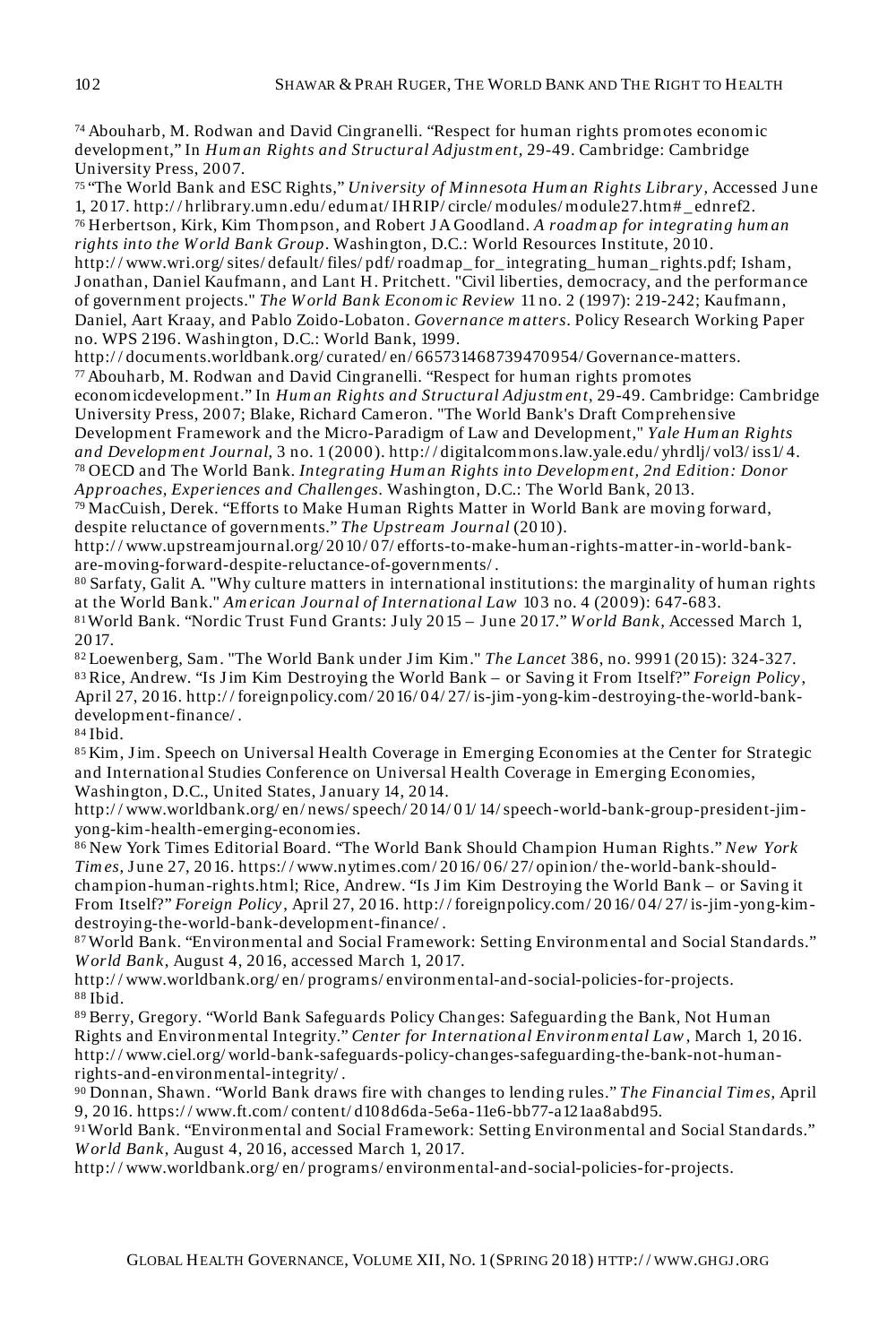<sup>92</sup>World Bank. "The Environmental and Social Framework." *W orld Bank*, March 30, 2017, Accessed May 1, 2017. Available at: http:/ / www.worldbank.org/ en/ programs/ environmental-and-socialpolicies-for-projects/ brief/ the-environmental-and-social-framework-esf.

<sup>93</sup>World Bank Inspection Panel. Republic of Uganda: Transport Sector Development Project – Investigation Plan. Washington D.C.: World Bank, 2016.

http:/ / ewebapps.worldbank.org/ apps/ ip/ PanelCases/ 98-

Investigation%20Plan.pdfhttp:/ / ewebapps.worldbank.org/ apps/ ip/ PanelCases/ 98-Inspection Panel Investigation Report.pdf.

<sup>94</sup>Ibid.

<sup>95</sup>World Bank. "World Bank Statement on Cancellation of the Uganda Transport Sector Development Project (TSDP)," *W orld Bank Press Release*, December 21, 2015).

http:/ / www.worldbank.org/ en/ news/ press-release/ 2015/ 12/ 21/ wb-statement-cancellation-ugandatransport-sector-development-project.

<sup>96</sup>Berger, Elana. "How will the World Bank reform after its disastrous Uganda transport project?" *Bretton W oods Project,* April 7, 2017. http:/ / www.brettonwoodsproject.org/ 2017/ 04/ will-worldbank-reform-disastrous-uganda-transport-project/ .

<sup>97</sup>World Bank. "Health Overview," accessed March 12, 2017.

http:/ / www.worldbank.org/ en/ topic/ health/ overview# 1.

<sup>98</sup>Sridhar, Devi, Martin McKee, Gorik Ooms, Claudia Beiersmann, Eric Friedman, Hebe Gouda, Peter Hill, and Albrecht Jahn. "Universal health coverage and the right to health: from legal principle to post-2015 indicators." *International journal of health services* 45, no. 3 (2015): 495-506.

<sup>99</sup>World Bank. "Partners Launch Framework to Accelerate Universal Health Coverage in Africa; World Bank and Global Fund Commit 24 Billion," *W orld Bank Press Release*, August 26, 2016. http:/ / www.worldbank.org/ en/ news/ press-release/ 2016/ 08/ 26/ partners-launch-framework-toaccelerate-universal-health-coverage-in-africa-world-bank-and-global-fund-commit-24-billion. <sup>100</sup>Lethbridge, Jane. "World Bank undermines right to universal healthcare," *Bretton W oods Project*, April 6, 2017. http:/ / www.brettonwoodsproject.org/ 2017/ 04/ world-bank-undermines-rightuniversal-healthcare/ .

<sup>101</sup>Independent Evaluation Group. *Public-Private Partnerships in Health: W orld Bank Group Engagem ent in Health PPPs.* Washington, DC: World Bank, 2016.

https:/ / ieg.worldbankgroup.org/ Data/ reports/ lp\_ Health\_ PPP\_ 1116.pdf.

<sup>102</sup>Lethbridge, J ane. "World Bank undermines right to universal healthcare," *Bretton W oods Project,* April 6, 2017. http:/ / www.brettonwoodsproject.org/ 2017/ 04/ world-bank-undermines-rightuniversal-healthcare/ .

<sup>103</sup>Morgan, Lindsay. *Som e Days Are Better Than Others: Lessons Learned from Uganda's First Results-Based Financing Pilot*. Washington DC: World Bank, 2010.

http:/ / documents.worldbank.org/ curated/ en/ 177451468121506594/ pdf/ 539850BRI0RBF110Box345 633B01PUBLIC1.pdf.

<sup>104</sup>UN General Assembly, 70th Session. *Extrem e poverty and hum an rights. Prom otion and protection of hum an rights: hum an rights questions, including alternative approaches for im proving the effective enjoym ent of hum an rights and fundam ental freedom s*. UN Doc. A/ 70/ 274\*, August 4, 2015.

<sup>105</sup>Sarfaty, Galit. 2012. *Values in translation: Hum an rights and the culture of the W orld Bank*. Stanford: University Press, 2012.

<sup>106</sup>Davis, Gloria. *A history of the social developm ent netw ork in The W orld Bank, 1973 - 2002*. Social Protection Discussion Paper no. 56. Washington, DC: World Bank, 2004.

http:/ / documents.worldbank.org/ curated/ en/ 806361468779696310/ A-history-of-the-socialdevelopment-network-in-The-World-Bank-1973-2002; Sarfaty, Galit A. "Why culture matters in international institutions: the marginality of human rights at the World Bank." *Am erican Journal of International Law* 103 no. 4 (2009): 647-683; UN General Assembly, 70th Session. *Extrem e poverty and hum an rights. Prom otion and protection of hum an rights: hum an rights questions, including alternative approaches for im proving the effective enjoym ent of hum an rights and fundam ental freedom s*. UN Doc. A/ 70/ 274\*, August 4, 2015.

<sup>107</sup>Ibid, 11.

<sup>108</sup>Sarfaty, Galit A. "Why culture matters in international institutions: the marginality of human rights at the World Bank." *Am erican Journal of International Law* 103 no. 4 (2009): 647-683.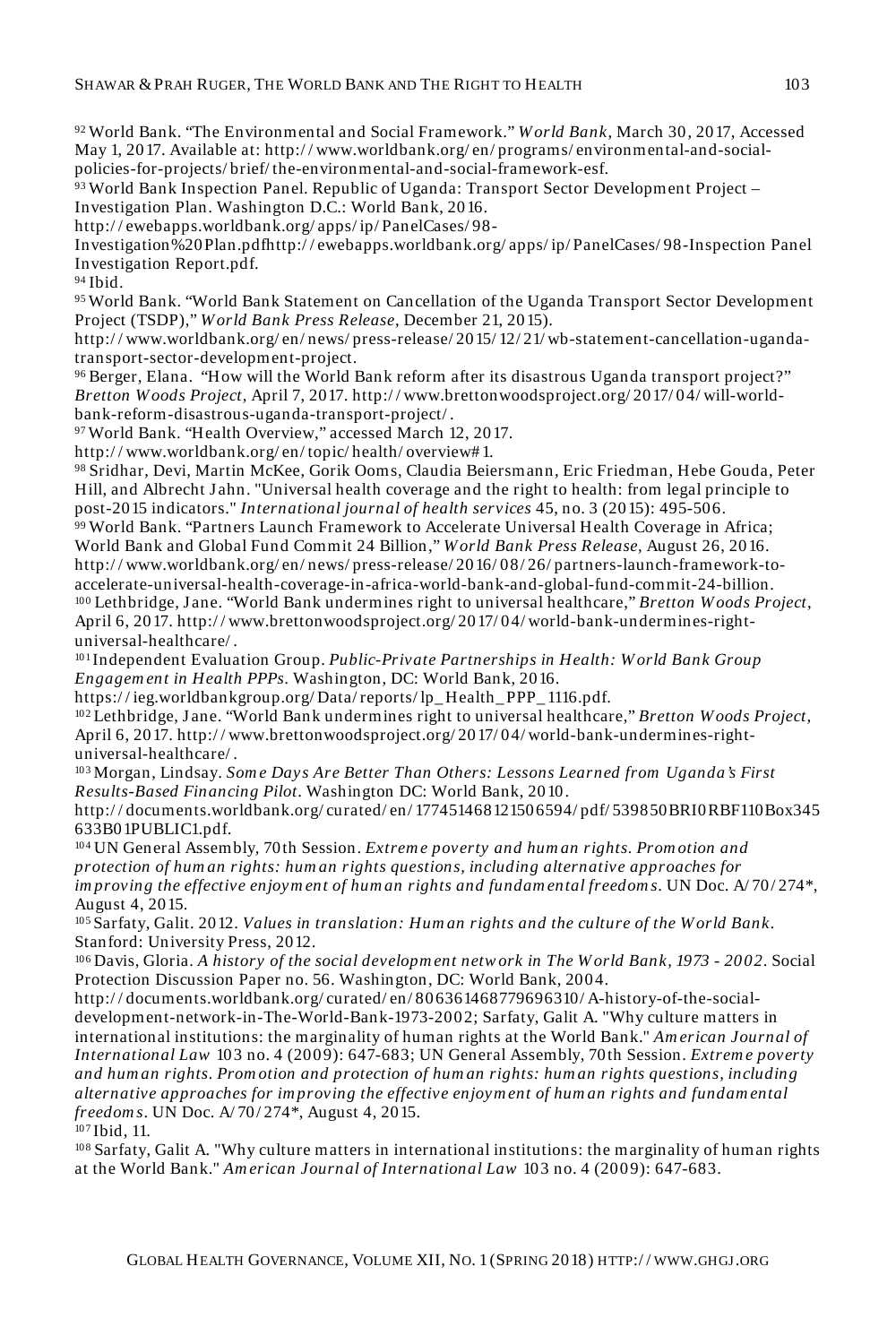<sup>109</sup>Nordic Trust Fund. *Nordic Trust Fund Progress Report: Know ledge and Learning for Hum an Rights and Developm ent, Septem ber 2009- October 2010*. World Bank, 2010, 7.

http:/ / siteresources.worldbank.org/ PROJECTS/ Resources/ 1171NTFReportProof8.pdf. <sup>110</sup>Nordic Trust Fund. *Annual Progress Report January-Decem ber 2014*. Washington DC: World Bank, 2014. http:/ / documents.worldbank.org/ curated/ en/ 670301467999134745/ pdf/ 99232-AR-PUBLIC-Box393194B.pdf.

<sup>111</sup>Ibid.

<sup>112</sup>Alston, Philip. "Rethinking the World Bank's Approach to Human Rights." Keynote address to the Nordic Trust Fund for Human Rights and Development Annual Workshop on "The Way Forward", The World Bank, Washington D.C., October 15, 2014.

<sup>113</sup>Human Rights Watch. "World Bank: Human Rights All But Absent in New Policy." *Hum an Rights W atch*, J uly 21, 2016. https:/ / www.hrw.org/ news/ 2016/ 07/ 21/ world-bank-human-rights-all-absentnew-policy.

<sup>114</sup>MacCuish, Derek. "Efforts to Make Human Rights Matter in World Bank are moving forward, despite reluctance of governments." The Upstream Journal, July 2010.

http:/ / www.upstreamjournal.org/ 2010/ 07/ efforts-to-make-human-rights-matter-in-world-bankare-moving-forward-despite-reluctance-of-governments/ .

<sup>115</sup>Kim, J im. "The World Bank and Human Rights." *New York Tim es*, J une 30, 2016. https://www.nytimes.com/2016/07/01/opinion/the-world-bank-and-human-rights.html?\_r=0. <sup>116</sup>UN General Assembly, 70th Session. *Extrem e poverty and hum an rights. Prom otion and protection of hum an rights: hum an rights questions, including alternative approaches for im proving the effective enjoym ent of hum an rights and fundam ental freedom s*. UN Doc. A/ 70/ 274\*, August 4, 2015.

117 Kopiński, Dominik and Qian Sun. "New Friends, Old Friends? The World Bank and Africa When the Chinese Are Coming." *Global Governance* 20 no. 4 (2014): 601-623; Perlez, J ane. "U.S. Opposing China's Answer to World Bank." *New York Tim es*, October 9, 2014.

https:/ / www.nytimes.com/ 2014/ 10/ 10/ world/ asia/ chinas-plan-for-regional-development-bankruns-into-us-opposition.html?ref=world&\_r=2; Flanagin, Jake. "Why human rights objections to China's version of the World Bank ring false." *Quartz*, March 19 2015. https:/ / qz.com/ 365308/ whyhuman-rights-objections-to-chinas-version-of-the-world-bank-ring-false/ ; Wang, Hongying. "New Multilateral Development Banks: Opportunities and Challenges for Global Governance." *Global Policy* 8, no. 1 (2017): 113-118.

<sup>118</sup>UN General Assembly, 70th Session. *Extrem e poverty and hum an rights. Prom otion and protection of hum an rights: hum an rights questions, including alternative approaches for im proving the effective enjoym ent of hum an rights and fundam ental freedom s*. UN Doc. A/ 70/ 274\*, August 4, 2015.

<sup>119</sup>Herbertson, Kirk, Kim Thompson, and Robert J A Goodland. *A roadm ap for integrating hum an rights into the World Bank Group*. Washington, DC: World Resources Institute, 2010.

http:/ / www.wri.org/ sites/ default/ files/ pdf/ roadmap\_ for\_ integrating\_ human\_ rights.pdf. <sup>120</sup>Lee, J ames, interview by Bogomir Chokel, World Bank, Washington, DC, April 4, 1985.

http:/ / documents.worldbank.org/ curated/ en/ 337131468340887059/ pdf/ 790710TRN0Lee00erview 0April04001985.pdf.

<sup>121</sup>Brinks, Daniel M., and Varun Gauri. *The Law 's Majestic Equality? The Distributive Im pact of Litigating Social and Econom ic Rights.* Policy Research Working Papers, March 2012. http:/ / dx.doi.org/ 10.1596/ 1813-9450-5999.

<sup>122</sup>Gauri, Varun. *The Cost of Com plying w ith Hum an Rights Treaties : The Convention on the Rights of the Child and Basic Im m unization*. Washington, DC: World Bank, 2011.

https:/ / openknowledge.worldbank.org/ handle/ 10986/ 5765.

<sup>123</sup>McInerney-Lankford, Siobhan and Hans-Otto Sano. *Hum an Rights Indicators in Developm ent: An Introduction.* Washington, DC: World Bank, 2010. http:/ / dx.doi.org/ 10.1596/ 978-0-8213-8604-0. <sup>124</sup>Gauri, Varun and Siri Gloppen. *Hum an Rights–Based Approaches to Developm ent: Concepts,* 

*Evidence and Policy.* Policy Research Working Papers, January 2012.

https:/ / elibrary.worldbank.org/ doi/ abs/ 10.1596/ 1813-9450-5938.

<sup>125</sup>Kaufman, Daniel. "Myths about Governance and Corruption." *Finance and Developm ent* 42, no. 3 (2005).

<sup>126</sup>Katsui, Hisayo. *Dow nside of the Hum an Rights-Based Approach to Disability in Developm ent.* Working Paper: Helssinki University, 2008. http:/ / www.tokyofoundation.org/ sylff/ wpcontent/ uploads/ 2008/ 12/ downside\_ of\_ hrba\_ katsui\_ hisayo.pdf.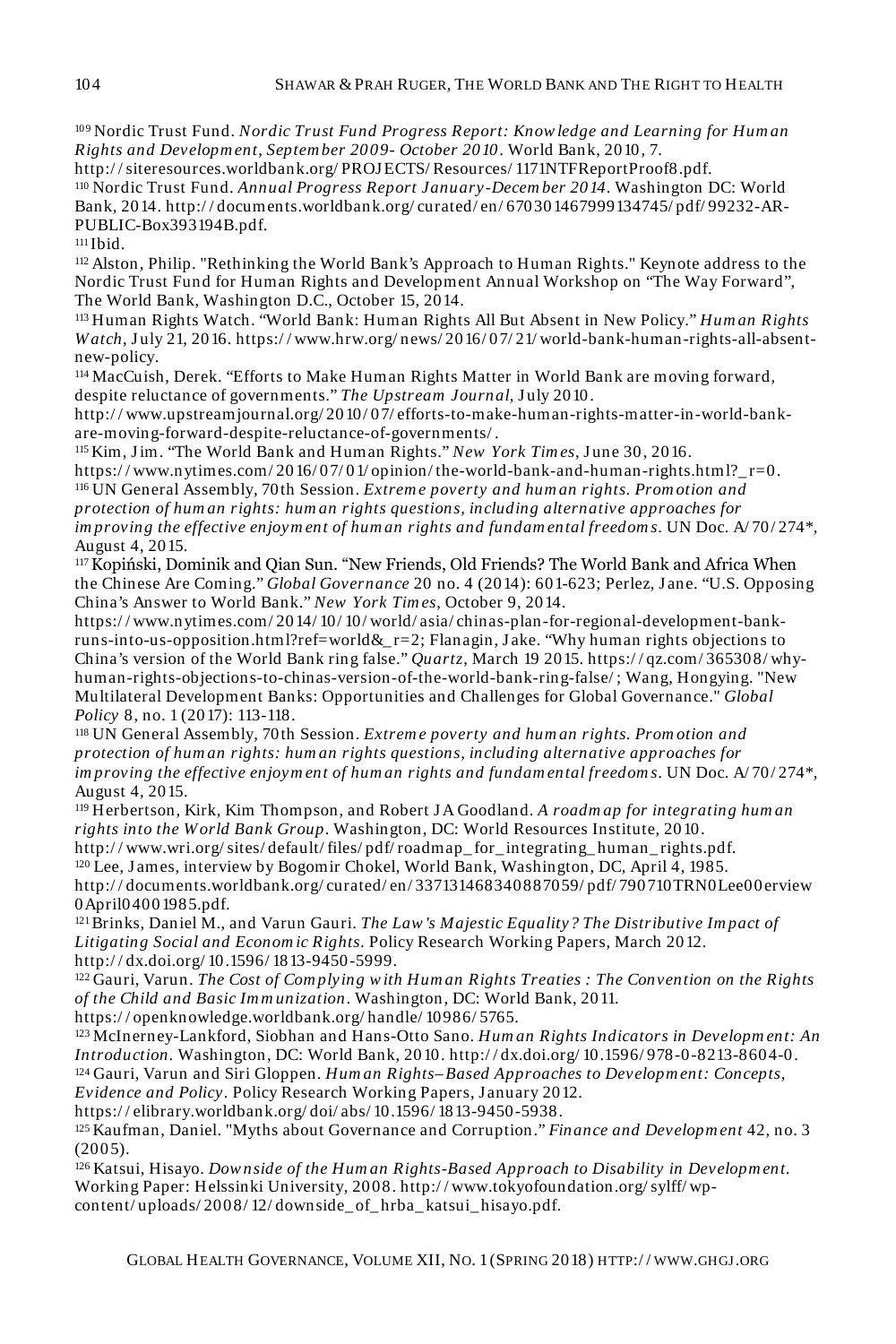<sup>127</sup>Meier, Benjamin M., and Alicia E. Yamin. "Right to health litigation and HIV/ AIDS policy." *Journal of Law , Medicine Ethics* 39, no. 1 (2011): 81e84.

<sup>128</sup>Vargas-Peláez, Claudia Marcela, Marina Raijche Mattozo Rover, Silvana Nair Leite, Francisco Rossi Buenaventura, and Mareni Rocha Farias. "Right to health, essential medicines, and lawsuits for access to medicines– a scoping study." *Social Science & Medicine* 121 (2014): 48-55.

<sup>129</sup>Alston, Phillip. "Ships Passing in the Night: The Current State of the Human Rights and Development Debate Seen Through the Lens of the Millennium Development Goals," *Hum an Rights Quarterly* 27 (2005): 755-829.

<sup>130</sup>Katsui, Hisayo. *Dow nside of the Hum an Rights-Based Approach to Disability in Developm ent.* Working Paper: Helssinki University, 2008. http:/ / www.tokyofoundation.org/ sylff/ wpcontent/uploads/2008/12/downside\_of\_hrba\_katsui\_hisayo.pdf.

<sup>131</sup>Alston, Phillip. "Ships Passing in the Night: The Current State of the Human Rights and Development Debate Seen Through the Lens of the Millennium Development Goals," *Hum an Rights Quarterly* 27 (2005): 755-829.

<sup>132</sup>Vargas-Peláez, Claudia Marcela, Marina Raijche Mattozo Rover, Silvana Nair Leite, Francisco Rossi Buenaventura, and Mareni Rocha Farias. "Right to health, essential medicines, and lawsuits for access to medicines– a scoping study." *Social Science & Medicine* 121 (2014): 48-55; Yamin, Alicia E., and Oscar Parra-Vera. "Judicial Protection of the right to health in Colombia: from social demands to individual claims to public Debates." *Hastings International Com parative Law Review* 33, no. 2 (2010): 101**-**129.

<sup>133</sup>Ferraz, Octavio Luiz Motta. "The right to health in the courts of Brazil: Worsening health inequities?" *Health and hum an rights* (2009): 33-45.

<sup>134</sup>Alston, Phillip. "Ships Passing in the Night: The Current State of the Human Rights and Development Debate Seen Through the Lens of the Millennium Development Goals," *Hum an Rights Quarterly* 27 (2005): 755-829.

<sup>135</sup>Batliwala, Srilatha. "When Rights Go Wrong" *Sem inar*, Annual Issue 569 (2007): 89-94; Kennedy, David. *The Dark Sides of Virtue: Reassessing International Hum anitarianism* Princeton, Princeton University Press, 2004.

<sup>136</sup>Katsui, Hisayo. *Dow nside of the Hum an Rights-Based Approach to Disability in Developm ent.* Working Paper: Helssinki University, 2008. http:/ / www.tokyofoundation.org/ sylff/ wpcontent/ uploads/ 2008/ 12/ downside\_ of\_ hrba\_ katsui\_ hisayo.pdf.

<sup>137</sup>Ruger, J ennifer Prah. "Ethics and governance of global health inequalities." *Journal of Epidem iology & Com m unity Health*, 60 no. 11 (2006): 998-1002.

<sup>138</sup>Ruger, J ennifer Prah. "Global health governance and the World Bank." *The Lancet* 370, no. 9597 (2007): 1471-4.

<sup>139</sup>Mullan, Fitzhugh. "Health, Equity, and Political Economy: A Conversation with Paul Farmer." *Health Affairs* 26, no. 4 (2007): 1062-1068.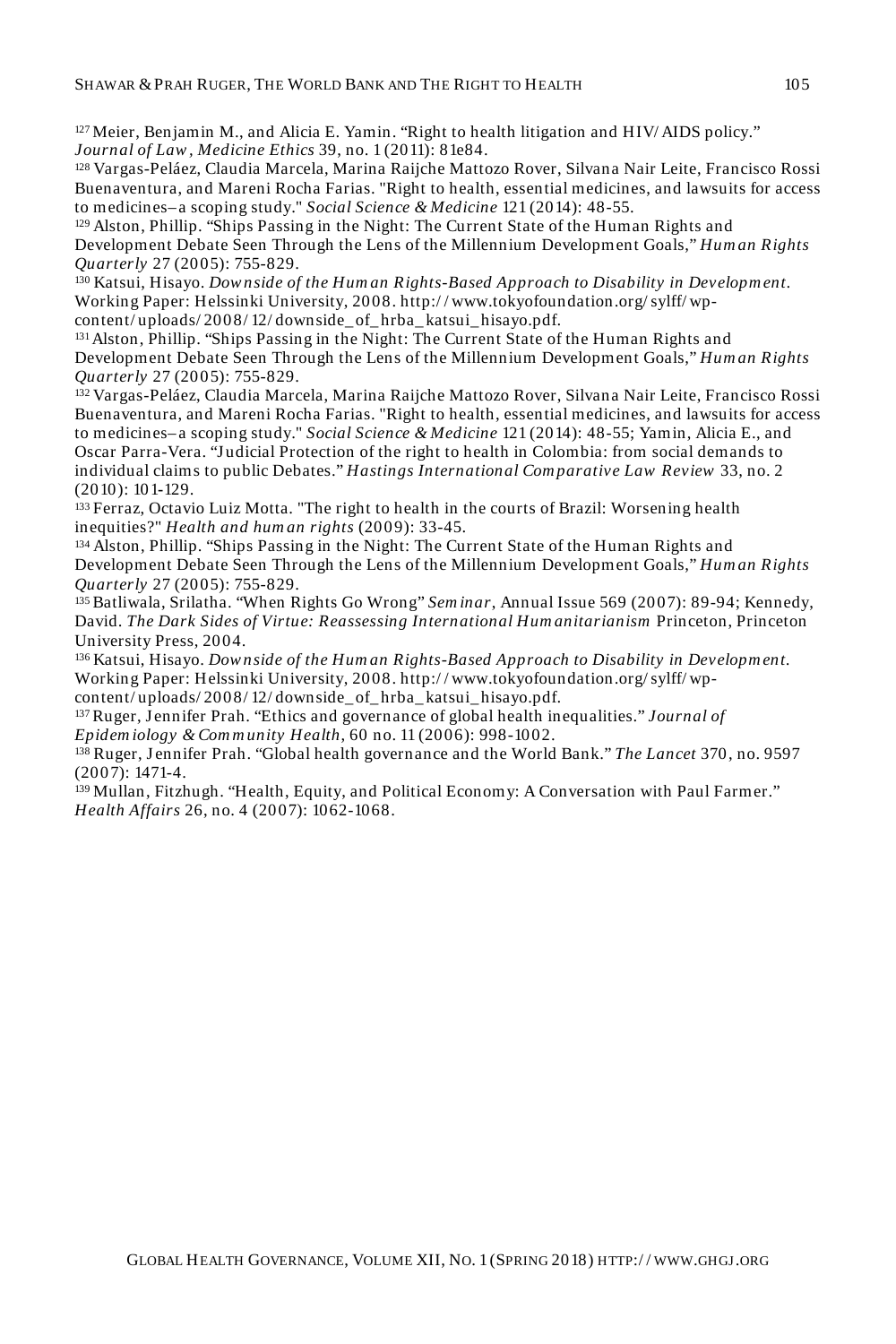### **In te rn atio n al H e alth As s is tan ce an d H u m an Rights in Ethio pia**

#### Hiwote Fantahun

*This article exam ines the responsibility of external funders to ensure respect for hum an rights in their health assistance in highly repressive and politicized countries, using Ethiopia as a case study . Ethiopia's experience is particularly instructive, as it is highly dependent on international assistance for health, and ruled by one of the m ost repressive regim es in the w orld today. International assistance, even though has played a vital role in im proving health outcom es in Ethiopia, has been a tool to discrim inate am ong populations based on their political affliction, as revealed by research findings on m ajor W orld Bank-adm inistered program s. Bank safeguards w ere inadequate to prevent or detect such discrim ination. The article recom m ends that health program funders consider countries' enabling legal and policy environm ent as a m ajor factor in their funding decisions, recognizing the im portance of a holistic approach to hum an rights to protect the right to health.*

Ethiopia is one of the top recipients of international health assistance, yet also one of the world's most repressive countries.<sup>1</sup> The question, then, is whether—in such a repressive regime—health assistance can be provided in a way that is not undermined by the political repression. The answer, at least for Ethiopia, is that it cannot. This commentary demonstrates how health aid is politicized, and how donor approaches to accountability are insufficient in Ethiopia, and, indeed, undermined by donors taking a technical rather than political framing to the issue. Yet, there are steps providers of assistance could take to lessen the risk of aid being misused.

#### **HUMAN RIGH TS AND RIGH T TO HEALTH IN ETH IOPIA**

Ethiopia has ratified major international treaties recognizing civil, political, and socioeconomic rights.<sup>2</sup> The Ethiopian constitution obliges the government "to allocate everincreasing resources for public health and other social services with equal access to every citizen."<sup>3</sup> Yet, domestic legislation that runs counter to international and constitutional human rights obligations of the state serve the government as a tool to crush dissent, suppress freedom of expression, and frustrate human rights-related work in the country.<sup>4</sup>

#### **INTERNATIONAL HEALTH ASSISTANCE**

From emergency food aid to agricultural imputes, from primary education to building government institutions, aid to Ethiopia is an endeavor worth billions of dollars. International health assistance has played a vital role during the past two decades in helping Ethiopia improve health outcomes.<sup>5</sup> Even though the total national health expenditure has increased, government's contribution is declining, substituted by international health assistance.<sup>6</sup>

International cooperation is sanctioned by international human rights law.<sup>7</sup> These instruments do not explicitly state the nature of this duty, although principles governing extraterritorial obligations require, at the very least, that it should not contribute to impairing people's rights.<sup>8</sup> This commentary focuses on non-discrimination and accountability, two core principles of the right to health, in relation World Bank-led multidonor projects that have been implemented in Ethiopia over the past ten years.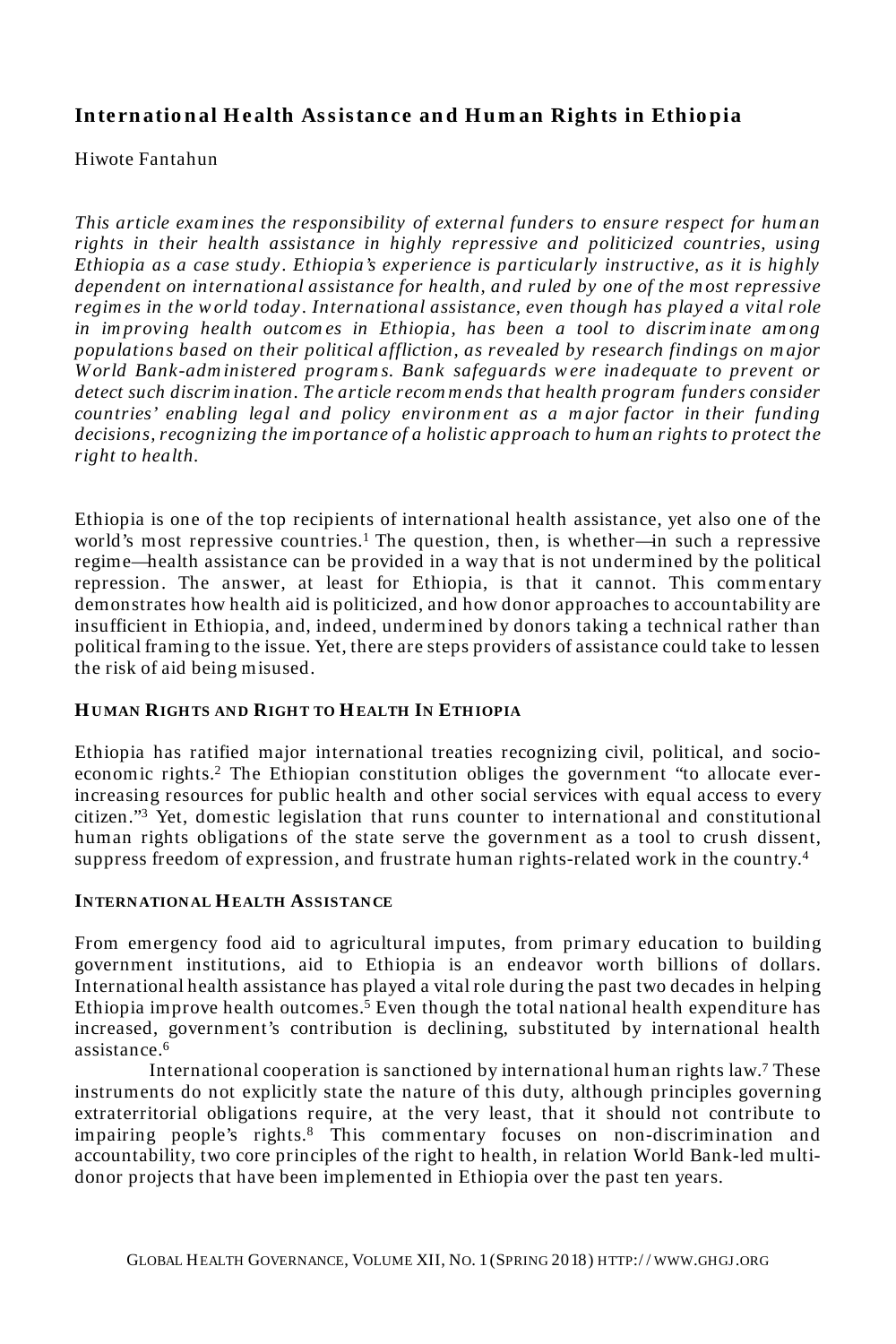#### *International Health Assistance: Discrim ination*

In 2014-2015, Ethiopia received US \$3.6 billion in Official Development Assistance, a quarter of which was allotted for health.<sup>9</sup> The World Bank's contribution (\$0.8 billion) for the same period is the highest of any funder, followed by that of the United States  $(\$0.7$  billion) and the United Kingdom  $(\$0.5$  billion).<sup>10</sup> The Bank plays an important role in setting the framework for donor engagement through its country partner strategy (CPS), and in administrating their contributions to joint programs.

Among active multi-donor programs led by the World Bank is the Promoting Basic Services (PBS) program. The PBS, now in its third iteration (which runs until J anuary 2019), was first approved in May 2006.<sup>11</sup> PBS was established partly with the objective of preventing "a reversal in gains made in human development (through) delivery of critical basic services to the poor…in the midst of political governance and macroeconomic fragility."<sup>12</sup> The program annually transfers an average of \$1 billion to the federal government in block grants. Projects under this program, designed to support the delivery of service in the agriculture, education, health, and road sectors, are implemented nationwide.

 A second World Bank-led project, the Productive Safety Net Program (PSNP4), launched in 2005 and running until 2020, providing regular food or cash transfers to food insecure households in chronically food insecure districts benefiting more that 8 million people.<sup>13</sup> The program channels on average half a billion dollars to the government annually.

Human Right Watch have published a series of investigative reports that outline how the Ethiopian government utilizes PBS, PSNP4, and other similar programs as political weapons to control the population, punish dissent, and undermine political opponents. These reports record systemic exclusion of people from accessing emergency food aid, agricultural imputes, and farmland based on their real and perceived political membership.<sup>14</sup>

The PBS also supports Ethiopia's flagship health extension program, paying the salaries of the 38,000 community health workers who go door-to-door to deliver health services such as immunization; malaria, TB, and HIV prevention and control; family planning; and civic education.<sup>15</sup> These workers receive mandatory political instructions from the ruling party two evenings per month.<sup>16</sup> More disturbingly, perhaps, allegations of discriminatory population control through long-acting contraceptive and deceptive sterilization targeting the ethnic Amhara women are becoming frequent. The region, which is predominately inhabited by the Amhara, arguably the most politically disfavored group under the current regime, exhibits the highest uptake of contraceptives of all the nine regions of the country, other than the capital city Addis Ababa.<sup>17</sup> Scholars are calling for a thorough and impartial investigation to the allegations.<sup>18</sup>

#### *International Health Assistance: Accountability*

Monitoring and evaluations mechanisms implemented for the PBS focus mainly on administrative and financial aspects of accountability. The 2008-2011 World Bank country assistance strategy introduced social accountability mechanisms to improve the interface with government.<sup>19</sup> The Bank's Independent Evaluation Group concluded that such schemes are of limited impact in the context of restrictive laws governing the media and civil society.<sup>20</sup>

The World Bank implements social and environmental safeguards with the objective of preventing and mitigating undue harm to people and their environment in development processes. The current safeguards are concerned with forests, pest control,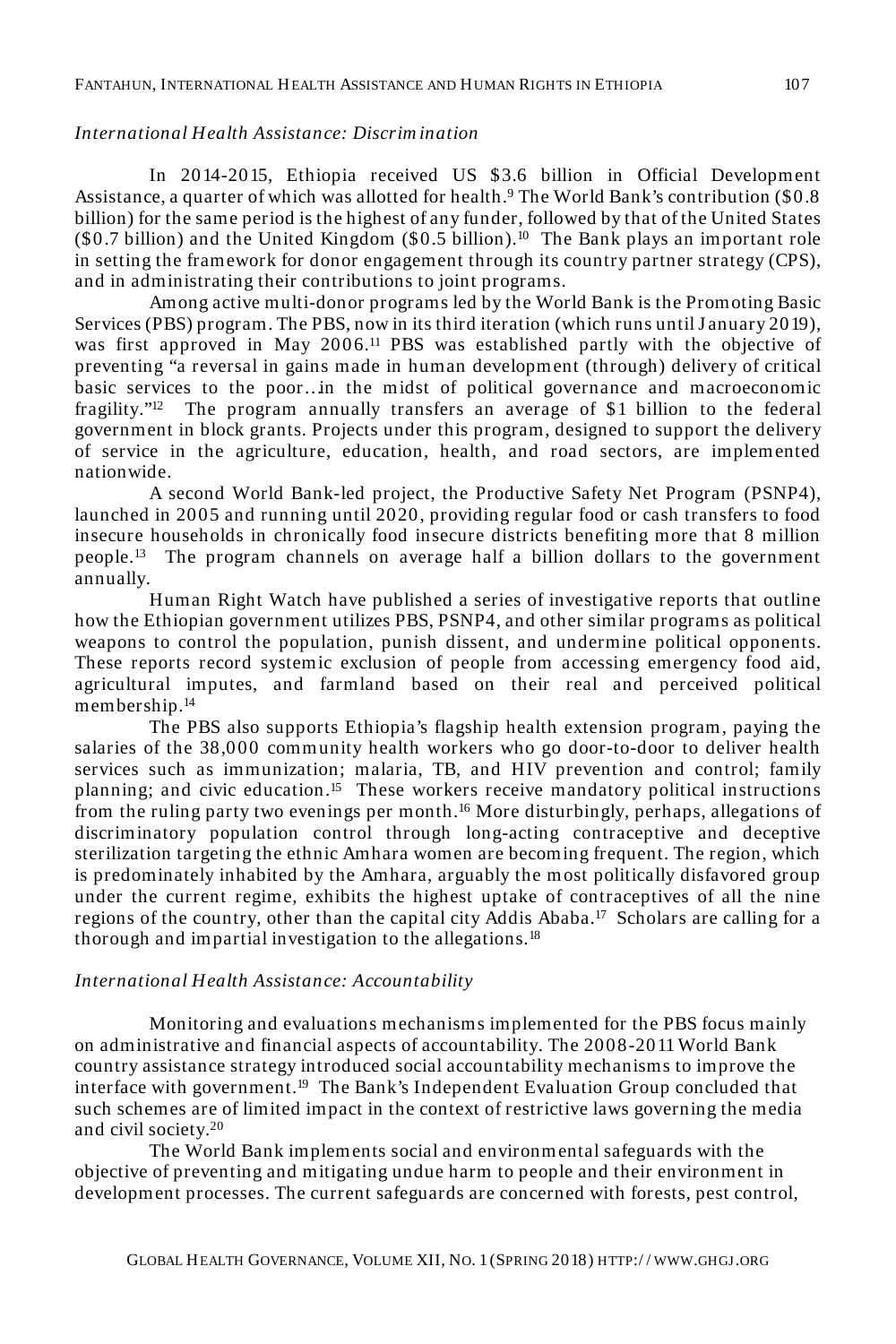dam safety, natural habitat, involuntary resettlement, and indigenous people. However, only the indigenous people safeguard has an explicit human rights policy objective.<sup>21</sup>

In September 2012, 26 representatives from the Anuak community in the Gambela region challenged the PBS III before the World Bank Inspection Panel.<sup>22</sup> They claimed that the World Bank is responsible for forceful eviction from their land by PBSsponsored Ethiopian government officials. The Panel vindicated the Bank of wrongdoing, affirming that the eviction was conducted under a separate government villagization program, which happens to run concurrently with PBS III. The Panel, however, recognized the failure of the program to trigger the Bank's applicable safeguard on protecting the rights of indigenous peoples at the appraisal and during implementation of PBS III.

#### **CONCLUSION**

The World Bank monetary and technical assistance to developing countries is of vital importance to economic progress and human development. Yet, respect for fundamental human rights is a necessary condition for development.

Despite a decade of double-digit economic growth, Ethiopia is unable to adequately feed several million of its people. The government's brutal response to citizens' attempt to exercise their civil and political rights often results in destruction of resources and livelihoods, putting social development gains at risk of reversal. PBS was a reaction from the international donor community to prevent such setback in the aftermath of the landmark 2005 national election. A decade later, Ethiopia is currently experiencing similar unrest, which has already claimed hundreds of lives.<sup>23</sup>

The World Bank should thoroughly incorporate human rights into its social safeguard mechanisms. Such mechanisms would enable the Bank to assess national laws and policies in terms of the Bank's ability to operate in a manner that is consistent with these universal obligations. For example, the introduction of Civil Society law by the Ethiopian government has not only unduly limited freedom of association but also the integrity of the social accountability mechanisms implemented by PBS.<sup>24</sup> Human rights safeguards would have led the Bank to pressure the government to revise such legislation, or discouraged passing it in the first place. If international assistance providers continue to support the Ethiopian government with no mechanism to challenge its human rights records, their actions will contribute to continuing, deepening repression in the country.

*Hiw ote Fantahun is a legal professional with experience in legal research, adjudication, counseling, and im plem entation of international developm ent program s in Ethiopia, Sw itzerland, and the U.S. She graduated w ith LL.M in Global Health Law from Georgetow n University in distinction (2016) and holds Master's Degree in W om en's Law (2006) and LL.B (2002) from the University of Zim babw e and Addis Ababa University respectively.* 

<sup>1</sup>Freedom House. "Freedom in the World 2017: Populists and Autocrats: The Dual Threat to Global Democracy, Country Profile, Ethiopia." *Freedom House.* J anuary 31, 2017. Available at: https:/ / freedomhouse.org/ report/ freedom-world/ 2017/ ethiopia.

<sup>2</sup>World Health Assembly. *Constitution of the W orld Health Organization.* World Health Organization, 1948; UN General Assembly. *International Covenant on Econom ic, Social and Cultural Rights*. Res. 2200A (XXI), December 16, 1966; Organization of African Unity (OAU). African Charter on Human and Peoples' Rights (Banjul Charter)." CAB/ LEG/ 67/ 3 rev. 5, 21 I.L.M. 58, J une 27, 1981.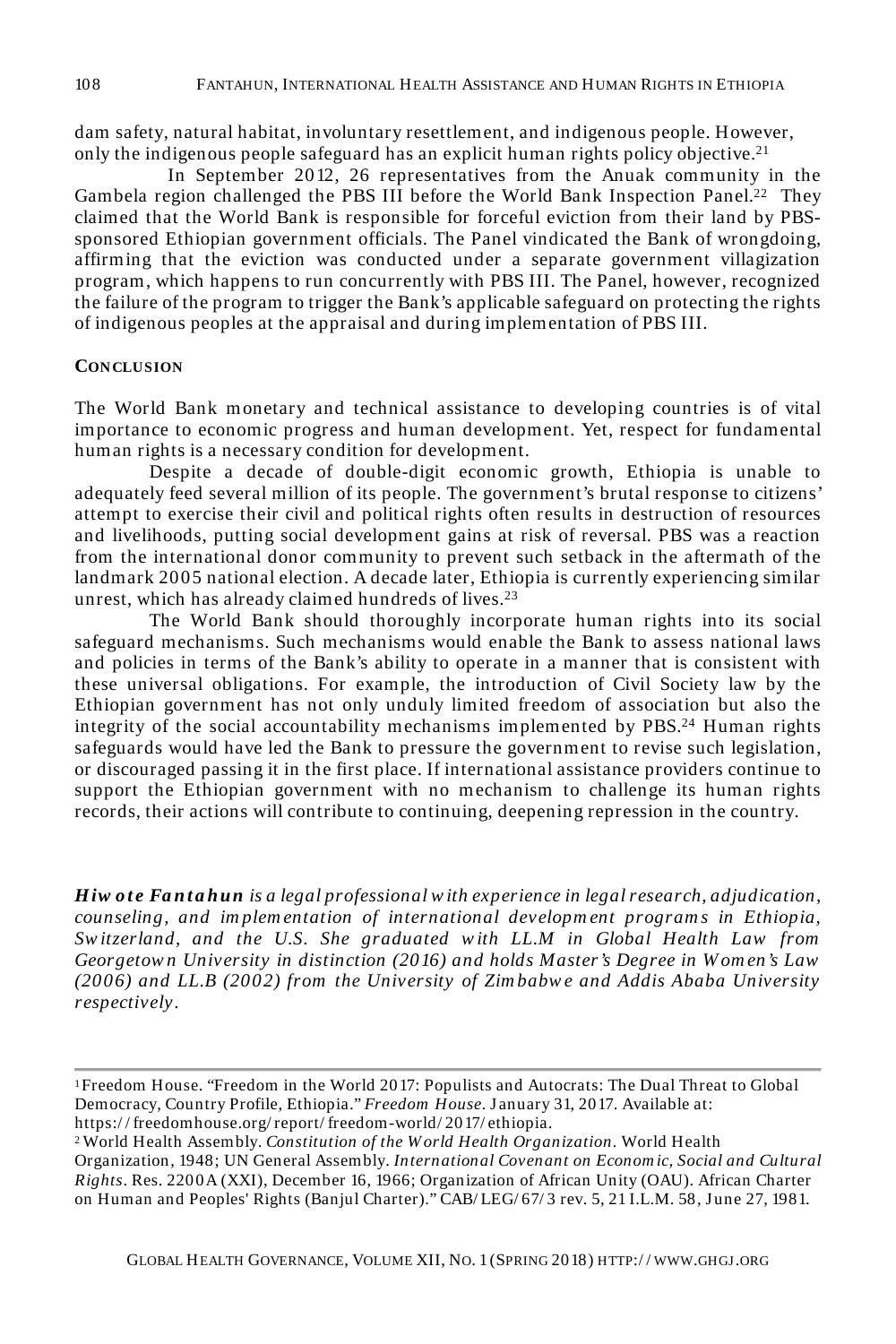<sup>3</sup>*Constitution of the Federal Dem ocratic Republic of Ethiopia*. August 21, 1995. Article 41.

http:/ / www.wipo.int/ edocs/ lexdocs/ laws/ en/ et/ et007en.pdf.

<sup>4</sup>Human Rights Watch. *One Hundred W ays of Putting Pressure: Violation Of Freedom of Expression and Freedom of Assem bly In Ethiopia.* New York, NY: Human Rights Watch, 2010.

https:/ / www.hrw.org/ sites/ default/ files/ reports/ ethiopia0310webwcover.pdf.

<sup>5</sup>National Planning Commission and United Nations in Ethiopia. *MDG Report 2014 Ethiopia*. Addis Abeba, Ethiopia: National Planning Commission and United Nations in Ethiopia, 2014.

http:/ / www.et.undp.org/ content/ ethiopia/ en/ home/ library/ mdg/ EthiopiaMDG2014.html. <sup>6</sup>Ethiopia Federal Ministry of Health. *Ethiopia's Fifth National Health Accounts, 2010/ 2011*. Addis Ababa, Ethiopia: Ethiopia Federal Ministry of Health, 2018. https:/ / www.hfgproject.org/ wpcontent/ uploads/ 2014/ 04/ Ethiopia-Main-NHA-Report.pdf.

<sup>7</sup>UN General Assembly. *Universal Declaration of Hum an Rights*. Res. 217A(III), December 10, 1948, Article 25.

<sup>8</sup>ETO Consortium. *Maastrich Principles On Extra Territorial Obligation Of States In The Area Econom ic, Social And Cultural Rights*. Heidelberg, Germany: ETO Consortium, 2013. https:/ / www.fidh.org/ IMG/ pdf/ maastricht-eto-principles-uk\_ web.pdf.

<sup>9</sup>Organization for Economic Cooperation and Development (OECD). 2017. "Aid at a Glance Charts." *Organization for Econom ic Cooperation and Developm ent (OECD),* accessed May 14, 2017.

http:/ / www.oecd.org/ dac/ financing-sustainable-development/ development-finance-data/ aid-at-aglance.htm.

10 1 Ibid.

<sup>11</sup>The Carter Center. *Observing The 2005 Ethiopian National Elections, Final Report*. Atlanta, GA: The Carter Center, 2009.

https:/ / www.cartercenter.org/ resources/ pdfs/ news/ peace\_ publications/ election\_ reports/ ethiopia-2005-finalrpt.pdf.

12 1 World Bank. *Integrated Safeguard Data Sheet, Report No: AC2104.* World Bank, Protection of Basic Services Project, 2006.

http:/ / documents.worldbank.org/ curated/ en/ 295001468246363459/ pdf/ Integrated0Saf1heet010Co ncept0Stage.pdf.

<sup>13</sup>World Bank. *Com bined Project Inform ation Docum ents / Integrated Safe Guards Data Sheet (PIDS/ ISDS) Additional Financing, Report No. PIDISDSA21660*. World Bank, Productive Safety Net 4 Project Additional Financing (P163350), 2017.

http:/ / documents.worldbank.org/ curated/ en/ 601011491828968949/ pdf/ PIDISDS-APR-Print-P163350-04-10-2017-1491828958678.pdf.

<sup>14</sup>Human Rights Watch. *Developm ent w ithout Freedom : How Aid Underw rites Repression in Ethiopia.* New York, NY: Human Rights Watch, 2010.

https:/ / www.hrw.org/ sites/ default/ files/ reports/ ethiopia1010webwcover.pdf.

<sup>15</sup>Downie, Richard. *Sustaining Im provem ents to Public Health in Ethiopia*. Washington, D.C.: Center for Strategic and International Studies, 2016, 7. https:/ / www.csis.org/ analysis/ sustainingimprovements-public-health-ethiopia.

<sup>16</sup>US Department of State and the Broadcasting Board of Governors Office of Inspector General. *Report of Inspection: Em bassy Addis Ababa, Ethiopia, Report No. ISP-I-10-51A*. US Department of State and the Broadcasting Board of Governors Office of Inspector General, 2010. https:/ / oversight.garden/ reports/ state/ 143590.

<sup>17</sup>Central Statistical Agency Ethiopia and ICF. *Ethiopia Dem ographic and Health Survey 2016: Key Indicators Report*. Addis Ababa, Ethiopia, and Rockville, Maryland, USA: Central Statistical Agency Ethiopia and ICF, 2016, 27

https:/ / www.usaid.gov/ sites/ default/ files/ documents/ 1860/ Ethiopia%20DHS%202016%20KIR%20 -%20Final%2010-17-2016.pdf.

<sup>18</sup>Abegaz, Berhanu. "Ethiopia: Three Million Amara Missing? An Analysis based on the 1994 and the 2007 Ethiopian Population Censuses." *Nazret.com .* March 24, 2015.

http:/ / nazret.com/ blog/ index.php/ 2015/ 03/ 24/ ethiopia-three-million-amara-missing. <sup>19</sup>World Bank. *International Developm ent Association Country Assistance Strategy for the Federal Dem ocratic Republic of Ethiopia*. World Bank, 2008, 32.

http:/ / documents.worldbank.org/ curated/ en/ 725181468256751919/ pdf/ 430510CAS0P1021ly10IDA1 R20081006713.pdf.